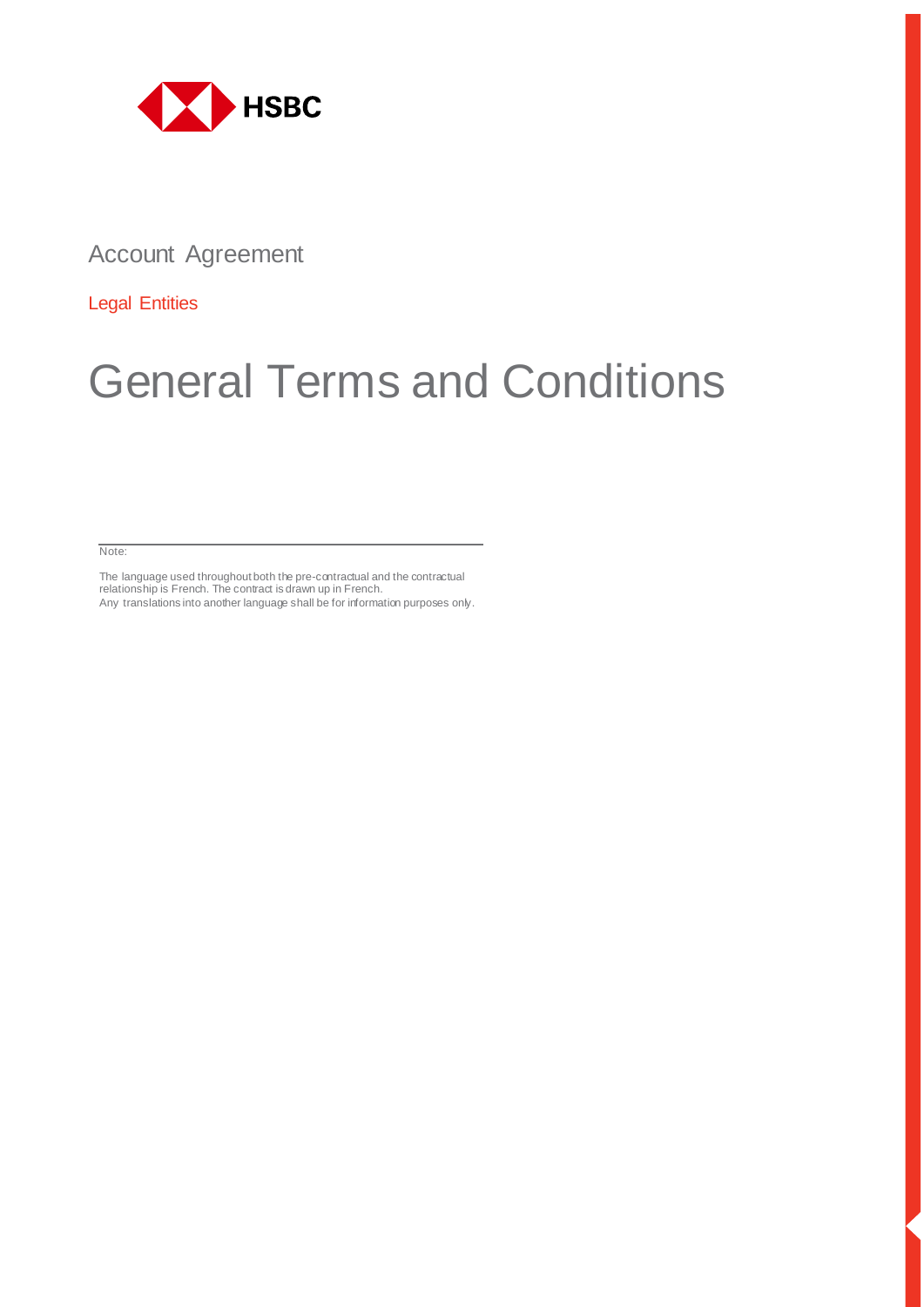# *CONTENTS*

**I. General provisions 3**

#### **II. The Account 6**

**IV.** Appendices

| Chapter 1-Definition                          |    |
|-----------------------------------------------|----|
| Chapter 2 - Opening the account               |    |
| Chapter 3 - Operating the account             |    |
| Chapter 4 - Payment services and transactions | ĉ  |
| Chapter 5 - Closing the account               | 13 |

**\_\_\_\_\_\_\_\_\_\_\_\_\_\_\_\_\_\_\_\_\_\_\_\_\_\_\_\_\_\_\_\_\_\_\_\_\_\_\_\_\_\_\_\_\_\_\_\_\_\_\_\_\_\_\_\_\_\_\_\_\_\_\_\_\_\_\_\_\_\_\_\_\_\_\_\_\_\_\_\_\_\_\_\_\_\_\_\_\_\_\_\_\_\_\_\_\_\_\_\_\_\_\_\_\_\_\_\_\_\_\_\_\_\_\_\_\_\_\_**

#### **III. Financial instruments account and services agreement 13 \_\_\_\_\_\_\_\_\_\_\_\_\_\_\_\_\_\_\_\_\_\_\_\_\_\_\_\_\_\_\_\_\_\_\_\_\_\_\_\_\_\_\_\_\_\_\_\_\_\_\_\_\_\_\_\_\_\_\_\_\_\_\_\_\_\_\_\_\_\_\_\_\_\_\_\_\_\_\_\_\_\_\_\_\_\_\_\_\_\_\_\_\_\_\_\_\_\_\_\_\_\_\_\_\_\_\_\_\_\_\_\_\_\_\_\_\_\_\_**

|               | Appendix 1– List of markets and characteristics of authorised orders | 20 |
|---------------|----------------------------------------------------------------------|----|
| V. Appendices |                                                                      | 20 |
|               | Chapter 5 - Miscellaneous provisions                                 | 19 |
|               | Chapter 4 - Custody account keeping service                          | 17 |
|               | Chapter 3 – Reception and transmission of orders (RTO) service       | 15 |
|               | Chapter 2-Investment advice service                                  | 15 |
|               | Chapter 1 – Opening and operating the account                        | 13 |

| Appendix 2– Information on financial securities, their performances and associated risks | 22 |
|------------------------------------------------------------------------------------------|----|
| Appendix 3– Fonds de garantie des dépôts (French deposit quarantee scheme)               | 23 |
| Appendix 4 – Best selection and execution policy                                         | 26 |
| Appendix 5– Summary of the conflicts of interest policy                                  | 27 |
| Appendix 6– Inactive accounts and safe-deposit boxes                                     | 27 |
| Appendix 7 – Personal data protection policy                                             | 28 |
|                                                                                          |    |

Page 2 of 31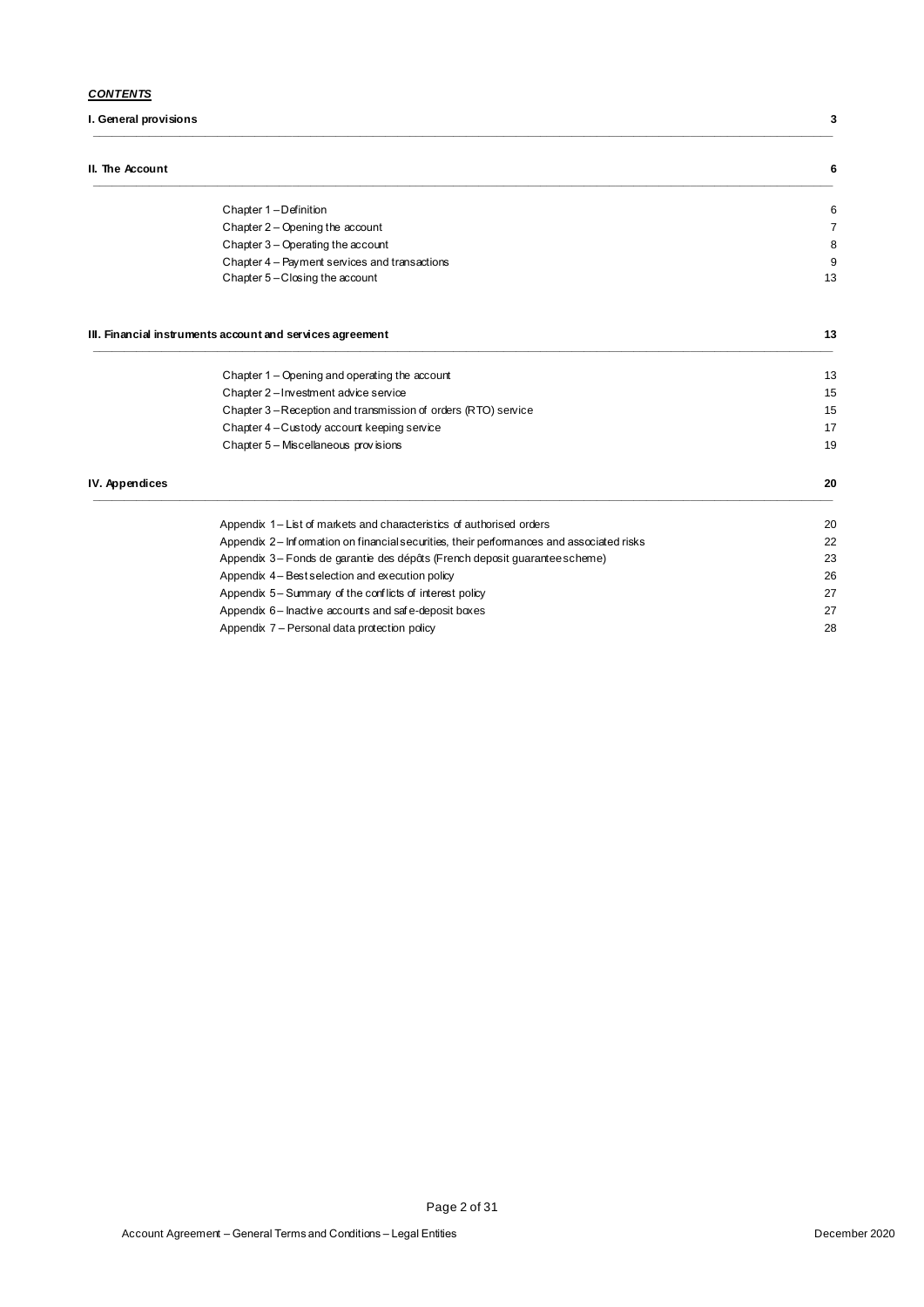Below you will find the general and specific terms and conditions that govem the f unctioning of the products and services that we are making available to you under the Agreement.

# **I. General provisions**

If the Client and the Bank have already concluded an Account Agreement, this Agreement will replace the agreement signed previously with effect from the date on which this Agreement was signed.

#### **Designation of the bank**

The contract is entered into with HSBC Private Banking. HSBC Continental Europe, prev iously named HSBC France, having its registered office located at 38 avenue Kléber in Paris (75116) - France – a Public limited company with capital of 491,155,980 euros – SIREN 775 670 284 RCS Paris – Bank and Insurance Intermediary registered with the Organisme pour le Registre des Intermédiaires en Assurances under number 07 005 894 (www.orias.fr) - Intra-community VAT number: FR 707 756 702 84.

The website of HSBC Private Bank in France i[s: www.hsbcprivatebankfrance.com](http://www.hsbcprivatebankfrance.com/).

#### **ARTICLE 1 – SCOPE OF APPLICATION**

The prov isions set out hereinafter shall apply to all contracts taken out in the context of this Agreement with the Bank such as designated above.

#### **ARTICLE 2 – ADHERENCE TO THE AGREEMENT**

On account of its adherence to the Agreement. The Client acquires the possibility, if it so wishes, to take out or seek to take out one or more contracts with the Bank.

Said contracts are as follows:

- account; online banking;
- f inancial instruments account and services:
- Ely s PC;
- cards.

If the agreement is declared null and void, the parties agree that the agreement will terminate automatically, without retroactive effect, on the date it became null and void and that, in that ev ent, the stipulations relating to the article "CLOSING THE ACCOUNT" of this agreement shall apply.

#### **ARTICLE 3 – CONCLUSION OF THE AGREEMENT**

The Account Agreement, as well as all contracts signed in the context hereof, are entered into subject to the Bank's approval. The absence of approval shall be notified by registered letter with acknowledgement of receipt sent to the Client at the latest sev en working days starting from signature of the Agreement. In this case, the Agreement together with all those entered into in the context of opening the account shall be deemed nev er to have been entered into.

#### **ARTICLE 4 – LANGUAGE USED**

The language used throughout both the pre-contractual and the contractual relationship is French. The contract is drawn up in French. If translated into another language, this shall be f or information purposes only.

#### **ARTICLE 5 – EVOLUTION OF THE AGREEMENT**

1. In the event of taking out one or more contracts as referred to above after conclusion of this Agreement, said subscription shall be made by separate instrument.

The contract concerned, provided that it is attached to the account and/or accounts indicated in the subscription form, shall be deemed to be taken out in the context of this Agreement. It shall therefore be governed by the separate instrument in respect of prov isions specific to the product and by this agreement for the general provisions.

2. In the ev ent of amendment to one of the contracts taken out in respect of this agreement, said amendment shall be made by separate instrument, while the amended contract shall remain governed by the provisions of this Agreement except for the amendments made.

3. The Client retains the right to request subscription to another account-opening Agreement. In the case of the Bank's agreement, the Agreement signed shall be independent of this Agreement.

Likewise, contracts that are taken out through separate instruments but attached to the new account-opening Agreement shall be governed by the latter.

#### **ARTICLE 6 – SPECIAL ARRANGEMENTS**

The Client acknowledges and accepts that, in accordance with Articles L.133-2 and L.314-5 of the French Monetary and Financial Code, as well as all other provisions allowing it, this agreement derogates from all legal and regulatory provisions relating to pay ment services, such as set out in Book I, Title III, Chapter III and Book III, Title I, Chapter IV of the French Monetary and Financial Code, from which it is possible to derogate.

The existence of contractual provisions that would not derogate on a case-by-case basis f rom regulations relating to payment services cannot be construed as a waiver by the Bank of application of the special arrangements.

The respective obligations between the Bank and the Client in terms of payment service are theref ore governed according to the provisions of this agreement.

#### **ARTICLE 7 – AMENDMENTS**

The Bank reserv es the right to make amendments to the Account agreement, under the conditions specified in the article relating to the amendments of the accountopening agreement, together with each of the contracts taken out by the Client.

Any planned amendment shall be communicated to the Client, or made available to it using any medium whatsoever, at the latest two months before the envisaged date of application.

In the absence of any objection in writing from the Client before the date of application of the amendment, the amendment shall be deemed to have been accepted.

If the Client ref uses the proposed amendment, it may terminate the Account agreement, free of charge, before the date of application of the amendment.

Should any non-material provisions of the Agreement be held to be inv alid, the other prov isions shall nonetheless remain in full force and effect and the Agreement shall be the subject of partial enforcement.

The Bank's f ailure to exercise any right hereunder will not constitute a waiv er of such right.

#### **ARTICLE 8 – TRANSMISSION OF ORDERS BY TELEPHONE OR EMAIL**

#### *1. Order placed by telephone*

Orders placed by telephone, which do not require the Client to use a conf idential identif ier code, must be confirmed by the Client in writing at the earliest opportunity without the Client being able to plead the absence of confirmation to contest an order placed and executed in this manner.

The Bank draws the Client's attention to the f act that orders transmitted by telephone in addition to telephone conversations and callers' numbers shall be recorded. These records shall be kept for a period of 5 years. They will be used as evidence, particularly in the ev ent of a dispute, which the Client expressly accepts.

#### *2. Order placed by email*

It is expressly agreed that since the process of transmitting orders by email is the Client's choice, the Client declares that it is aware of the risks inherent to said operating procedure.

The Bank, when it has lawf ully executed orders that bear a signature appearing to match the specimen signatures submitted or originating from the electronic address indicated by the Client, shall be duly released by execution of said orders.

The Client must bear full responsibility for all inherent risks and deal with all<br>transactions executed in this manner, even if said transactions are the result of an improper or f raudulent use of this method of transmission, particularly in the case of a falsification or forgery that is undetectable for the Bank, or a technical deficiency having altered the content of the message. The Bank's liability can only be involved in the ev ent of an incorrect execution of a clear and complete order.

The Bank reserves the right to defer execution of the order, particularly in case of doubt as to the status of the order transmitted (status of the message, the instructing party, etc.). In which case, the Bank may carry out any check on the lawfulness of orders receiv ed, by means of a call-back or other method, and ask for the order to be f ormulated again. In that case, the Bank shall not under any circumstances be liable f or delay s in execution caused by such checks and the Client shall assume full responsibility for any consequences that may arise.

The Client may not hold the Bank liable in the event that it does not carry out such checks, since they are only an optionfor the Bank.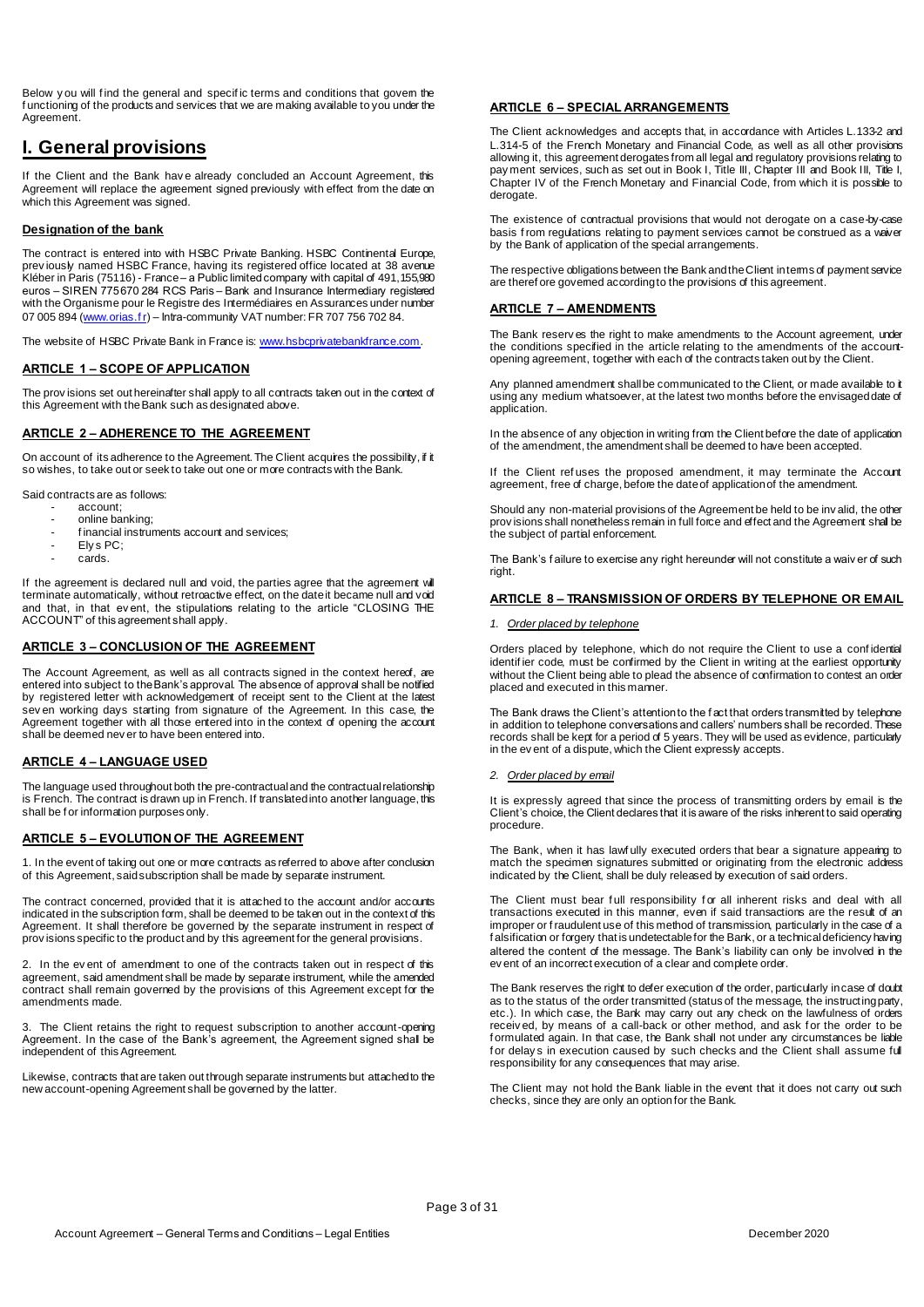The email received by the Bank or the photocopy that might be made of it as required by the Bank shall be considered proof between the parties. Similarly, only the dates and times of receipt of the message indicated by the receiving workstation will have contractual validity and not those indicated on the sending workstation.

#### **ARTICLE 9 – RECORDING**

The Client authorises the Bank to proceed with recording incoming telephone numbers used to contact the Bank as well as its telephone conversations with the Bank.

The Client accepts that these records constitute proof of transactions realised, and may be produced and are admissible in court.

The Client also authorises the Bank to use its mobile telephone number to send SMS messages

#### **ARTICLE 10 – PRICING**

The conditions applicable to transactions processed with the Bank are indicated in the "Main pricing conditions" leaflet.

Said leaf let is issued this day to the Client, who acknowledges it and accepts its tems.

The Client undertakes to pay the fees, charges and commissions of any kind whatsoev er appearing in said document.

Said conditions may be amended, whether it involves a revision of the rate for such f ees, charges or commissions or the introduction of new f ees, charges and commissions, which the Client accepts.

In the ev ent of amendment, the Client shall be made aware through the amendment of the af orementioned pricing leaflet, with said document, updated, being left at all times av ailable to any Client on the Bank's premises so as to guarantee its information on the terms and conditions applicable to it as standard practice.

Acceptance of the amendment, whether in the form of revision of a rate or introduction of a new inv oicing system shall result in continuation of the relationship connecting the Client and the Bank or of the use of the banking service.

If the Client ref uses the proposed amendment, it may terminate the Account agreement, free of charge, before the date of application of the amendment.

#### **ARTICLE 11 – CONTRACT WITH THIRD PARTIES**

The Client authorises the Bank to enter into agreements with third parties within the f ramework of implementing this Agreement and the agreements referred to in the "Scope" article.

The Client authorises the Bank to communicate to these third parties all the information concerning the Client and useful to the execution hereof and the agreements referred to in the "Scope" article.

#### **ARTICLE 12 – APPLICABLE LAW – ASSIGNMENT OF JURISDICTION**

Unless stipulated otherwise, the contracts entered into between the Bank and the Client are subject to French law.

This Agreement is governed by French law. Any dispute concerning its interpretation or implementation shall fall within the jurisdiction of the French courts.

#### **ARTICLE 13 – RESIDENCE FOR TAX PURPOSES AND IMPACT ON THE AGREEMENTS**

In accordance with prevaling legislation, the Client must communicate its country or countries of residence for tax purposes to the Bank and also, as applicable, the tax identif ication number allocated by its country or countries of residence for tax purposes. This inf ormation must be communicated bef ore any account is opened. For that purpose, the Bank asks the Client to provide a "Self-certification of residence for tax purposes – Entity" and, as applicable, supporting documentation. If the Client meets the def inition of "Passive non-financial entity", the persons controlling said Client must also communicate their country or countries of residence for tax purposes and associated tax identif ication number(s) to the Bank. For that purpose, the Bank asks them to prov ide a "Self-certification of residence for tax purposes – Controlling person" and, as applicable, supporting documentation.

It is incumbent upon the Client and its controlling persons as applicable, and not the Bank, to determine, under their own responsibility, their country of residence for tax purposes. In this respect, the Client and its controlling persons, where applicable, are inv ited to consult the OECD portal or to contact an independent tax adviser or the tax authorities concerned.

The Client and its controlling persons as applicable must inform the Bank of any change in circumstances affecting the status of its residence for tax purposes within 30 days and must for that purpose communicate a "Self-certification of residence for tax purposes" f orm to it within a period of 90 days. This form is available from the Bank or at the f ollowing websit[e: http://www.crs.hsbc.com/fr-fr/cmb/france](http://www.crs.hsbc.com/fr-fr/cmb/france)

For that purpose, the Bank draws the Client's attention to the fact that the status of residence for tax purposes may have significant fiscal consequences on the Client's inv estments, income and earnings and affect this contract or any other contract entered into with the Bank.

Moreov er, its inv estments, income and earnings are also likely to be subject to regulations, in particular tax-related, in f orce in its State of residence for tax purposes. In this context, the Bank invites the Client to consult the tax authorities for its State of residence and/or approach an independent adviser with a view to obtaining appropriate legal and tax adv ice.

#### **ARTICLE 14 – FISCAL RESPONSIBILITY**

It is incumbent upon the Client to meet all of its tax-related obligations in particular with respect to the filing of returns or any document made mandatory under tax legislation together with the pay ment of all taxes and duties for which it is liable (income tax, corporation tax, value added tax, etc.).

The opening, possession and operation of an account may have tax implications for the Client depending on a number of f actors including, but not limited to, the place of the Client's location, the place of the company's incorporation or the type of assets that it owns.

The tax legislation in certain countries may have an extraterritorial scope regardless of the Client's place of location, the place of incorporation of the Client's company.

The Client should seek legal and/or tax advice from an independent legal and/or tax adv iser.

The Client acknowledges and accepts that where it involves tax obligations incumbent upon it, the Bank shall not incur any liability.

#### **ARTICLE 15 – AUTOMATIC EXCHANGE OF INFORMATION FOR TAX PURPOSES**

In accordance with prevailing legislation resulting from Council Directive 2014/107/EU dated 9 December 2014 as regards mandatory automatic exchange of information in the f ield of taxation, and with agreements entered into by France allowing automatic exchange of information for tax purposes, the Bank must transmit to the French tax authorities, for transmission to the foreign tax authorities concerned, certain information regarding the reportable financial statements of clients whose tax domicile is located outside of France in a European Union State or in a State with which an agreement on automatic exchange of information is applicable.

Such information, which will be transmitted on an annual basis in electronic format, concerns in particular the country of residence for tax purposes of the Client and controlling persons as applicable, their tax identification numbers, and any income from mov able assets together with the balances on reportable financial statements.

For more details, the Client and controlling persons, if applicable, are invited to consult the OECD portal dedicated to the automatic exchange of information for tax purposes or the HSBC Continental Europe website at this addres[s: http://www.crs.hsbc.com/fr](http://www.crs.hsbc.com/fr-fr/rbwm/france.)[f r/rbwm/france.](http://www.crs.hsbc.com/fr-fr/rbwm/france.)

#### **ARTICLE 16 – FATCA**

Pursuant to the intergovernmental agreement signed between France and the USA on 14 Nov ember 2013 for application of the US "Foreign Account Tax Compliance Act (FATCA)", the Bank must, on an annual basis in electronic format, transmit certain inf ormation concerning the reportable financial statements held by "US Person" clients to the French tax authorities, for transmission to the US Internal Revenue Service ("IRS").

The Bank must also transmit such information when the persons controlling "Passive non-f inancial entity" clients meet the definition of "US Person".

In this context, the Bank must ascertain the tax status of the Client and controlling persons as applicable, in respect of said legislation and may be required to ask them to produce additional documents at any time. In case of doubt on the status of a Client or controlling persons as applicable, and in the absence of the required documentation being supplied by them, the Bank shall consider that the Client or controlling persons as applicable correspond to the qualification of "US Person" needing, in that respect, to be the subject of a declaration to the tax authorities.

The Client and controlling persons, where applicable, undertake to inform the Bank of any change likely to modify their status in respect of FATCA regulations and to transmit all required documents to it.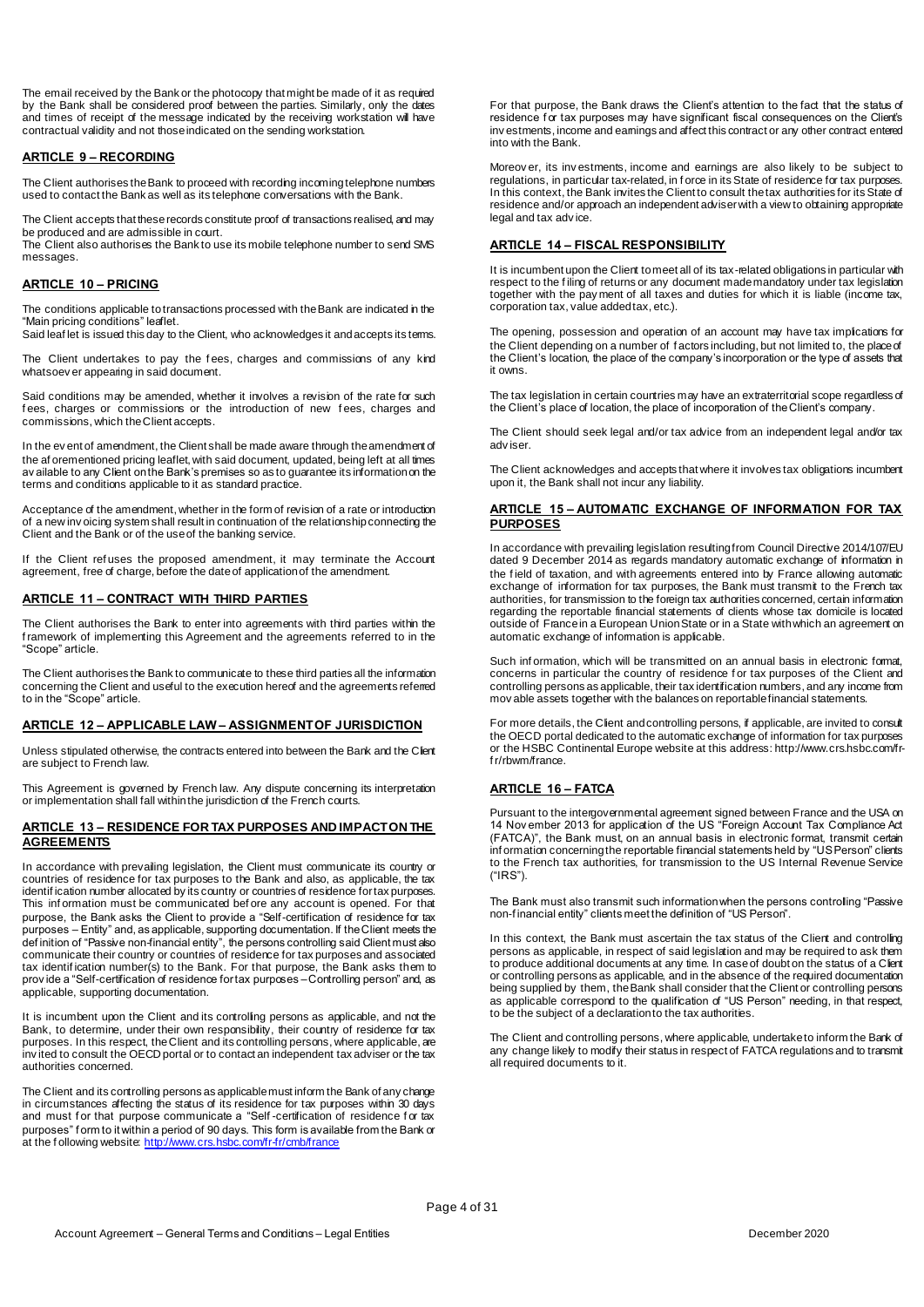#### **ARTICLE 17 – APPROVAL AND CONTROL OF THE ACTIVITY AS CREDIT INSTITUTION**

The main business of the Bank is that of a credit institution.

Said activity is subject to the approval, control and prudential supervision of the European Central Bank (ECB) and the French prudential and resolution supervisory authority (ACPR), with the following contact information:

> European Central Bank Kaiserstrasse 29, 60311 Frankf urt-am-Main, Germany

ACPR (French prudential and resolution supervisory authority) 4 place de Budapest CS 92459 75436 Paris Cedex 09

The AMF, an independent public authority with legal personality, oversees the protection of savings inv ested in f inancial instruments and any other investments giv ing rise to a public offering, the provision of information for investors and the proper f unctioning of the financial instrument markets.

Its contact information is as follows: Autorité des Marchés Financiers 17, place de la Bourse 75002 Paris

The list of all duly authorised *payment service providers* may be consulted on the Banque de France website at: www.banque-france.fr ("*supervision et réglementation bancaire*" section). This list is also published on a regular basis in the Official Journal.

#### **ARTICLE 18 – FONDS DE GARANTIE DES DEPOTS ET DE RESOLUTION (FRENCH DEPOSIT GUARANTEE SCHEME)**

Cash deposited by the Client with the Bank, securities held by the Bank, and certain sureties issued by the Bank to the Client are cov ered by guarantee mechanisms managed by the Fonds de garantie des dépôts (French deposit guarantee scheme) under the terms and conditions defined by the French Monetary and Financial Code.

The Client may obtain an explanatory leaflet on request from the Bank or the Fonds de garantie des dépôts (French deposit guarantee scheme) at the following address:

4 rue Halev y - 75009 Paris [or www.garantiedesdepots.fr](http://www.garantiedesdepots.fr/).

# **ARTICLE 19 – UNFORESEEABLE EVENTS**

Notwithstanding the other provisions of the Agreement, any risk of an overly burdensome implementation of the Agreement, resulting f rom an unf oreseeable change in circumstances, is assumed by the parties. Each of the Parties agrees not to inv oke the provisions of article 1195 of the French Civil Code.

### **ARTICLE 20 – HANDLING OF COMPLAINTS – OMBUDSMAN**

The Bank of fers a mechanism making it possible to collect client dissatisfaction f eedback so as to respond and find appropriate and customised solutions.

The terms shown below in *italics and bold* are def ined in the general terms and conditions of the account agreement.

The Bank shall indicate to its clients, as applicable, the means of redress that are of f ered to them.

### **Processing of complaints**

HSBC Private Banking in France offers a system that collects feedback on customer dissatisfaction in order to respond and find appropriate, personalised solutions.

#### Your contacts:

Your priv ate banker is there to listen to you when the quality of our services doesn't match y our expectations.

In the ev ent of disagreement with the response or proposed solution, the Client will need to contact the Management of HSBC Private Bank in France:

by post Management of HSBC Private Banking in France 38 av enue Kléber 75116 Paris

### by Internet:

www.hsbcpriv atebankfrance.com, "Contact us" section, reason for contact "I wish to express my opinion to you" then "Make a complaint"

- or by telephone, toll-free  $\frac{0.800215915}{250025}$  Service & appel gratuits (1) (2).
- $(1)$  The telephone number intended for taking the call from a consumer with a view to obtaining the proper performance of a contract entered into with a professional or the processing of a complaint may not be charged at a premium rate.
- (2) Call 0800 215 915 from abroad (the cost will vary depending on the carrier)

Any response from the Bank shall be provided to the Client in paper format or, where appropriate, on another durable medium. Communication between the Bank and the Client concerning a complaint is carried out in French or English.

You can contact the HSBC in France Consumer Ombudsman for free: - if the answer provided by the bank is not appropriate; or if there is no response within 2 months.

#### The Consumer Ombudsman may be contacted:

#### - **by post at the following address:**

Le Médiateur de la consommation auprès de HSBC in France 38 av enue Kléber 75116 Paris

#### - **or online on the consumer ombudsman's website** <https://mediateur.hsbc.fr/>

In the ev ent of a disagreement relating to a financial instrument, you have the choice, at y our convenience, of contacting, for part of the dispute or the entire dispute, either the HSBC in France Consumer Ombudsman or the Ombudsman of the French<br>Financial Markets Authority. (AMF)<sup>(3)</sup>

(3) In accordance with Article L612-2 of the French Consumer Code, once the client has referred the matter to one of the two ombudsmen, the client may no longer refer the matter to the other ombudsman.

#### The AMF Ombudsmanmay be contacted:

#### - **by post at the following address:**

Le Médiateur de l'Autorité des Marchés Financiers 17, place de la Bourse

75082 PARIS Cedex 02

#### - **Or via the electronic form available online [at www.amf-France.org](http://www.amf-france.org/)**

You hav e the possibility to take legal action at any time.

### **Processing of complaints – Commitments to deadlines**

This sy stem includes the sy stematic recording of the complaint, as well as a commitment on time frame in terms of acknowledgement of receipt within 48 hours and response within 10 business days, except in special cases requiring in-depth research, without exceeding 2 months.

Time f rames for responding to the complaint are as follows:

#### A) Complaints relating to a payment service provided by the Bank

The Bank undertakes to respond to all of the points raised in the complaint within 15 business days of receiving the complaint.

In exceptional circumstances, if a response cannot be given within the 15 business day s, the Bank undertakes to send a holding response with a clear explanation of the additional time f rame required for responding to the complaint and specifying the final date on which the Client will receive a definitive response. In any event, a definitive response shall be communicated to the Client at the latest 35 business days following receipt of the complaint. Furthermore, if it is unable to fully satisfy the Client's request, the Bank shall indicate to the means of redress available to the Client.

#### Complaints relating to other products and services provided by the Bank

The Bank undertakes to respond within a period not exceeding 2 months. Furthermore, if it is unable to fully satisfy the Client's request, the Bank shall indicate to the means of redress available to the Client.

#### **ARTICLE 21 – PERSONAL DATA – PROFESSIONAL SECRECY – COMBATING FINANCIAL CRIME**

#### a) Def initions

For a better understanding of the articles "Data protection – Professional secrecy", certain terms and expressions are defined below.

"**Connected Person**": means a person or entity f or whom inf ormation (including Personal Information or Tax Information) is, in the context of the provision of a Service, either supplied by the Client or received by the Bank or by any other member of the HSBC Group.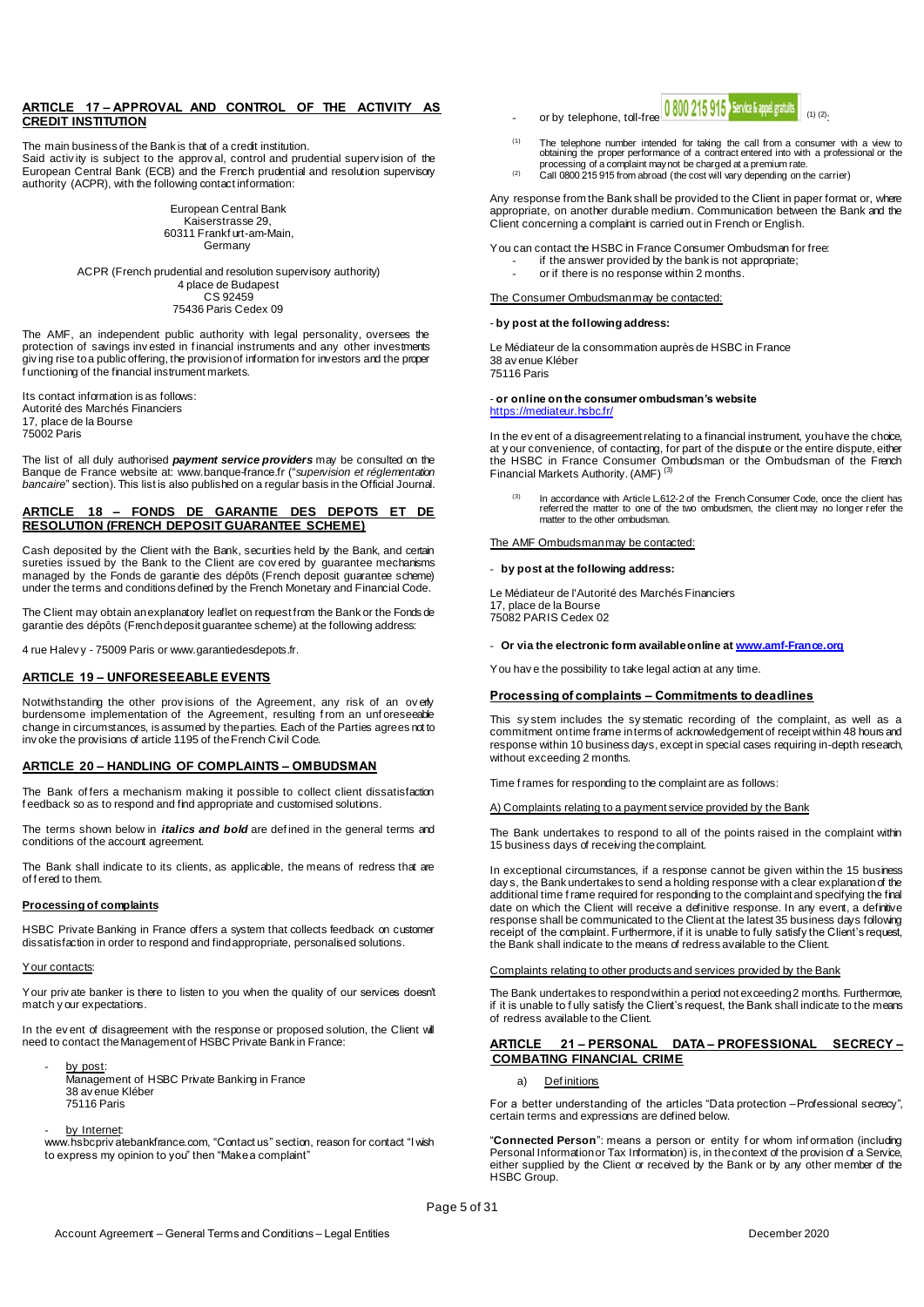"**Client Information**": means the Personal Information and/or Tax Information of the Client or a Connected Person.

"**Financial Crime**": means money laundering, f inancing of terrorist activities, corruption, tax evasion, fraud, the act of evading embargoes or financial or commercial sanctions and/or breaches or attempts to circumvent or breach the Laws or regulations applicable in this area, or any other conduct likely to be considered as an offence or f inancial crime.

"**The Bank**" or "**HSBC**": means HSBC Continental Europe.

"**HSBC Group**": means all companies held or controlled directly or indirectly by HSBC Holdings Plc, such that the "control" is assessed within the meaning of Article L.233-3 of the French Commercial Code.

"**Personal Information**": means all data concerning a natural person who is or can be identified, directly or indirectly, by making reference to an identification number or to one or more of his/her distinctive features.

"**Tax Information**": means the documents or data (declarations, waiv ers and authorisations that accompany them), directly or indirectly related to (i) the Client's tax status (whether said Client is a priv ate indiv idual or a business, a non-profit organisation or any other type of legal entity) and (ii) any owner, Substantial Owner or benef icial owner of a Client that, for HSBC, needs to comply (or demonstrate their conformity or the absence of any shortcoming) with the obligations of any one whatsoev er of the HSBC Group's entities towards a Tax Authority. The expression "Tax Inf ormation" includes, but is not limited to, the following inf ormation: residence for tax purposes and/or the entity 's registered of fice (as applicable), tax domicile, tax identif ication number, tax certification forms, certain Personal Information (including name(s), residential address(es), age, date and place of birth, nationality or nationalities).

#### b) Personal data

In accordance with the provisions of the General Data Protection Regulation (EU) 2016/679 of 27 April 2016, all personal data relating hereto are collected, processed, and stored in accordance with the Personal Data Protection Charter available online at the f ollowing address[: https://www.hsbc.fr/1/2/hsbc-france/charte-de-protection-des](https://www.hsbc.fr/1/2/hsbc-france/charte-de-protection-des-donnees)[donnees](https://www.hsbc.fr/1/2/hsbc-france/charte-de-protection-des-donnees) and av ailable by simple request made to y our usual contact at HSBC Continental Europe – HSBC Private Banking.

#### c) Prof essional secrecy

The conf idential data processed by the Bank in the context of these terms and conditions, including Personal Information, may be communicated to, and used by, HSBC Group entities or third parties (in particular: authorities, subcontracting companies, consultants, etc.), for the purposes hereof and f or commercial actions by<br>the Bank and HSBC Group companies.

The Bank may also communicate the Client's confidential data in order to meet its legal, fiscal or regulatory obligations and communicate to other HSBC Group entities the conf idential data necessary for the purposes of managing the risk relating to Financial Crime within the HSBC Group and f or the Risk Management Activities relating to Financial Crime as defined herein. In all these cases, the Bank will then be released f rom its obligation of professional secrecy.

#### d) The Bank's obligations in terms of Risk Management relating to Financial Crime

The Bank and HSBC Group entities are required to comply with Obligations in terms of Compliance in the context of detecting, investigating and preventing Financial Crime and may take all measures that they deem appropriate in that respect ("Risk Management Activities relating to Financial Crime").

With regard more particularly to opening an account for a private individual residing in a country other than France and who meets the def inition of Politically Exposed Persons, as set out in Articles L.561-10-2 and R.561-18 of the French Monetary and Financial Code, the Bank is also required to research the origin of assets and funds inv olved in the business relationship in parallel with its aforementioned obligations.

The Bank has a duty to inform itself from its clients when a transaction seems unusual due, in particular, to its terms and conditions, amount or exceptional nature. In which case, the Client undertakes to provide the Bank with all inf ormation on this subject or to hand ov er the documents substantiating the transaction.

The Client is adv ised that, in order to comply with its legal obligations, the Bank, in its capacity as transaction manager, instigates a monitoring system designed to prevent money laundering and the financing of terrorism.

The Client is also advised that this information may be communicated, on their request, to of ficial bodies and administrative or legal authorities.

To the extent permissible by law, neither the Bank nor any other HSBC Group entity shall be liable to the Client or any third party for a financial loss when such loss results f rom measures taken in application of a legislative or regulatory text.

#### **ARTICLE 22 - OBLIGATIONS OF VIGILANCE**

Pursuant to the legal and regulatory provisions in force on the prevention of money laundering and combating the financing of terrorism, the Bank is required, in particular, to gather inf ormation related to the identity of the beneficial owners of its relationships and to the professional, economic, and financial situation of the Client. The Bank is also responsible f or updating this information throughout the relationship with its Client.

For this purpose, the Client undertakes to provide the Bank with this information on request. If the Client fails to provide this information, the Bank may be required, under the af orementioned legal and regulatory prov isions, to terminate the agreements entered into with the Client.

In addition, the Bank has a duty to gather information from its clients when a transaction seems unusual due to, in particular, its methods, amount, or exceptional nature. In which case, the Client undertakes to provide the Bank with all inf ormation on this subject or to hand over the documents substantiating the transaction.

The Client is advised that, in order to comply with its legal obligations, the Bank, in its capacity as data controller, operates a monitoring system designed to prevent money laundering and the f inancing of terrorism.

The Client is also advised that this information may be communicated to official bodies and administrative or legal authorities on their request, particularly to prevent money laundering and the f inancing of terrorism.

Moreov er, in the event of a transfer of funds (execution of a bank transfer, for example), some personal information must be sent to the payee's bank, regardless of whether it is situated in a country belonging to the European Union.

# **II. The account**

#### **CHAPTER 1 – DEFINITION**

To f acilitate understanding hereof, some terms and expressions taken from regulations are explained herein. They are then reproduced in bold and italic characters within the contract.

#### **Authentication**

Procedure enabling the Bank to verify the Client's identity or the validity of using a specif ic payment instrument, including use of the Client's *personalised security data*.

#### **Strong authentication**

Authentication rely ing on the use of 2 or more items belonging to "knowledge" (something that only the Client knows), "possession" (something that only the Client possesses) and "inherence" (something that the Client is) categories while remaining independent in that compromising one does not put the reliability of the others into doubt, and designed so as to protect the confidentiality of the authentication data.

#### **BIC** (Bank Identifier Code)

International codification over 8 or 11 alphanumeric characters allocated by the International Organization for Standardization (ISO) and used to identify a financial institution.

#### **Interbank settlement date**

Date when the interbank settlement is carried out.

#### **Personalised security credentials**

Any personalised data provided by the Bank to the Client for the purposes of *authentication* (user ID, password, confidential code, etc).

**EEA** (European Economic Area)

Member States of the European Union, Iceland, Liechtenstein and Norway.

#### **SEPA Area**

Member States of the European Union (EU), Iceland, Liechtenstein, Norway, Republic of San Marino, Switzerland and Monaco. As far as France is concemed, the overseas departments and regions (Guadeloupe, Guyane, Martinique, Réunion and Mayotte) as well as the ov erseas territories of Saint-Barthélemy, Saint-Pierre-et-Miquelon and the French part of Saint-Martin are part of the SEPA area.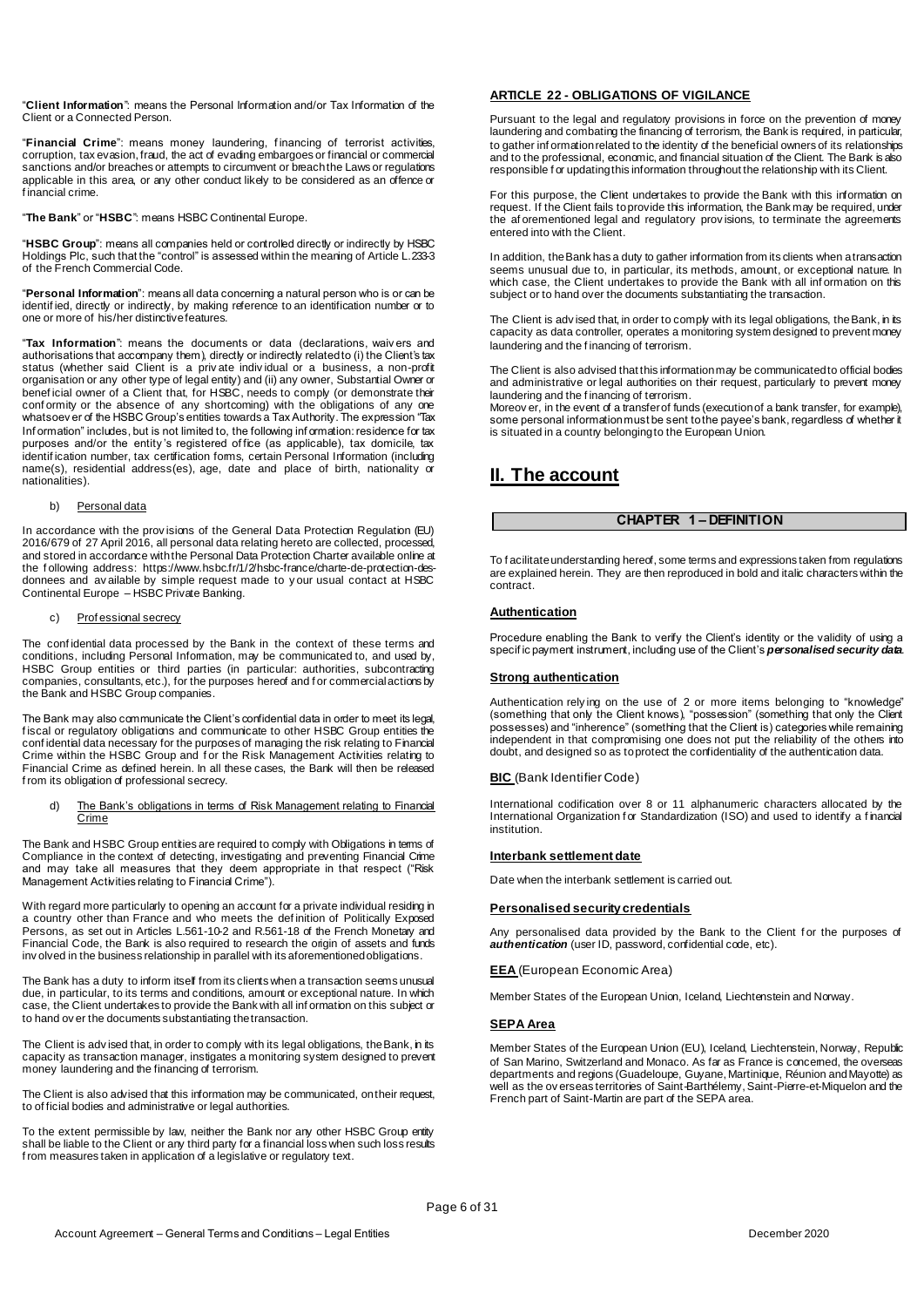#### **Unique identifier**

Combination of letters, figures or symbols indicated to the Client, user of a *payment*  **service**, by the Bank, and which the Client must provide to enable accurate identif ication of the other user of payment services and/or its payment account, for the *payment transaction*.

Example: when the Client wishes to initiate a SEPA credit transfer, it needs to provide the Bank with the pay ee's *IBAN*.

#### **IBAN** (International Bank Account Number)

Identif ier used to uniquely identify a client's bank account with a financial institution in a giv en country

#### **SCI** (SEPA Creditor Identifier)

Identif ier that uniquely designates a creditor issuing SEPA direct debit instructions.

#### **Business day**

Day during which the Bank carries out an activity allowing the execution of payment transactions.

#### **Bank business day**

Day when the European payment system TARGET (Trans-European Automated Realtime Gross Settlement Express Transfer System) is open and which is a *business day* f or the Bank.

#### **Moment of receipt**

Is the day when the payment instruction is received by the Bank, or else the day when the Client has made the funds available to the Bank, or else, if the Client and the Bank agree that execution of the payment instruction shall commence on a giv en day or at the end of a pre-determined period, the day so agreed.

If the moment of receipt is not a *business day* for the Bank, the payment instruction is deemed to hav e been received on the next *business day*.

#### **Payment Transactions:**

Transactions initiated by the Client or, as the case may be by the beneficiary of pay ment, consisting of paying, transferring or withdrawing f unds, from the payment account opened by the Client in the Bank's books.

#### **Payment serv ices provider**

These are pay ment institutions, electronic money institutions authorised to provide *payment services*, lending institutions and prov iders of *account information services*.

#### **Interbank settlement**

Transf er of funds between banks in the context of a payment transaction.

#### **UMR** (Unique Mandate Reference)

Identif ier given by the creditor to each SEPA direct debit mandate

#### **SDD Core Rulebook**

Compilation of rules and functional specifications on the SEPA standing order drafted by the European Payments Council (EPC) and available in English at the following web address: www.europeanpaymentscouncil.eu

#### **Payment serv ices**

Services offered by the Bank to the Client enabling it to carry out the management of its account such as credit transfers, direct debits, payment cards, etc. The Bank acts in the capacity of *payment service provider*.

#### **Payment initiation serv ice**

**Payment service** provided by a third party and consisting of initiating a payment instruction at the Client's request from the Client's account opened in the Bank's books

#### **Account information serv ice**

Online *payment service* prov ided by a third party and consisting of supplying consolidated information concerning one or more payment accounts held by the Client, either with a *payment services provider* or with more than one *payment services provider*including the Bank.

#### **Durable medium**

A *durable medium* consists of any instrument allowing the Client to store information that is addressed to it personally, in such a way that said information can be consulted at a later date during a period appropriate to its end-purpose and reproduced identically to the original.

#### **CHAPTER 2 – OPENING THE ACCOUNT**

#### **ARTICLE 1 – PROCEDURES FOR OPENING THE ACCOUNT**

The account opened by the Bank for the Client is an account intended for recording all transactions taking place between the parties, transforming them into simple debit or credit items and, when said account is closed, generating a balance that will show any receiv able or payable due.

At the time of opening the account, the Client must provide proof of its existence or any other document that the Bank may consider useful to ask for, and its representatives or agents of their identity, by presenting an official document bearing their photograph.

The Client may carry out is transactions under a business name, an acronym or a distinctive banner with its corporate name, provided that said business name, acronym or banner is indicated on an extract of registration in the Trade and Companies Register.

Such transactions shall be recorded on its account under the same terms and conditions and with the same guarantees as those carried out under its corporate name.

The Client undertakes to notify the Bank without delay of any modification made to inf ormation concerning it, and in particular any change in corporate name, legal name, banner, acronym or business name, registered office, legal form, or tax status, and prov ide proof thereof on first request.

#### **ARTICLE 2 – UNITY OF ACCOUNT**

The account opened pursuant to this agreement is unique. If, for reasons of clarity or accounting convenience, said account is divided into several accounts, sub-accounts or items, these shall always form an indivisible whole, regardless of their operating procedures used.

By express agreement between the parties, this principle of account unity shall also apply when different accounts are opened under different numbers or when they record transactions in different currencies.

This principle shall not prevent the application of differentiated interest rates within the unique account.

As regards accounts in foreign currencies, the current account balance as a whole shall be assessed, as required, in euros.

Any debit or credit transaction recorded on an account shall be converted ipso jure into the account currency, unless otherwise agreed.

#### **ARTICLE 3 – ACCOUNT IN FOREIGN CURRENCIES**

The Client may have the use of one or more accounts in a giv en f oreign currency on its application in writing and as and when required.

Said accounts may be opened in currencies typically traded on the market and more specifically, in the following currencies, expressed by their ISO code: CAD, CHF, GBP, HKD, JPY, USD, CNY.

The Client's foreign currency account(s) shall be provisioned by currencies from foreign countries, transferred by another resident or non-resident, purchased on a spot basis or obtained f rom the liquidation of hedging or arbitrage transactions.

These currencies may be allocated to foreign currency payments, transferred to other f oreign currency accounts in France or abroad or sold on the foreign exchange market.

The Client acknowledges hav ing been inf ormed and hav ing accepted the f oreign exchange risk inherent to transactions occurring between accounts in dif ferent currencies, in particular where the Client does not have foreign currency resources through its normal business activity.

In particular, the Client states that all of its requests for information relating to foreign exchange control have been addressed by the Bank. It acknowledges having taken cognisance:

- of the f act that it will be fully responsible for foreign exchange risk and the costs that may result from this,
	- that the Bank shall not incur any liability if, due to exceptional circumstances, the f oreign currency chosen by the Client is no longer conv ertible, transferable or liquid. In this case and as of such an occurrence, the Bank and the Client shall consult in order to reach agreement on an alternative currency. Failing such agreement, within fifteen calendar days of the non-liquidity, non-convertibility or nontransf erability, the account shall automatically be converted into euros.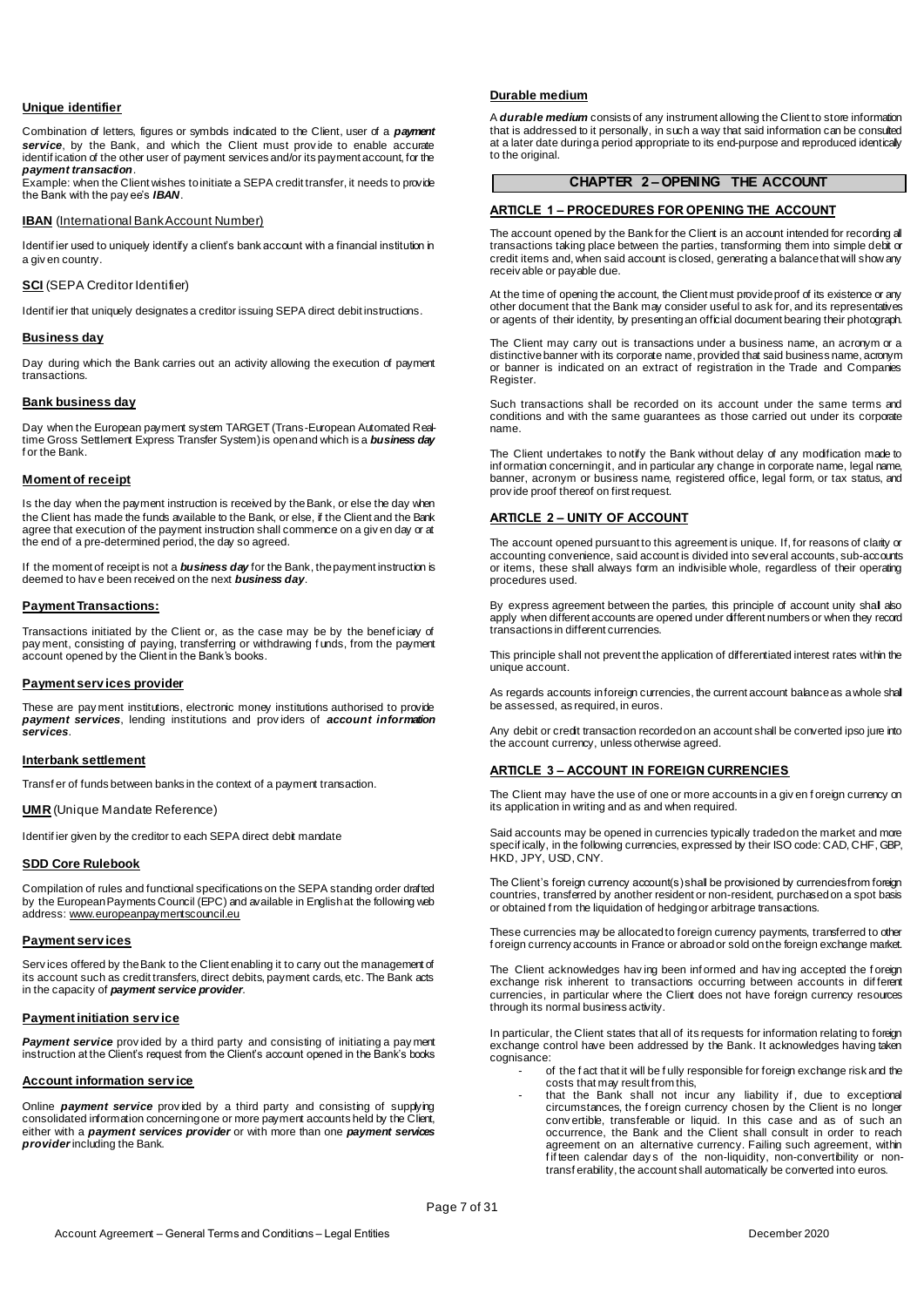Similarly , the Client acknowledges and accepts that regulations relating to f oreign currencies may be amended at any time by the monetary authorities involved. Also, the mere f act of complying with the regulations concerned at the date of signature of this agreement cannot guarantee to the Client that its transactions will not be rejected or penalised in f uture by the monetary authorities involved. The Client therefore releases the Bank f rom all liability in respect of any obligation whatsoever to provide information cov ering the regulations in question.

In order to make pay ments abroad, the Client may request cheque styles (except for CNY) which, when denominated only in foreign currencies, shall be usable solely on said accounts.

In the ev ent of closing accounts, so as to allow the clearing of balances on accounts denominated in euros or in f oreign currencies held by the Client, in application of the unity of account clause, the Bank shall be able to buy back or sell the necessary currencies on the basis of the bank buying or selling rate to clients, determined on the day that the transaction is carried out based on market quotes.

#### **ARTICLE 4 – TRANSACTIONS IN FOREIGN CURRENCIES**

In the ev ent of transactions in f oreign currencies, the exchange rate applied by the Bank shall be the interbank rate requested between banks on the Paris market at the time of processing by the Bank, plus the operational processing costs and the Bank's markup.

Any transaction debiting or crediting an account shall be automatically converted into the currency in which the account is denominated unless otherwise agreed.

#### **ARTICLE 5 – PAYMENT INSTRUCTIONS MADE TOWARDS A FOREIGN ACCOUNT**

**5.1** The Client may ask the bank to execute a payment instruction in euros or in another f oreign currency (the "Reference Currency") to the benefit of a pay ee whose account is not located in France.

**5.2** The Client is informed that bank correspondents (who may or may not be part of the Bank's Group) are likely to be involved.

Subject to the terms of article 5.3 which follows, the Client acknowledges and accepts that said bank correspondents may, on their own initiative and outside of any instruction on the part of the Bank, decide to proceed with a conversion of the payment instruction denominated in the Reference currency into the currency of the place in which the pay ee's account is located, without information or prior consultation of either the Bank or the Client.

As appropriate, the Bank may, on request, obtain communication of the exchange rate applied by said bank correspondent.

**5.3** Notwithstanding the foregoing, the Client may ask the Bank, in writing and prior to any execution by it of any payment instruction in euros to the benefit of a payee whose account is located in the United Kingdom, for said instruction to be executed in euros f rom start to finish.

#### **ARTICLE 6 – EXCLUDED ACCOUNTS AND TRANSACTIONS**

Accounts that the Bank may decide to open in its books so as to isolate receivables held against the Client resulting in particular from outstanding payments, in view of their subsequent recovery, are excluded from this account.

The f ollowing shall also be excluded:

- Accounts under special regimes due to the special regulations governing them,
	- unless otherwise stipulated, the accounts or sub-accounts that may record loans or lines of credit granted according to the terms of specific agreements and/or including special guarantee(s).

Similarly , each of the parties may exclude certain transactions, in particular to avoid the current account novation effect.

Lastly, if some transactions have given rise to accounting entries made automatically to the account due to IT constraints, said entries may be recovered.

### **CHAPTER 3 – OPERATING THE ACCOUNT**

### **ARTICLE 7 – MEANS OF PAYMENT**

The Client may carry out credit transfer transactions or domicile draw-down notices or request the issuance of bank identity details (RIB or *BIC*/*IBAN*).

The Bank may only be in a position to process a credit transfer order if the Client prov ides it with the following information: the *IBAN* number of the account to be debited, the amount of the credit transfer, the *IBAN* number of the account to be credited or any other *unique identifier* required by the pay ee's country, the pay ee's name (if av ailable), and the BIC code of the bank holding the account to be credited.

It is the Client's responsibility to obtain from beneficiaries all data (*IBAN* or *unique identifiers*, BIC) necessary for issuing credit transfers, or to entrust its own **BIC** and *IBAN* codes to its debtors in order to benefit from a credit transfer.

The Client is solely responsible for the accuracy of information provided for the requirements of executing a credit transfer order. The Bank has no obligation to correct or complete the information provided. A credit transfer order is only executed by the Bank only on the basis of an *IBAN* number, or any other *unique identifier*, independently of any additional information provided for the requirements of executing said pay ment instruction.

The Bank draws the Client's attention to the fact that:

- ref usals can occur, i.e. refusals to execute before the *interbank clearance*, principally for the following reasons: insufficient funds in respect not only of the amount of the requested credit transfer but also of the applicable fees incorrect *IBAN* or *unique identifier* for the payee, or inv alidity of the *BIC* f or the payee's bank,
- returns may also take place, i.e. refusals to execute after the *interbank*  settlement, for reasons such as inaccuracy of the **IBAN** or *unique identifier* for the payee's account or the closure of said account.

In the ev ent of refusal or return, execution of the credit transfer cannot take place as is, with the Bank notifying the Client of the existence of the refusal or return and, if possible, the grounds for this, in accordance with the procedures and deadlines pertaining to the appropriate banking channel of communication. If, further to a refusal or return, the Client wishes to reissue a corrected credit transfer order, this will be treated as a new credit transf er order to which a new time f rame for execution will be applicable.

The Bank reserv es the right to assess, at any time, the issuance to the Client of pay ment instruments (cheque books, bank or withdrawal cards, etc.) in accordance with the status of its account, its requirements and resources. The Bank agrees to handle only standardised payment instruments.

In any event, the submission of any payment instruments, whether or not mentioned hereinabov e, requires the Client to comply with all current or future legal, regulatory or contractual provisions applicable to it and, in particular, to ensure the existence of suf ficient available funds beforehand to allow execution of the payment order.

#### **ARTICLE 8 – ACCOUNT STATEMENTS – DATES OF BOOK ENTRY – PROCESSING DATES**

Transactions entered in this account will be the subject of a statement sent periodically or made av ailable to the Client on any medium which for the Bank constitutes a request f or approval of the transactions shown on it.

The entries shown on the account statement comprise two dates:

- the date of entry into the account used to determine the account position, and the outcome of payment facilities issued on it,
- the v alue date used to calculate any interest at the time of the periodic account balancing.

Notwithstanding the stipulations of the "Liability" article in Chapter 4 below, with regard to *payment transactions*, the absence of comment formulated by the Client within a period of one month starting from receipt of said statement shall count as approval of such transactions.

#### **ARTICLE 9 – AMENDMENTS**

Any planned amendment shall be communicated to the Client, on any medium whatsoev er, at latest 2 months before the envisaged date of application.

In the absence of any objection in writing from the Client before the date of application of the amendment, the amendment will be deemed to have been accepted.

# If it ref uses the proposed amendment, the Client may terminate the Account agreement, free of charge, before the date of application of the amendment.

#### **ARTICLE 10 – OVERDRAFT FACILITY: STANDARD TERMS AND CONDITIONS**

In the ev ent that the account balance should become overdrawn, and unless the parties hav e agreed to put special terms and conditions in place, the Bank shall collect the interest, fees and commissions shown on the Pricing Leaflet.

The stipulations of this article may not under any circumstances be interpreted as the Bank's approval on the possibility for the Client to operate its account as an overdraft.

A monthly report is made of the sums due in respect of the debit balance, unless agreed otherwise and providing a different periodicity. These sums are collected in arrears and become items on the account.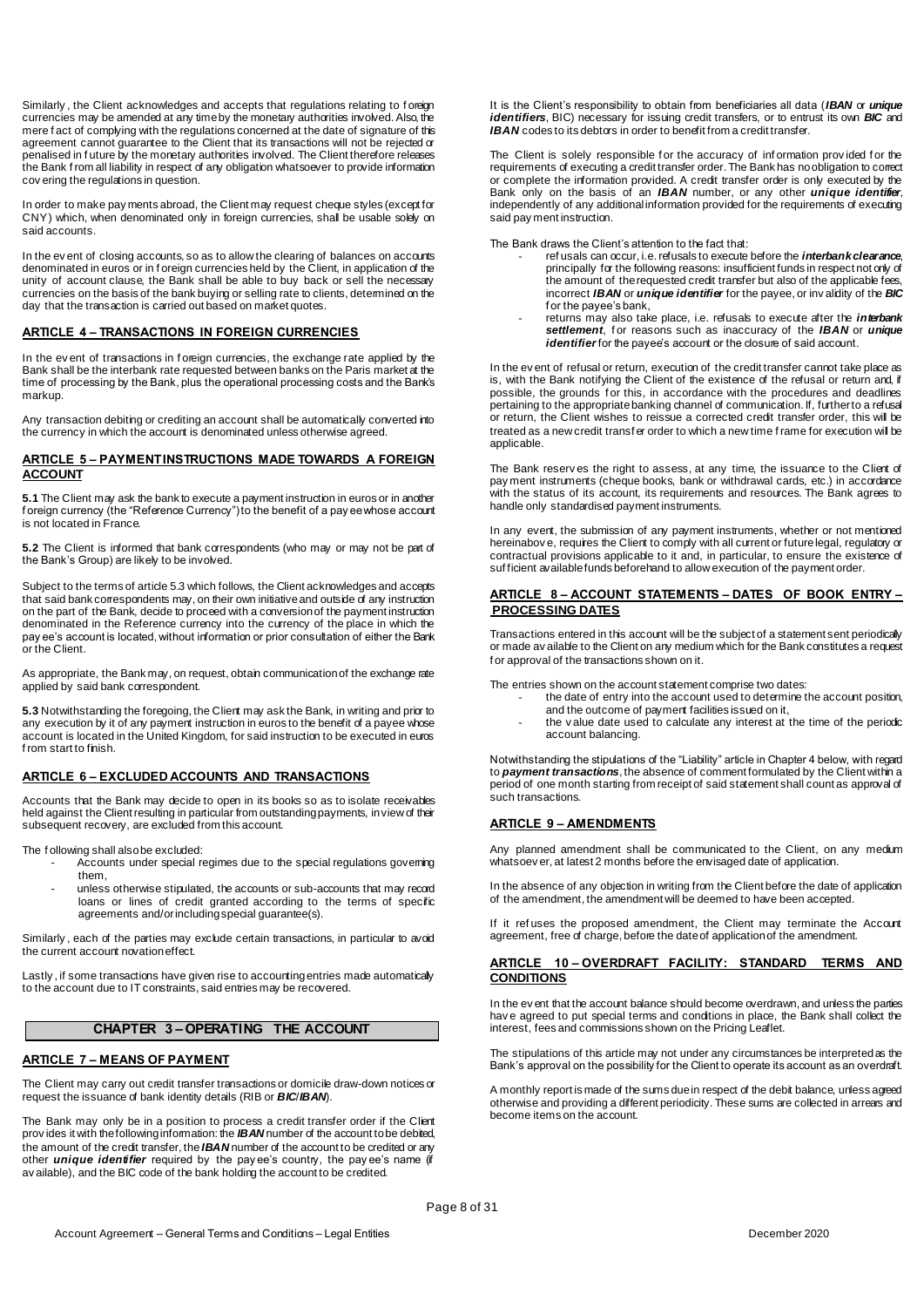#### **ARTICLE 11 – ACCEPTANCE AND CALCULATION OF THE CONTRACTUAL RATE**

Any pegging as well as any variation upwards or downwards in the rate, corresponding to a v ariation in the reference rate, shall be brought to the Client's attention by means of the periodic account statements, and shall be deemed to have been accepted by the latter unless a claim is made within a month of their receipt.

Contractual interest is calculated by taking the exact number of days overdrawn into account based on a 360-day year.

Interest shall be debited from the account monthly and in arrears. The value date is the first day following the period over which the deduction applies.

Any interest thus debited shall become items in the account.

#### **ARTICLE 12 – AUTHORISED OVERDRAFT**

If the Bank agrees to authorise an overdraft, the financial terms and conditions of said ov erdraft shall be those agreed with the Bank and failing that, those indicated in the article pertaining to the standard terms and conditions for overdraft facilities.

Unless otherwise stipulated, the authorised overdraft is granted for an indefinite period. Use of the overdraft is through debit transactions on the account and must not at any time exceed the maximum amount authorised by the Bank.

Any ov errun of the overdraft will lead to the collection of interest and commissions prov ided f or in the ev ent of an unauthorised debit balance, without said collection constituting the Bank's acceptance on said ov errun, the Client being required to immediately cover the unauthorised debit balance on its account.

The same would apply in the event of cancellation of the overdraft authorisation for any reason whatsoever.

#### **ARTICLE 13 – REMITTANCE OF CHEQUES AND/OR BILLS FOR COLLECTION – APPLICATION OF INTERBANK REFUSAL TIME FRAMES**

In principle, cheques and/or bills remitted for collection by the Client are credited to its account subject to collection.

The Client shall not be able to hold the Bank liable if the Bank is caused to accept ref usals of cheques and/or bills occurring outside of the time frames provided for by interbank rules and therefore debit the amount from its account without its authorisation, provided the balance on said account allows this.

#### **ARTICLE 14 – WAIVER OF PROTEST**

In accordance with the Bank's practices, protests of cheques and securities deposited by the Client may only be made by written request from the Client.

Since postal and protest formulation time frames make it very difficult to comply with legal deadlines, the Client shall waive opposition to any lapse by the Bank and shall release it f rom all liability for late or delayed presentation, or failure to send any notice of non-payment or non-acceptance in the event of negligence by the Bank.

#### **ARTICLE 15 – CONTRACTUAL CLEARANCE**

The Client authorises the Bank to clear its debt arising from all sums due in respect of this agreement against the Client's receivable resulting from any balance the other way for all accounts opened in its name and excluded from the account referred to in this agreement.

The Client shall also authorise the Bank to withhold the credit balance on the account and more generally any sums and securities belonging to the Client until all of the Bank's risks related to the Client have been cleared.

#### **ARTICLE 16 – CANCELLATION OF FACILITIES**

In the ev ent that the Client has obtained one or more facilities from the Bank, other than temporarily, for an indefinite period, it shall always be possible for the Bank, at any time, to reduce or withdraw such facilities.

Said decision must be notified by the Bank to the Client by registered letter with advice of receipt subject to granting it a notice period of 60 days. The notice period shall take ef f ect from the date of receipt by the Client of the aforementioned letter.

During said period, the relationship between the parties shall continue as usual, with the Bank nonetheless retaining the possibility of selecting the transactions that are of f ered to it.

It is stipulated in particular that the Bank may, on a discounting or Dailly law basis, ref use bills and/or receivables with a term subsequent to that of the notice, for facilities maintained during said period.

The same shall apply for signature commitments.

As an exception to the f oregoing, and pursuant to Article L.313-12 of the French Monetary and Financial Code, the Bank shall be exempted f rom any such notice, whether the facilities are for a specified or unspecified period, in case of seriously reprehensible behaviour by the Client, or in the event that the Client's status should be irretriev ably compromised.

Unless otherwise decided, on expiry of the notice period, the account shall be closed as of right.

#### **CHAPTER 4 – PAYMENT SERVICES AND TRANSACTIONS**

Within the meaning of this chapter, the f ollowing are not transactions or *payment services*: cheque

trade bills and promissory notes, on the proviso that their existence is presumed in the case of paperless remittance of such trade bills/promissory notes to the Bank unless otherwise specified in writing at the time of remittance by the Client.

#### **ARTICLE 17 – GENERAL STIPULATIONS**

The rules detailed hereinafter apply to the Client and the Bank in accordance with the principles def ined in article 5 of the General Provisions.

#### **ARTICLE 18 – SCOPE OF APPLICATION**

The prov isions of this chapter shall apply to *payment transactions* carried out within the *European Economic Area*, in euros or in the currency of a member State of the *European Economic Area*, and when both *payment service providers* are located within the *European Economic Area*, without prejudice to any special provisions.

They shall also apply to *payment transactions* carried out in a currency which is not that of a member State of the *European Economic Area* when both *payment service providers* are located within the *European Economic Area*, without prejudice to any special prov isions.

They shall also apply, as regards solely those parts of the transaction executed in the *European Economic Area* and subject to special prov isions, to *payment transactions* carried out in any currency and when only one of the *payment service providers* is located in the *European Economic Area.*

#### **ARTICLE 19 – STRONG AUTHENTICATION**

In accordance with the applicable regulations, the Bank shall apply *strong authentication* measures to the Client when the Client:

- uses online account access under the conditions set out in the remote banking communication service contract entered into with the Bank;
- initiates an electronic *payment transaction*;
- executes a transaction through the intermediary of an online communication method likely to carry a risk of fraud in terms of payment or of any other fraudulent use.

The Bank reserves the right to override the obligation to apply measures of *strong*  authentication in the cases specifically referred to by applicable regulations and in particular the technical requirements of regulations concerning *authentication* and communication.

#### **ARTICLE 20 – CONSENT AND REVOCATION OF A PAYMENT INSTRUCTION**

For execution of a *payment transaction*, the Client must give its consent, recorded in accordance with the channel used:

- through the Client's handwritten signature on the pay ment instruction and transmission of the payment instruction to the Bank (by the Client or, as appropriate, by the payment payee);
- through compliance with the *authentication* procedures set out in the online banking communication service contract entered into with the Bank in the ev ent of initiation of a *payment transaction* from the Online Bank serv ice;
- through compliance with the procedures for obtaining consent set out in the general terms and conditions for use of the card in the event of initiating a *payment transaction* by means of a payment card issued by the Bank.
- As applicable through the intermediary of the pay ee or a *payment initiation service* provider.

A series of *payment transactions* is authorised if the Client has given their consent to the execution of a series of transactions, such as in the form of a standing order mandate.

Authorisation for a *payment transaction* or for a series of *payment transactions* may be giv en by the Client before or after execution of the transaction. In the absence of consent, the transaction or series of transactions is deemed to be unauthorised.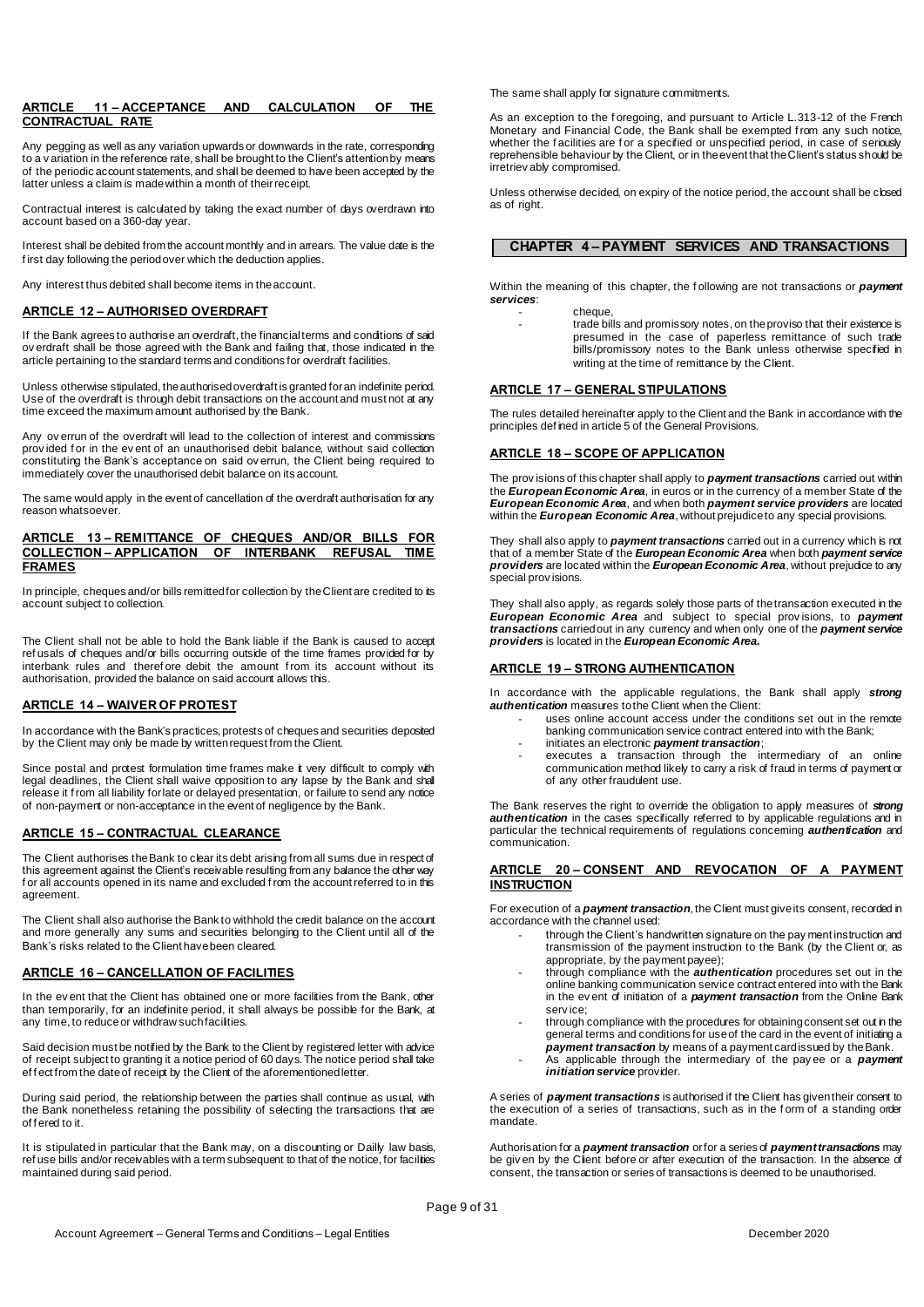The Client may not revoke a payment instruction:

- once it has been received by the Bank;
	- when the *payment transaction* is initiated by the payee (direct debit) or by the Client who giv es a payment instruction through the intermediary of the pay ee (pay ment card), after having transmitted the payment instruction to the pay ee or giv en its consent for execution of the payment transaction to the pay ee;
	- when the *payment transaction* is initiated by a *payment initiation service* prov ider, after having given its consent for the *payment initiation service* prov ider to initiate the *payment transaction*.

The client may nonetheless rev oke a pay ment instruction under the f ollowing conditions:

- at the latest at the end of the **business day** preceding the **moment of** *receipt,*
- in the case of a direct debit, at the latest at the end of the *business day* preceding its due date,
- in the case of proceedings or receivership or compulsory liquidation of the pay ee in the ev ent that the *payment transaction* was made by means of a pay ment card issued by the Bank and that the payee's bank account was not credited with the amount of the *payment transaction.*

### **ARTICLE 21 – REFUSAL TO EXECUTE A PAYMENT INSTRUCTION**

The Bank may be caused to refuse to execute a payment order given by the Client. In this case, the Bank notifies its refusal to the Client by any method at the latest at the end of the first **business day** following the **moment of receipt** of the pay ment instruction. The notification shall be accompanied by the reasons for refusal unless said inf ormation cannot be communicated by the Bank to the Client due to a legal or regulatory prohibition. In the event that the refusal were to be justified by a substantive error, the Bank shall also indicate to the Client, as far as is possible, the procedure to be f ollowed f or correcting said error.

If the refusal is to be objectively justified, charges may be collected by the Bank in respect of sending the aforementioned notification of refusal.

A pay ment instruction that is refused is deemed not to have been received.

#### **ARTICLE 22 – CHARGES COLLECTED FROM THE TOTAL AMOUNT TRANSFERRED**

No charge is collected by the Bank from the total amount transferred in the context of the execution of a *payment transaction* when it is carried out in euros or in the currency of a member State of the *European Economic Area* and when both payment serv ice providers are located within the *European Economic Area*.

In the case of receipt of a *payment transaction*, whatever the currency, the Bank nonetheless reserves the right to collect the charges due to it directly from the total amount receiv ed. In this case, the total amount of the *payment transaction* and charges are separated on the Client's account statement.

The Bank hereby inf orms the Client that, at the time of execution of a *payment transaction* in a currency other than that of a member State of the *European Economic Area* or, regardless of the currency in which the transaction is made, when one of the *payment service providers* is located outside of the *European Economic Area*, intermediaries are likely to have collected charges before receipt of the funds by the Bank or by the beneficiary's Bank.

#### **ARTICLE 23 – SECURITY MEASURES**

The Client must take care to keep all payment instruments issued by the Bank.

On receipt of a payment instrument, the Client shall in particular take every reasonable precaution, as defined in the framework contracts governing such payment instruments, to safeguard the use of its *personalised security credentials*. Such obligations apply in particular to cards, confidential codes and any security procedure f or pay ment instructions agreed between the Client and the Bank. The Client uses the pay ment instruments which have been issued to it by the Bank in accordance with the terms and conditions governing their issuance and use.

In the ev ent of loss, theft, misappropriation, or unauthorised use of its payment instrument or data associated with it, the Client must notify the Bank of this without delay , for the purpose of blocking the payment instrument, according to the procedures set out in the f ramework contracts governing their issuance and use.

In the event of notification of the loss, the ft or misappropriation of a payment instrument, the Client may then obtain from the Bank, on request and within a period of 18 months starting f rom the notification carried out, information enabling it to prove that it did indeed proceed with said notification.

## **ARTICLE 24 – BLOCKAGE OF A PAYMENT INSTRUMENT ON THE BANK'S INITIATIVE**

The Bank reserv es the right to block a payment instrument, for objectively justified reasons related to the security of the pay ment instrument, to the suspicion of an unauthorised or f raudulent use of the pay ment instrument or to the significantly increased risk that the Client may be unable to fulfil its liability to pay.

In such cases, the Bank shall inform the Client of the blocking of the payment instrument and the reasons for said blocking by any means and, in any event in a secure manner, which the Client accepts as of now, unless the fact of giving said inf ormation is not practicable f or objectively justified security reasons or prohibited by v irtue of other relevant Community or national legislation.

#### **ARTICLE 25 – LIABILITY**

If , on receipt of its account statement, the Client notes a *payment transaction* that it did not authorise or the incorrect execution of a *payment transaction*, it must inform the Bank of this without delay.

No contestation is allowed beyond a period of eight weeks starting from the debit of the *payment transaction* to the Client's account.

This principle applies without distinction of the involvement of a *payment initiation service provider* in the *payment transaction*.

The Bank is also released f rom all liability, in the event of force majeure or when it is bound by other French or European Community legal or regulatory obligations.

The Bank's accountability for the proper execution of the payment instruction and its possible obligation to return the amount thereof shall apply only to the part of the pay ment instruction that it handles itself.

The Bank's accountability for the proper execution of the payment instruction and its possible obligation to return the amount thereof shall apply only to the part of the pay ment instruction that it handles itself.

The onus of proof of an unauthorised or incorrectly executed *payment transaction* falls to the Bank. Proof of the payment authorisation shall be established by recording the *payment transaction* in the Bank's information systems.

In the ev ent that the *payment transaction* was initiated by a *payment initiation service provider* at the Client's request, it is incumbent on the *payment initiation service provider* to prove that the *payment transaction* has been received by the Bank and that, as far as it is concerned, the pay ment transaction has been authenticated and duly recorded and correctly executed, that it has not been affected by a technical or other def ect in relation with either the service that it provides, or the non-execution, incorrect execution or late execution of the *payment transaction.*

#### **25.1 Liability in the event of incorrect execution**

A pay ment instruction executed in accordance with the *unique identifier* provided by the Client is deemed to have been duly executed with regard to the payee designated by the *unique identifier*.

If the *unique identifier* provided by the Client is inaccurate, the Bank is not liable for the incorrect execution of the *payment transaction*.

Howev er, in the ev ent of an incorrectly executed *payment transaction* due to communication by the Client of erroneous bank account information:

- the Bank shall endeavour to recover the funds involved; if the Bank does not succeed in recovering the funds involved, it shall prov ide to the Client, at its request, the information at its disposal which
- could document legal action in v iew of recovering the funds; - recov ery costs may be charged to the Client by the Bank in accordance
	- with the pricing leaf let in effect.

If the Client provides information in addition to the *unique identifier*, the Bank is only liable for execution of the *payment transaction* in accordance with the *unique identifier* provided by the Client.

If it is liable for the non-execution or incorrect execution of a payment transaction, and unless otherwise instructed by the Client, the Bank shall, depending upon the case:

- re-credit the Client's account for the amount of the incorrectly executed transaction and, where applicable, restore the account to the state in which it would hav e been had the transaction not taken place (credit transfers issued or debit notices received),
- immediately credit the Client's account for the amount of the transaction (credit transfers received or debit notices issued),
- transmit the payment instruction to the payment service provider of the pay er (debtor) (debit notice issued).

All of the foregoing provisions also apply in the event that the *payment transaction* may have been non-executed or incorrectly executed due to a *payment initiation service provider*.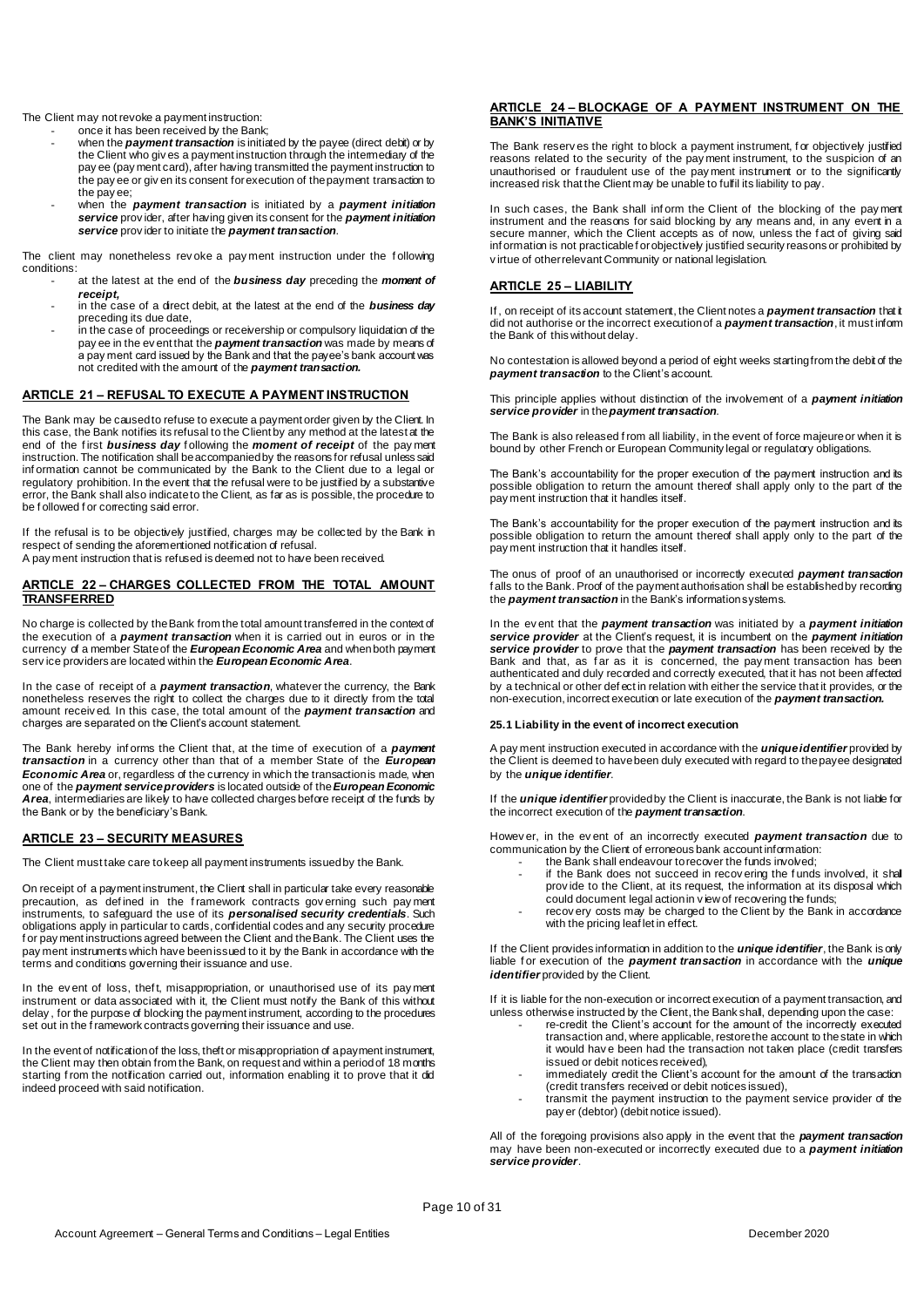#### **25.2 Liability in the event of unauthorised transactions**

In the ev ent of an unauthorised *payment transaction* reported without delay by the Client, and at the latest within a period of 8 weeks starting from the debit of said pay ment transaction to its account under penalty of foreclosure, the Bank shall reimburse the Client for the amount of the unauthorised transaction immediately after having become aware of the transaction or having been informed of it and, in any event at the latest by the end of the next *business day*, unless the Bank has good reason to suspect fraud by the Client. In that event, the Bank shall inform Banque de France. The Bank, as applicable, shall restore the Client's account to the state in which it would have been found if the **payment transaction** had not been executed, on the correct v alue date.

All of the foregoing provisions also apply in the event that the *payment transaction* may have been non-executed or incorrectly executed due to a **payment initiation service provider**.

In the ev ent of loss, theft, forgery, misappropriation or unauthorised use of its payment instrument equipped with personalised security credentials, the Client's liability shall not be capped if it has not taken care to keep it safe (payment card, confidential code, password, etc.). In other cases, the client's liability shall be limited to a ceiling of 50 euros.

#### **25.3 Transactions authorised and initiated by the payee or the Client through the intermediary of the payee where the amount is not known**

The Client may contest a *payment transaction* authorised and initiated by **the payee or the Client** through the intermediary of the payee if the authorisation given did not indicate the exact amount of the *payment transaction* and if the amount of the transaction exceeded the amount that the Client could reasonably expect taking into account the profile of its spending in the past.

The request must be made within a maximum period of 8 weeks running from the debit to the account.

The Client must provide the Bank with all factual information, such as the circumstances under which it gave its authorisation for the *payment transaction* and the reasons f or which it was not in a position to anticipate the amount of the *payment transaction* that was debited from its account. In the event that the amount of the *payment transaction* exceeds the amount that the Client could reasonably expect, the Client cannot invoke reasons linked to a foreign exchange transaction if the exchange rate agreed with the Bank has been applied.

Within a period of ten **business days** following receipt of the request for reimbursement, the Bank will either reimburse the entire amount of the *payment transaction* or justify to the Client its refusal to reimburse.

#### **ARTICLE 26 – CHARGES FOR PREVENTIVE AND CORRECTIVE MEASURES**

The Bank may charge fees for the performance of preventive and corrective measures relating to:

- cancellation of a pay ment instrument containing *personalised security credentials* in the ev ent of theft, loss or misappropriation of such an instrument;
- reimbursement of the Client before or after cancellation, in the context of the liability regime in the ev ent of incorrectly executed *payment transactions* or unauthorised use of a payment instrument;
- the Bank's obligation to endeav our to f ollow the track of the *payment transaction* and notify the Client of the result of its findings.

#### **ARTICLE 27 – EXECUTION TIME FRAMES**

For the f ollowing payment transactions:

- *payment transactions* in euros when both *payment service providers* are located in the *European Economic Area*,
- or pay ment transactions involving a single conversion between the euro and the currency of a Member State of the *European Economic Area* outside the euro zone, when the transf er is executed in euros and the conv ersion is carried out in the other Member State;
- to the exclusion of any other transaction, the account of the *payment service provider* of the payee's *payment transaction* is credited at the latest at the end of the first *business day* following the *moment of receipt* of the pay ment instruction by the Bank. This deadline is extended by one *business day*if the payment instruction is transmitted by post.

For any *payment transaction*, given in particular the requirement for the Bank to obtain the currency in which the *payment transaction* is executed, the account of the pay ee's *payment services provider* is credited by the amount of the transaction at the latest at the end of the fourth *business day* following the moment of receipt of the instruction. However, this rule does not apply to *payment transactions* effected in a currency other than that of a member State of the *European Economic Area* when both *payment services providers* are located in the *European Economic Area.*

The Bank shall place the amount of the *payment transaction* of which the Client is the pay ee at its disposal immediately after its own account has been credited when this does not require conv ersion or when there is a conv ersion between the euro and the currency of a member State of the *European Economic Area* or between the currencies of two member States of the *European Economic Area*.

#### **ARTICLE 28 – VALUE DATES**

The Bank assigns a value date to the *payment transaction*, which is the reference date that it uses to calculate any interest applicable to the funds debited or credited on the account.

The v alue dates applied by the Bank are shown in the Pricing Leaflet.

#### **ARTICLE 29 – SEPA CREDIT TRANSFERS**

#### a) Characteristics

When the Client wishes to transfer a sum of money, it may ask the Bank to debit its account for the desired amount in order to transfer it to another account, opened in its name or in the name of a third party.

The SEPA credit transfer can be used for transactions denominated in euros, between two accounts held by *payment services providers* located in the *SEPA area* or in the French Pacific Territories (French Polynesia, New Caledonia and the Wallis and Futuna islands).

The Bank prov ides said *payment service* solely for issues from a euro account and f or receipts on an account in euros.

The Bank may only be in a position to process a SEPA credit transfer order if the Client prov ides it with the following information: the *IBAN* number of the account to be debited; the amount of the credit transfer; the *IBAN* number of the account to be credited; the pay ee's name (if available); any transaction text (maximum 140 characters).

It is the Client's responsibility to obtain the necessary *IBAN* codes from beneficiaries f or issuing SEPA credit transfers, or entrusting its own *IBAN* to its debtors in order to benef it from a SEPA credit transfer.

The Client is solely responsible for the accuracy of information provided for the requirements of executing a SEPA credit transfer order. The Bank has no obligation to correct or complete the information provided. A SEPA transfer order is only executed by the Bank on the basis of an **IBAN** number, independently of any additional inf ormation provided for the requirements of executing said order.

b) Requests for a recall of funds

There are two separate procedures for requesting a recall of funds.

1- The f irst procedure for requesting a recall of funds is used solely to sort out the issuance of the SEPA credit transfer(s):

- $\overline{ }$  in duplicate,<br> $\overline{ }$  Frroneous for
- Erroneous f ollowing an operational problem
- f raudulently

The request for a recall of funds may come from the instructing party for the SEPA transf er or from its payment services provider, since the latter is in any case responsible f or the v alidity of said request.

For any request receiv ed, if the Client's account status allows, the Bank will automatically debit said account, which the Client accepts as of now.

The Bank may , on its own initiative and in the cases referred to above, initiate a request f or a recall of funds.

The Client may also make a request to the Bank for a recall of funds when the Client is responsible for issuing the SEPA credit transfer in question and solely in the 3 af orementioned cases.

To do this, the Client's request must be addressed to the Bank at the latest before 10 a.m. (Paris time)on the 8th *business day* following the **interbank settlement** date of the initial SEPA credit transfer.

In this case, the Client acknowledges being fully informed of the fact that:

- the pay ee's payment services provider has a period of **10 business days** (**15 business days beginning 17 November 2019**) following the date of receipt of the request for a recall of funds to give its reply,
- the request f or a recall of funds may not be successful due in particular to the pay ee's refusal or the non-availability of the funds being called,
- the amount possibly returned may be less than the amount of the original SEPA credit transfer, due in particular to any charges that the payee's pay ment services provider is entitled to retain on said amount.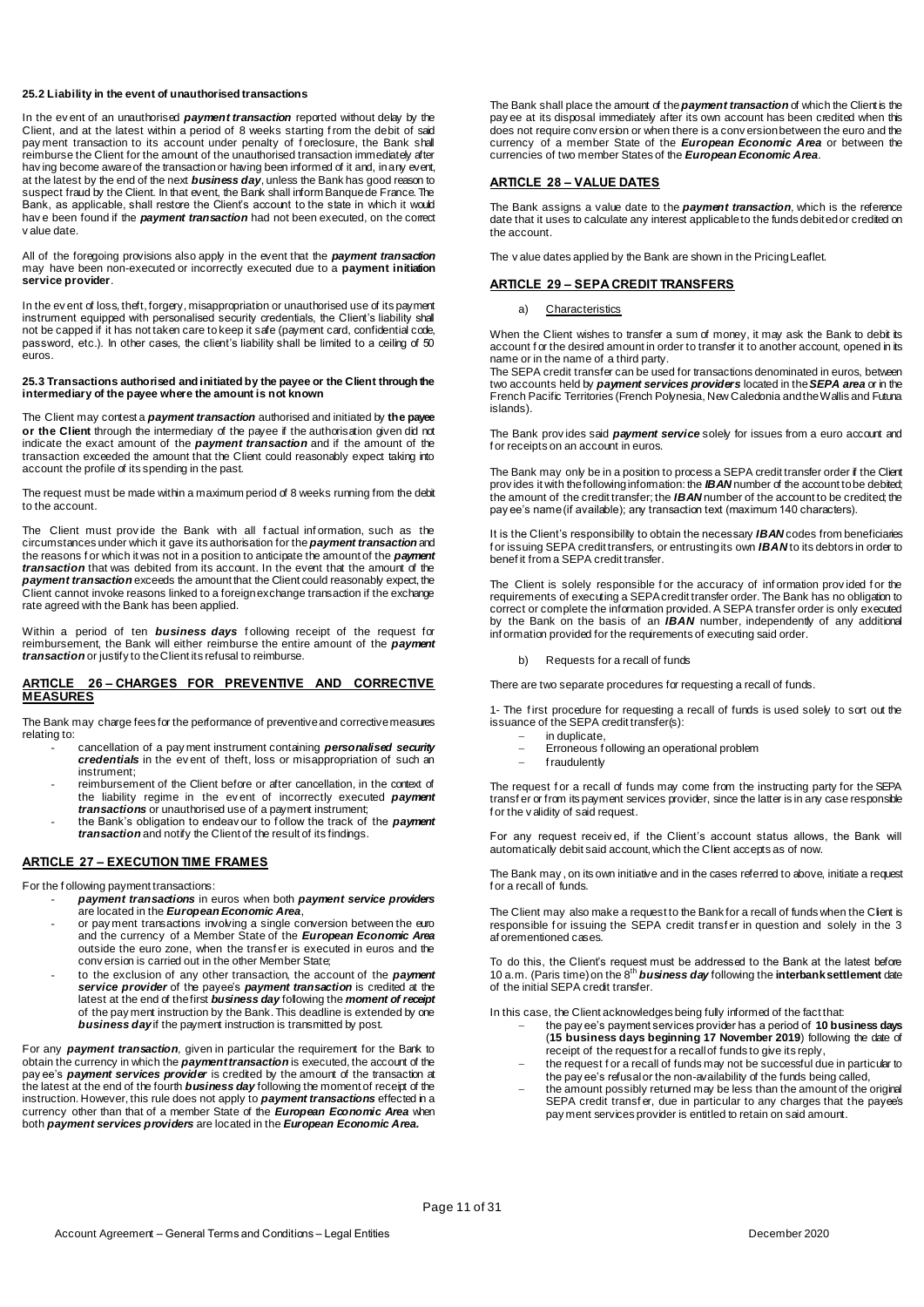#### 2- The second procedure differs from the above procedure in that:

- it may only be initiated by the SEPA transfer instructing party,
- it may only relate to a SEPA transfer **issued on or after 18 November 2018**,
- the only regulatory grounds that may be invoked are:
	- incorrect identification details of the beneficiary (incorrect beneficiary IBAN),
		- incorrect amount.
		- other client request,
- it may be initiated within a maximum period of 13 months after the date of the debit f rom the instructing party's account.

#### The Client is the instructing party

Reasons for the Client's request can be clearly explained in "comments" field with a maximum capacity of 105 characters (a space counts as one character). If the reason for the recall of funds is "Other client request", the Client must fill in this field or the Bank may reject the request.

The Client acknowledges having been duly informed of the fact that:

- the pay ee's payment services provider has a period of **10 business days** (**15 business days beginning 17 November 2019**) f ollowing the date of receipt of the request for a recall of funds to give its reply,
- the request f or a recall of funds may not be successful, due in particular to the pay ee's refusal or to the non-availability of the funds being claimed,
- the amount possibly returned may be less than the amount of the original SEPA credit transfer, due in particular to any charges that the payee's pay ment services provider is entitled to retain on said amount.

#### The Client is the beneficiary

The Bank will expressly request the Client's agreement to debit their account for the amount of the SEPA transfer in question. The Client's response must be received by the Bank **no later than the 8th business day (no later than the 13th business day beginning 17 November 2019)** before 10am (Paris time) following the date of receipt by the Client of the request for agreement.

Should the Client f ail to respond, this shall be considered as a refusal to retum the f unds. In the event that the Client agrees, the recall of funds shall be executed by the Bank prov ided that there exist prior, av ailable and suf ficient f unds in the Client's account.

c) Inquiry and/or correction procedure

Beginning 17 November 2019, the Client may ask the Bank to initiate an inquiry procedure concerning a self-issued SEPA transfer order on the grounds that the pay ee of this transf er:

- inf ormed the Client that the funds have not been received,
- disputed the date on which the funds were credited to the payee's account, and

where appropriate, obtain any corrections if this transfer has not been executed or was executed incorrectly.

This request must be initiated within 13 months following the date when this transfer was debited from the Client's account.

The pay ee's bank must reply to the Bank within

**10 business days**from the date of receipt of the request.

#### **ARTICLE 30 – SEPA DIRECT DEBITS**

This article applies to the Client in its capacity as drawee of SEPA direct debits.

The SEPA direct debit makes it possible to process *payment transactions*in euros, whether domestic or cross-border, within the *SEPA area*.

It is executed by the Bank if it is received in compliance with the rules set out in the *SDD Core Rulebook*.

It is based on a dual mandate giv en by the Client to its creditor and to the Bank, authorising its account to be debited. This mandate is written and is retained by the creditor.

The SEPA direct debit may be used for one-off or recurring payments.

The Client is identified by the *IBAN* and *BIC*.

The Client has the possibility:

- of ref using a SEPA direct debit by notifying the Bank in writing at the latest at the end of the *business day* preceding the *interbank settlement* date.
- of ref using all SEPA direct debits initiated by a given creditor.

It is recommended for the Client to inform its creditor when making such requests.

The Bank draws the Client's attention to the fact that:

- ref usals may take place, i.e. ref usals to execute prior to *interbank*  **settlement**, mainly for technical reasons.
- returns may take place, i.e. refusals to execute after *interbank settlement*, mainly in the case of insufficient funds.

The Client may contest with the Bank a SEPA direct debit taken from its account:

f or any reason, within a period of 8 weeks starting from the debit from its account.

In the ev ent the debit is contested on the grounds that it was "unauthorised", an inv estigation shall be undertaken by the Bank and the bank of the creditor in question. The Client acknowledges having been informed by the Bank that its account may be debited for the amount of any reimbursement made by the Bank if, at the close of said inv estigation, its request is shown to be unfounded.

In case of merger or acquisition of the Bank, the SEPA direct debits domiciled on the Client's account will continue to be received and executed under the same conditions.

#### **ARTICLE 31 – SEPA BUSINESS-TO-BUSINESS DIRECT DEBITS**

The Bank of fers the Client the possibility of using the SEPA business-to-business direct debit f or payment of sums due by the latter.

The SEPA business-to-business direct debit functions according to the rules set out in this article which supplement or replace those set out in article 30 above.

The SEPA business-to-business direct debit is meant for non-consumer clients, i.e. legal entities and natural persons acting within the context of their commercial, business or associative activity.

The Client certifies that it is a non-consumer and undertakes as of now to inform the Bank f ollowing the loss of its status as non-consumer.

For a one-off direct debit or for the first recurrent direct debit of a series, the Bank is required to check the existence of the Client's consent.

In addition, the Client undertakes to submit the copy of any SEPA business-to-business direct debit mandate signed by it to the Bank at the latest 2 *business days* before the *interbank settlement* date of the first direct debit initiated by virtue of said mandate.

Otherwise, the Bank rejects said direct debit.

For recurrent direct debits following the first of a series, the Bank is required to check the consistency of data in the mandate against the data in the direct debit instruction receiv ed from the creditor.

In addition, the Client undertakes to inform the Bank of any modification taking place (change in SCI, UMR, etc.) on any SEPA business-to-business direct debit mandate signed by it to the Bank at the latest 2 *business days* before the *interbank settlement* date of the first direct debit initiated by virtue of the mandate.

Otherwise, the Bank rejects said direct debit.

The Client acknowledges having been informed by the Bank that it cannot ask the latter f or reimbursement of a direct debit that it has authorised.

Howev er, it may contest a direct debit taken from its account with the Bank which it considers to be incorrectly executed, erroneous or fraudulent, within the maximum time f rame set out in the "Liability" article of Chapter 4 above. Said request gives rise to the implementation of an investigation procedure between the Bank and the bank of the creditor in question. The Client acknowledges having been inf ormed by the Bank that its account may be debited for the amount of any reimbursement made by the Bank if, at the close of said investigation, its request is shown to be unfounded.

#### **ARTICLE 32 – RELATIONSHIPS WITH PAYMENT INITIATION SERVICE PROVIDERS AND ACCOUNT INFORMATION SERVICE PROVIDERS**

The Client may hav e recourse without any restriction whatsoever to a *payment initiation service* provider or to an *account information service*provider. The Bank nonetheless inv ites the Client to make sure that said serv ice prov iders are in compliance with all applicable regulations and the Bank cannot be held liable, outside of the cases set out by this agreement and the applicable regulations, in the ev ent of def ault or breach of its obligations by the *payment initiation* or *account information service* prov ider.

In any ev ent, the Bank reserves the right to refuse access to the Client's account to a *payment services provider* supplying an *account information service* or *payment initiation service* on the basis of objectively substantiated or documented reasons associated with unauthorised or fraudulent access by said service providers, including the unauthorised or fraudulent initiation of a *payment transaction*.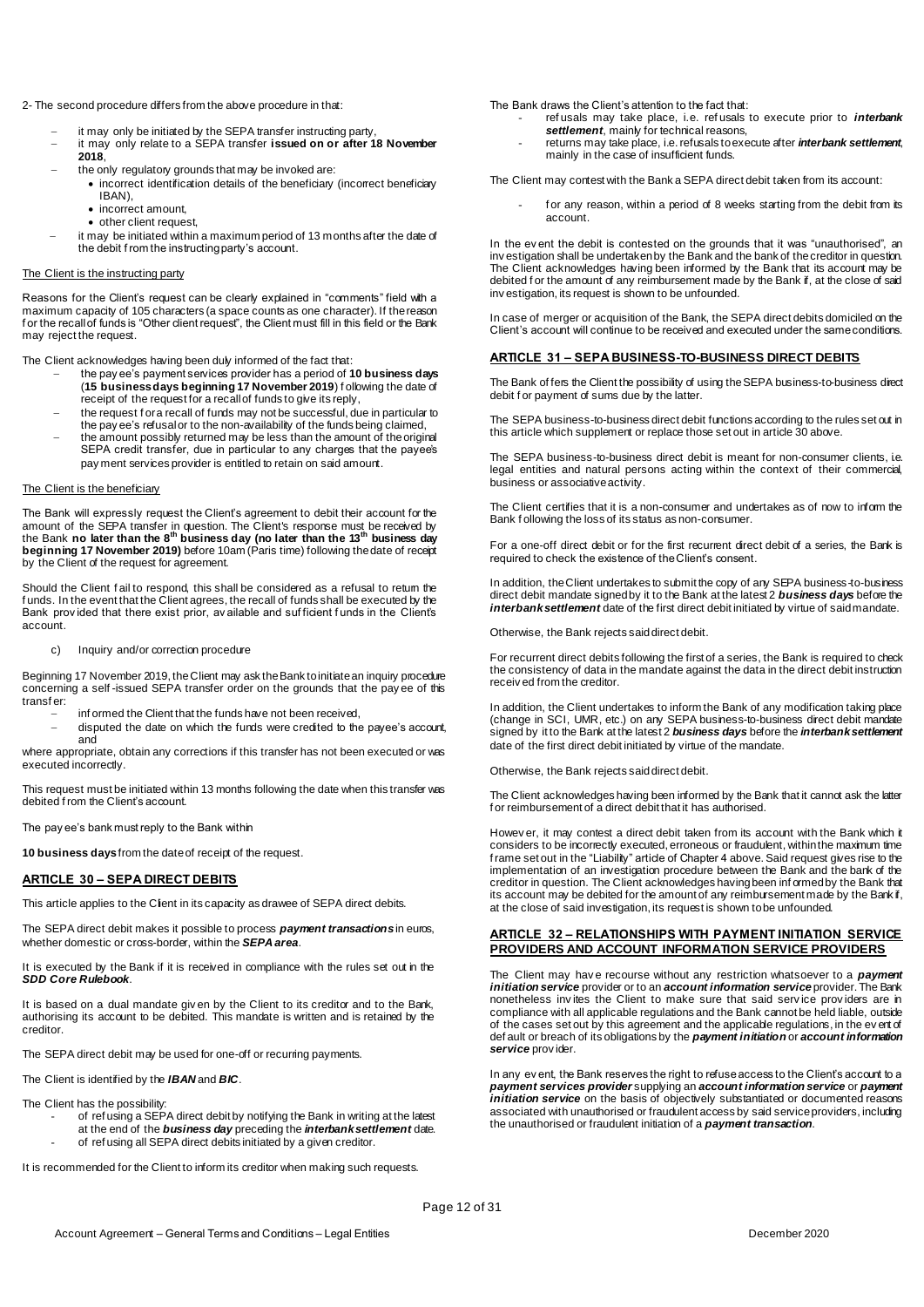In this case, the Bank shall inform the Client, by any means and, in any event, in a secure manner, of the refusal of access to the account and the reasons for said refusal. Said inf ormation shall, if possible, be given to the Client before access is refused and, at the latest, immediately af ter said ref usal, unless such inf ormation is not communicable f or objectively justified security reasons or is prohibited by virtue of another relev ant provision of Community or national law.

#### **ARTICLE 33 – PROCEDURE FOR REQUESTING ACCOUNT BALANCE**

In the ev ent that the Client has given its express consent to the Bank allowing the issuer of a pay ment method linked to a card to obtain confirmation from the Bank that the Client's account contains sufficient funds to be able to execute the payment transaction linked to the card, the Bank shall fulfil its obligations in this area provided that all the conditions set out in Article L.133-39 of the French Monetary and Financial Code are met.

The Client may request that the Bank communicate the identity of the issuer of the pay ment instrument concerned, as well as the response sent to it by the Bank.

#### **ARTICLE 34 – CONSENT TO THE USE OF DATA NECESSARY FOR THE EXECUTION OF PAYMENT SERVICES**

In accordance with Article L. 521-5 of the French Monetary and Financial Code, the Client, by accepting this agreement, gives its explicit consent to allow the Bank to access, process and store any information that the Client supplies for the purpose of enabling the Bank to provide payment services. The aforementioned provisions and consent do not affect our respective rights and obligations in terms of protection of personal data. The Client may withdraw said consent by closing the account. If the Client withdraws its consent in this manner, the Bank shall stop using said data for pay ment services. However, the Bank will need to continue processing said data for other legitimate purposes and reasons and in particular to meet its legal obligations.

#### **CHAPTER 5 – CLOSING THE ACCOUNT**

#### **ARTICLE 35 – CLOSING THE ACCOUNT**

The account shall continue for as long as it suits the parties to maintain it.

Termination of the account agreement may take place at any time on the initiative of one or other of the parties, by registered letter with advice of receipt, subject to prior notice of 30 calendar days for the Client and 2 months for the Bank. The period of notice shall be counted, in the event of notice of termination by the Bank, from the day of receipt by the Client of the af orementioned letter and in the ev ent of notice of termination by the Client, from the day of receipt of said letter by the Bank.

As an exception to the f oregoing, termination shall take place as of right without prior f ormality in the following scenarios:

- in the case of the Client's judicial liquidation,
- in the case of the Client's seriously reprehensible behaviour or in the event that the latter's status should be irretrievably compromised,
- in the case of information, documents or declarations of any kind given by the Client for entering into the agreement and the contracts signed as set out in this general terms and conditions and that do not appear to correspond to reality.

In all cases of termination, the Bank shall clear the balances of the different accounts opened in the Client's name and shall reverse all transactions in progress.

To that end, and in the case of f oreign currency accounts, these shall be sold on the f oreign exchange market in Paris, at the rate in effect at the date of said clearance

Pay ment with the Client's time-deposit accounts shall be carried out at the end of their terms.

Closure shall make all transactions payable immediately and shall require the Client to cov er all those involving a commitment at the Bank's expense, even when potential.

Following these closing entries, if there are inadequate or no prov isions for drafts issued and not y et presented, the Client must complete or constitute the provision. Otherwise, the Bank shall be obliged to refuse payment.

Notwithstanding the provisions of Article L 312-1-1III and L 314-13 IV of the French Monetary and Financial Code, and as authorised by Article L 314-5 of the same Code, the bank shall not be bound to reimbursement, on a prorated basis, of fees lawfully charged f or the provision of payment services, settled by the Client in advance

Lastly , closing the account shall require the Client to immediately return all payment instruments in its possession.

#### **ARTICLE 36 – DEBIT BALANCE AT CLOSURE – INTEREST**

If there is a debit balance at closure, this shall be bear interest as if said closure, at the legal rate increased by 5 points.

Similarly , any transactions that the Bank has not been able to reverse shall bear interest at the same increased rate.

Lastly, pursuant to Article 1343-2 of the French Civil Code, the parties agree that the interest on principal due for a full year shall itself bear interest.

# **III. Financial instruments account and services agreement**

This Agreement (the "Agreement"), in compliance with the regulations of the French Financial Markets Authority, is for the purpose of defining the terms and conditions under which the Bank provides the following services to the Client, in the capacity of inv estment service provider:

- inv estment advice;
- reception/transmission of instructions on behalf of third parties;
- execution of instructions on behalf of third parties;
- custody account keeping.

The financial instruments account agreement is comprised of these terms and conditions together with the pricing applicable to the Execution and best selection policy and the summary of the Management of conflicts of interest policy given to the Client at the time of entering into this agreement.

#### **CHAPTER 1 – OPENING AND OPERATING THE ACCOUNT**

#### **ARTICLE 1 – PROCEDURES FOR OPENING THE ACCOUNT**

Once the contracting parties have signed the application requesting the opening of a f inancial instrument account by the Bank, a f inancial instrument account is opened on the Client's behalf.

Any incomplete applications for new accounts (application not signed, missing supporting documents, etc.) will be automatically rejected.

Additionally, the Client may not initiate any transaction before the account has received the f unds and/or financial instruments necessary for its operation.

This opening requires the Client to have a current cash account opened in the Bank's books, the operating procedures of which are shown in the Agreement signed for that purpose. Said current account serves as a pre-concentration account and shall record both debit and credit amounts in cash originating from transactions effected on the f inancial instruments account.

Additionally, as part of a related entry, the Bank shall reserve the right to approve this opening. Subject to the special procedures described hereinafter, said approval shall be deemed to hav e been granted after a period of seven business days from signature of this Agreement. In the absence of approval, the Bank shall inform the Client of this by letter.

The financial instruments account is opened in the name of a single person, as designated in the special terms and conditions.

For the purposes of opening and operating the f inancial instruments account, the necessary arrangements are made for the signature(s) of representatives as designated in the special terms and conditions to be deposited with the Bank.

The Client may initiate transactions provided the funds and/or financial instruments required f or the respective operation of the financial instrument account and associated cash account are credited thereto and/or recorded in the account.

Any new financial instruments account opened subsequently by the Client with the Bank shall be governed by these terms and conditions, unless specifically stipulated otherwise (in particular, if another Financial instruments agreement is signed).

Furthermore, if the Bank and the Client agree that the Client may access the markets directly , they shall enter into an Agreement for that purpose.

#### **Restrictions relating to capacity, residence for tax purposes and applicable regulations**

The serv ices or products presented in the Agreement may be subject to restrictions in certain countries pursuant to domestic regulations applicable in those countries.

It is the Client's responsibility to make sure that it is authorised to invest in said products and to use the services pertaining thereto.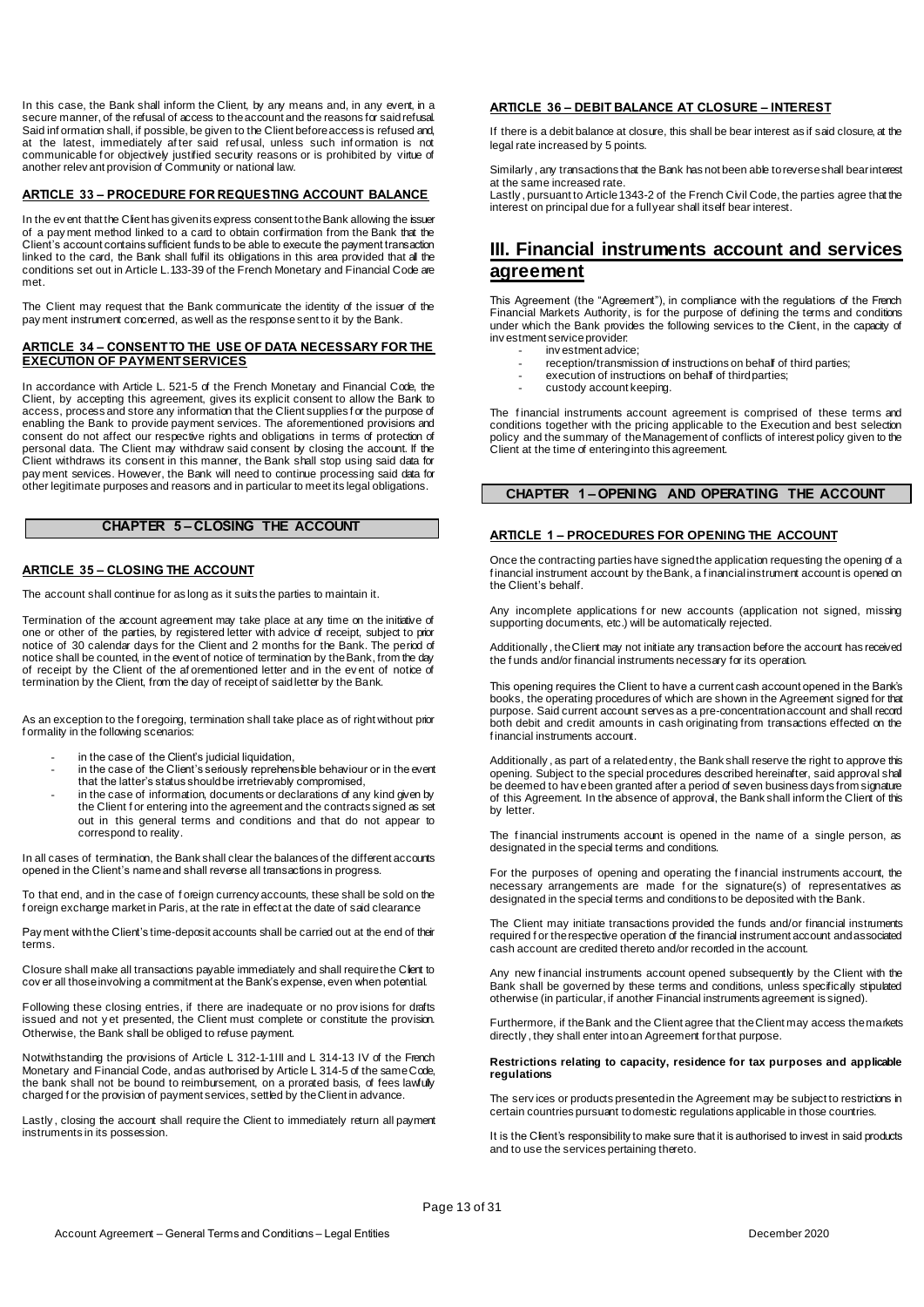The serv ices rendered under this Agreement apply to financial securities as defined by Article L.211-1 of the French Monetary and Financial Code and set out in article 6 of this Agreement.

The Bank draws the Client's attention to the f act that such an agreement permits access to financial instruments that involve particular risks because of their specific characteristics or the transactions to be executed or that have a price that depends on f luctuations of financial markets over which the Bank has no influence and that past perf ormance is not an indicator of future performance.

Please ref er to the **Appendix** to this Agreement on financial securities and associated risks.

### **ARTICLE 2 – QUALIFIED INTERMEDIARY ("QI")**

In the context of implementing the US regulation known as "Qualified Intermediary QI", the Bank has signed an agreement with the US Internal Revenue Service ("IRS") through which it becomes a Qualified Intermediary (QI) for it.

Said agreement subordinates the application of reduced rates for withholding tax on US sourced inv estment income, as provided for by US internal law or the tax treaties in f orce between the USA and the pay ee's State of residence, to identification by the Bank of the beneficial owner of income from US transferable securities held by the benef icial owner in the Bank's books.

In this context, the Client must at any time provide the information and necessary supporting documents relating to its identity and residence for tax purposes. In that respect, a US Person Client will need to provide the Bank with a W9 f orm prior to opening its account, while a non-US Person Client will need to provide the Bank with a W8-BEN, W8 BEN E, and/or W8 IMY form when purchasing US transferable securities.

#### **ARTICLE 3 – INFORMATION NECESSARY FOR EXECUTION OF THE AGREEMENT**

#### **3.1 Information supplied by the Client**

In order to enable the Bank to f ulf il its task and establish an inv estment profile for the Client (hereinaf ter the "Inv estor Profile") under the applicable legal and regulatory conditions, the Client must, in its own interest, provide the Bank with full and truthful inf ormation:

- intended for appraisal of the knowledge and experience of its representative(s) in terms of investment,
- intended f or assessment of its financial situation and investment objectives with regard to the serv ices that are the subject of this Agreement;
- relating to its identity, such as its MiFID identification number "Legal Entity Identifier" (hereinafter "LEI"), issued by INSEE or any equivalent body for companies under foreign law.

The accuracy and comprehensiveness of information supplied will enable the Bank to prov ide an adequate level of protection to the Client.

For the purpose of enabling the Bank to update the Client's dossier, the latter undertakes to keep the Bank informed, without delay, of any modification of information concerning it or concerning its representatives and, in particular, those relating to its corporate name, its financial and tax situation, and the ability of its representative(s) to act, (transfer of the registered office, modification of business name, banner, any document certifying the identity, capacity and powers of the representative(s), financial aptitude, etc.) and to provide evidence of this on first request. Any modification shall be binding on the Bank af ter its receipt of the information in question bearing a signature conf orming to that identifying the Client's representative.

The Client also undertakes to respond to any request for information or document originating from the Bank (in particular with a view to addressing the regulatory prov isions in effect).

Similarly , if the Client becomes a qualif ied investor, it must so inform the Bank by communicating to it the copy of its publication in the French Bulletin des Annonces Légales Obligatoires (BALO).

If the Client is a qualified investor, but happens to lose said status, it must so inform the Bank.

The Bank inf orms the Client that any failure to update its information, and in particular the information required for updating its Investor Profile, may result in a temporary suspension of access to all or part of the serv ices accessible in respect of the Agreement and, in particular, to the investment advice services.

The Client also acknowledges having been informed that unless it provides the Bank with its LEI, which will need to be renewed ev ery year, it will not be possible to carry out certain transactions. The financial instruments concerned by said restriction are as f ollows:

- Financial instruments that are admitted to trading or traded on a trading platf orm or for which a request for admission to trading has been made;
- Financial instruments the underly ing of which is a f inancial instrument traded on a trading platform; and
- Financial instruments the underlying of which is an index or a basket made up of f inancial instruments traded on a trading platform.

#### **3.2 Information supplied by the Bank**

The Client acknowledges having received information:

- enabling it to ev aluate the characteristics of transactions that it may ask to be carried out in respect of this Agreement;
	- concerning the specific risks that said transactions may involve, in particular concerning products likely to be purchased in the context of this Agreement, and the risks presented in the Appendices.

#### **3.3 Categorization**

In accordance with the regulations, the Bank has a duty to classify its clients into one of the f ollowing categories: "Non-Business Client", "Business Client" or "Eligible Counterparty" in accordance with Articles D.533-11 *et seq.* of the French Monetary and Financial Code.

A letter will be sent to the Client to inform it of its categorisation and the consequences of such categorisation as well as the possibility of a change of category, with the understanding that the Bank is not obliged to grant the Client's request.

Each category has a degree of protection appropriate to the level of competence and knowledge of financial products, services and markets.

#### **3.4 Authorised means of communication between the parties**

For the purposes of the Agreement, the parties agree that they may use the following means of communication:

- Oral conv ersation in person or remotely, accompanied by video or not;
- Written material (email, letter, secure messaging, etc.); or
- Any other means of communication expressly authorised by the Bank.

Nev ertheless, for the placement of orders, the Client undertakes to use only the means of communication duly authorised by the Bank and as indicated in article 17.

The Bank may also provide the Client with information v ia the Internet, subject to the f ollowing conditions:

- The prov ision of such information using this method is appropriate to the context in which the business affairs between the Bank and the Client are or will be carried on;
- The client must be notified electronically of the website address and where the inf ormation may be accessed on the website;
- The information must be up to date;
- The information must be accessible continuously by means of that website for such period of time as the Client may reasonably need to inspect it.

In this regard, the Client declares to have regular access to the Internet and consents to the Bank's communication of certain information to the Client by email or through its website. The Client undertakes to inform the Bank of any change of email address.

In accordance with the regulations in force, any conversation or exchange between the Bank and its Client relating to a transaction, whether carried out or not, shall be recorded, which the Client accepts, and stored by the Bank for five years (meeting report, emails, telephone conversations, etc.).

#### **3.5 Language of communication**

The language used for all communication is French. However, if the Client is notfamiliar with this language, the communications will be written in English.

#### **ARTICLE 4 – POWER OF ATTORNEY**

The Client may appoint one or more authorised agents to operate the f inancial instrument account. If one or more authorised agents are appointed on the conclusion hereof , their identity will appear in the special conditions hereof. The Bank draws the Client's attention to the fact that the Client remains liable for all transactions initiated by its authorised agent or agents.

Irrespective of the moment when the Client gives a power of attorney to a third party, this power of attorney operates through signature of a Bank standard form contract and af ter the Bank receives a copy of the identity document of the authorised agent(s) and notif ication of their signature(s).

The Bank reserves the right to refuse any authorised agent and any power of attorney drawn up according to a different model from that of the Bank.

If the Client has signed an Online Banking Agreement, it may appoint one or more authorised agents, in accordance with the rules applicable to online banking services.

#### **ARTICLE 5 – COMPETENCE – ANALYSIS – INFORMATION**

In compliance with current regulations, and in light of the inf ormation the Client communicates to the Bank, the latter shall analy se the Client's experience and knowledge of inv esting in relation to the products and serv ices offered under this Agreement.

Page 14 of 31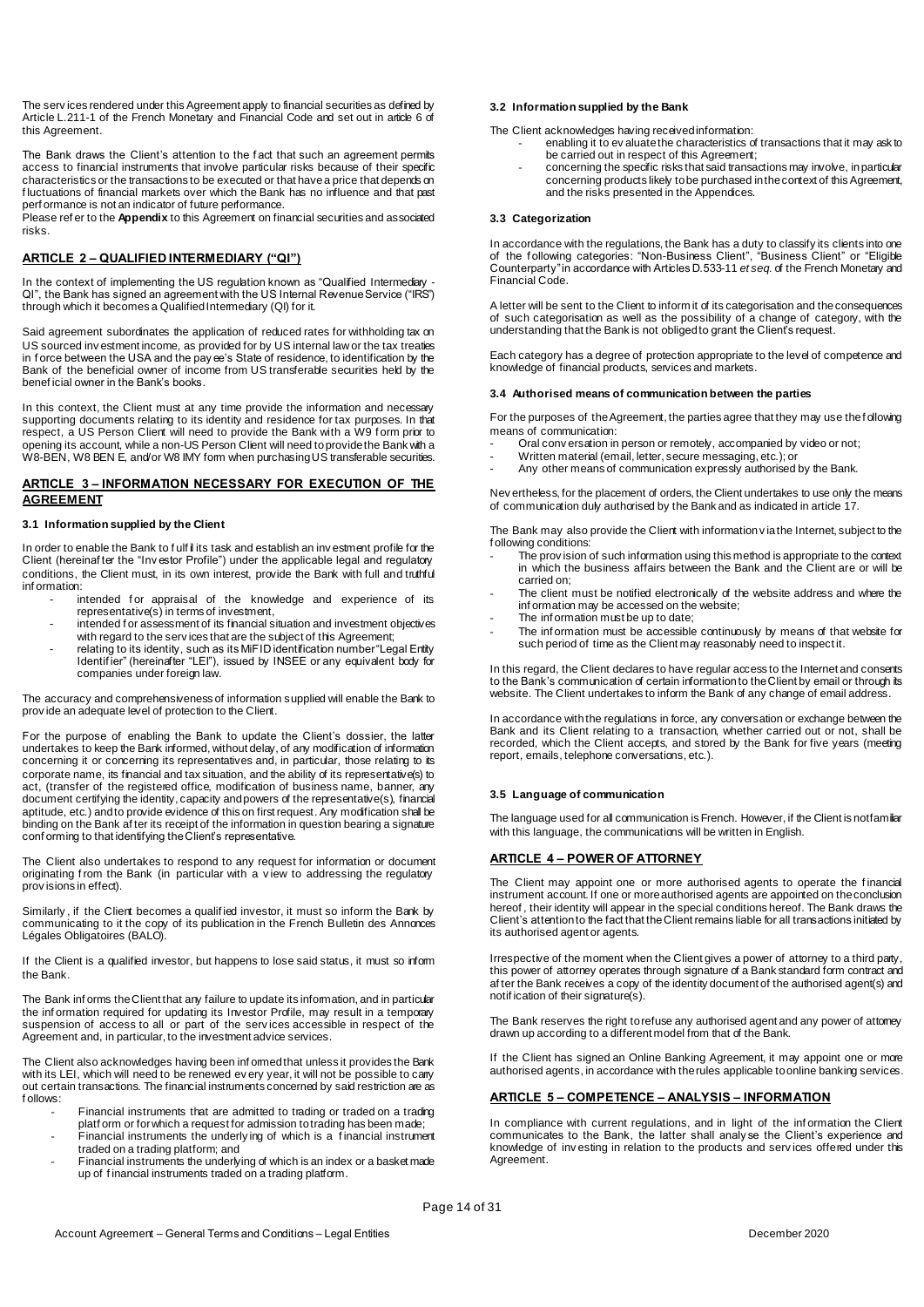Giv en this analysis, for each transaction that the Client intends to carry out, the Bank shall prov ide the Client with the inf ormation necessary to ev aluate the characteristics of the planned transaction and the special risks that the transaction may involve.

The Bank draws the Client's attention to the f act that suitability and appropriate character tests for the service to be provided will be carried out to determine the Client's inv estment profile.

Howev er, if, for any reason whatsoever, the Client does not provide the necessary inf ormation requested by the Bank to evaluate the appropriateness or suitability of the serv ice provided or the order to be processed, the Bank may not be held liable.

Concerning the category in which the Client is placed, a letter will be sent to it to notify it of its status as a non-prof essional, prof essional, or eligible counterparty, of the consequences of this classification and of the ability to change categories.

Howev er, where the Client wishes to carry out a transaction involving financial instruments with which it is unfamiliar or for which it is unable to assess the risk, the Client will be responsible for requesting any additional information from the Bank before placing the order and, where applicable, for requesting any pertinent documents.

#### **ARTICLE 6 – THE FINANCIAL INSTRUMENTS ACCOUNT**

In particular, financial instruments include:

- Financial securities:
	- capital securities issued by public limited companies (stock and more generally securities giving or that may give direct or indirect access to capital or v oting rights);
	- debt securities (bonds and similar securities, medium-term negotiable debt securities, short-term negotiable securities, financial warrants) excluding bills of exchange and medium-term notes;
	- shares or stock in collective investment vehicles;
	- any equiv alent financial security issued on the basis of foreign law excluding bills of exchange and cash vouchers.
- Financial contracts, also known as "f orward f inancial instruments": f inancial f utures contracts on interest rates, swap contracts, options contract on financial instruments.

The f inancial instruments account records transactions on these financial instruments, ensuing f rom a transaction or a set of transactions carried out through the Bank with the exception of transactions on f inancial contracts, which will be gov erned by specific prov isions.

#### **CHAPTER 2 – INVESTMENT ADVICE SERVICE**

# **ARTICLE 7 – INVESTMENT ADVICE SERVICE**

The Bank is required to provide the Client with the non-independent investment advice serv ice. In that context, the Bank shall prov ide the Client with personalised recommendations that will cov er f inancial instruments issued or managed by the Bank, an entity within its Group or a company having close links of a legal, contractual or economic nature with the Bank. In this respect, the Bank is required to collect management fee retrocessions and/or marketing or inv estment commissions from said entities.

The Client nonetheless has the possibility of entering into an inv estment advice agreement with the Bank separate from this Agreement. The advice service shall be subject to specific pricing which will be communicated to the Client at the time of entering into said agreement. The Bank shall no longer be in a position to collect management fee retrocessions and/or marketing or investment commissions from the af orementioned entities.

In the context of providing the investment advice service, the Bank undertakes to prov ide the Client with advice f ocusing exclusively on f inancial instruments suited to its f inancial situation, investment objectives, and also know-how and experience on f inancial matters. The Bank also undertakes to check, from time to time, that the f inancial instruments advised to the Client continue to correspond to all of the abovementioned items.

#### **ARTICLE 8 – SUITABILITY OF THE PROVIDED SERVICE AND PERIODIC REVIEW OF SUITABILITY**

The Bank undertakes to recommend to the Client only financial instruments suited to its investment knowledge and experience as well as its financial situation and inv estment objectives.

Any investment advice will be the subject of a declaration of suitability specifying the adv ice provided and how the recommended financial instruments correspond to the objectiv es, financial situation and, in general, to the Investor Profile of the Client.

The Bank undertakes to contact the Client periodically to propose working together to reassess whether the recommended financial instruments continue to be suitable with regard to the Client's Investor Profile.

#### **ARTICLE 9 – CONFLICT OF INTERESTS**

In the interest of investor protection, the Bank has adopted a policy regarding conflicts of interest, as defined by the AMF General Regulations. Specifically, the Bank has implemented and maintains a set of ef fective organisational and administrative arrangements aimed at taking all possible reasonable measures to prevent conflicts of interest which might be harmful to the interests of its clients.

If the Bank's arrangements are unable to prevent with reasonable certainty the risk of harm to the Client's interests, it will clearly inform the Client of the overall nature and/or source of the conflicts of interest in advance.

The summary of this conflict of interest policy is also available at the Bank's branches at the Client's request or on the Bank's website (www.hsbcprivatebankfrance.com).

If the Client so wishes, the Bank will provide its complete conflict of interest policy document at any time.

Furthermore, in the event of an amendment to the Bank's conflict of interest policy, the amendment will be brought to the Client's attention v ia an update of the Bank's documentation, particularly on the Bank's website.

A summary of the conf lict of interest management policy is described in the *Appendices*.

#### **ARTICLE 10 – REMUNERATION RECEIVED BY THE BANK**

As part of the provision of the non-independent investment advisory service and in accordance with the applicable regulations, the Bank reserves the right to receive retrocessions of management fees and/or marketing or inv estment commissions in CIUs and, more generally, in financial securities, under the conditions set out in the pricing leaf let or in any other document provided to the Client prior to subscription.

The Bank may also receive non-monetary benefits, considered minor under the regulations in force.

#### **CHAPTER 3 – RECEPTION AND TRANSMISSION OF ORDERS (RTO) SERVICE**

#### **ARTICLE 11 – RECEPTION AND TRANSMISSION OF ORDERS SERVICE (RTO)**

The Bank shall transmit orders received from the Client, covering financial instruments, to an inv estment services provider with a view to their execution.

The Bank can only recommend that the Client seek information on the operating conditions and market mechanisms through which the orders will be executed, and in particular, the risks inherent in transactions executed on these markets, giv en, in particular, their speculative nature or their potential lack of liquidity.

The Bank's inv olvement in the receipt, transmission and execution of an order will not imply any assessment by the Bank of the appropriateness of the transaction; such a transaction will be the sole responsibility of the Client.

The Bank can only recommend that the Client seek information on the operating conditions and market mechanisms through which the orders will be executed, and in particular, the risks inherent in transactions executed on these markets, giv en, in particular, their speculative nature or their potential lack of liquidity.

#### **ARTICLE 12 – EXECUTION AND BEST SELECTION POLICY**

The Bank undertakes to execute the orders placed by the Client in accordance with its "Best execution" policy appended to this Agreement. Said policy is also available in the Bank's offices on request.

The "Best execution" policy is subject to amendment, in particular to take any legislative or regulatory changes into account.

In accordance with the regulations in effect, the Bank shall review said policy: once a y ear;

or in the ev ent of any substantial amendment arising that might affect the Bank's ability to continue consistently obtaining the best possible outcome in executing the Client's orders.

In the ev ent of amendment to the "Best execution" policy, the Client shall be informed by any means deemed appropriate and, in particular, by the updating of this policy on the af orementioned media.

#### **ARTICLE 13 – COMPLIANCE WITH RULES RELATING TO THE MARKET**

The Client may place cash orders.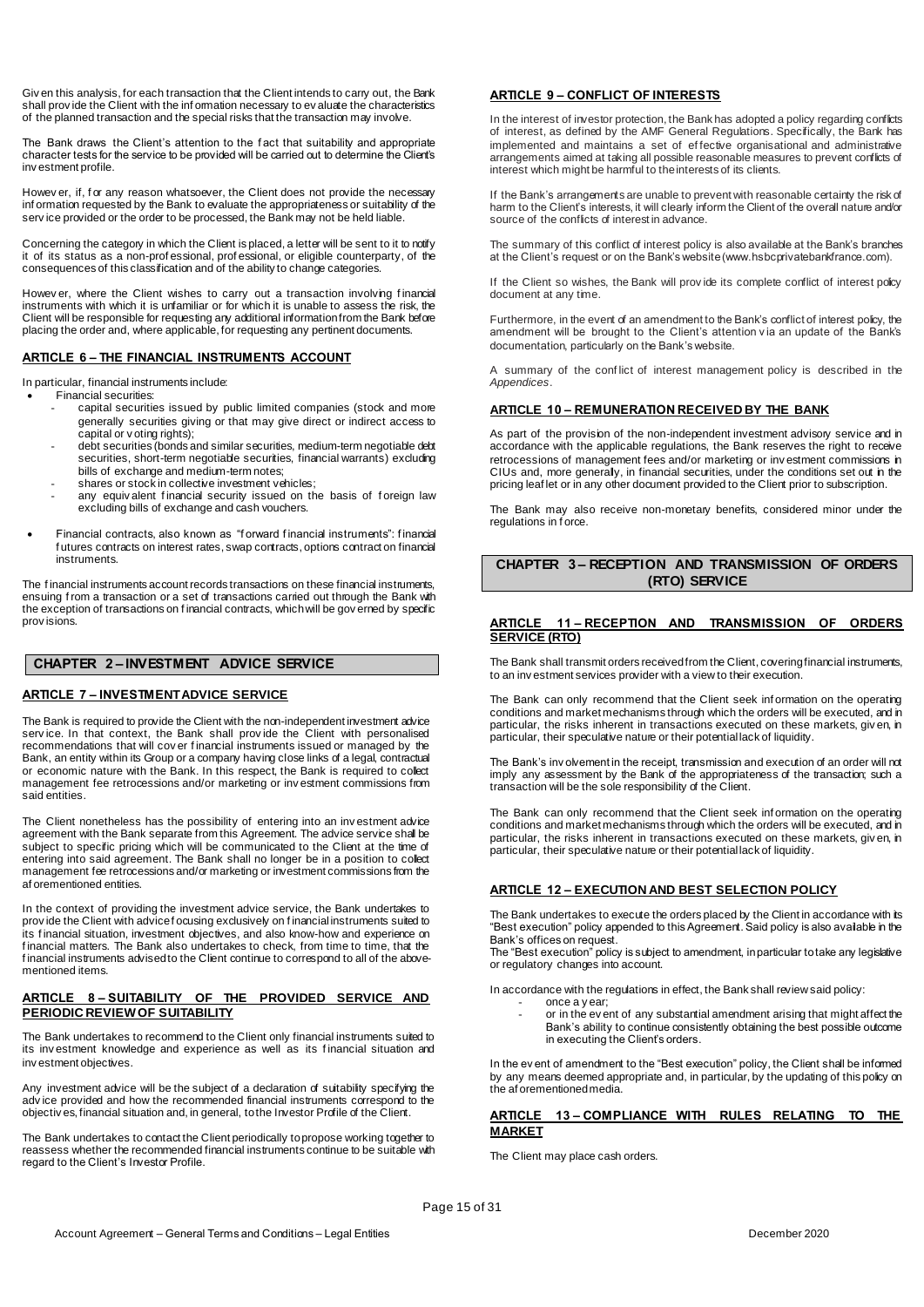The Client undertakes to comply with the obligations and regulatory provisions applicable to the markets upon which the orders are executed and in particular the Euronext regulations.

Orders shall be placed in accordance with the practices and prov isions of said regulations and of this Agreement. The Bank may ref use any order that does not comply with the current standard practices and regulations on the markets on which the order is executed or any order which may be executed on a market on which the Client does not normally trade. Capital payments and financial instrument deliveries shall be made according to current regulations and standard practices on the markets in which the f inancial instruments are registered or traded. The Bank may act as the transmitter of orders or as a counterparty for transactions on f inancial instruments executed by the Client.

All transactions on financial futures, whether fixed or optional term, processed in France or abroad on OTC markets, organised or regulated, such as swaps FRA, options, etc. are excluded f rom this Agreement.

The Client shall be notif ied of other transactions that it may be authorised to execute and that may be executed, possibly after signature of an amendment to this Agreement.

#### **ARTICLE 14 – FOREIGN MARKETS – FOREIGN EXCHANGE TRANSACTIONS**

For the placement of orders on f oreign markets, orders shall be taken and confirmed in the trading currency of the relevant market.

If the Client has a sub-account in the relevant currency, it may choose settlements in the trading currency. To do this, the Client must mention this option when placing its order (purchase/sale) by telephone or by email. Fees and commissions shall be debited in f oreign currencies from the cash account associated with the financial instruments account.

In the absence of an account in foreign currencies, the settlement currency shall be the euro by def ault.

#### **ARTICLE 15 – PROCEDURES FOR COVERAGE OF GUARANTEES**

The regulations in force require that a cash margin or securities be deposited by all operators carrying out transactions for future delivery on regulated markets. The Client undertakes in particular to comply with the minimum coverage rules on the following spot markets:

Spot market hedges:

- for a buy order, the cash margin must be on deposit when the order is placed;
- for a sell order, the financial instruments must be on deposit when the order is placed; otherwise, the order shall be refused. Short sales are prohibited.

For any order, the Client undertakes to establish and constantly maintain sufficient cov erage on the securities account and its associated cash account to comply with the af orementioned coverage rules.

The Client authorises the Bank, if necessary, to transfer the financial securities as well as the cash representing the coverage of each order to a special reserved non-interestbearing account.

Full ownership of cash or securities used by the Client to guarantee orders is transf erred to the Bank, in accordance with Article L.440-7 of the French Monetary and Financial Code, for the purpose of settling the debit balance discovered at the time of automatic liquidation of positions and commitments and any amount owed to the Bank by the Client hereunder.

#### **ARTICLE 16 – ABSENCE OF COVERAGE, LIQUIDATION OF COMMITMENTS**

Where the coverage of the Client's commitments proves inadequate, and the Client f ails to increase said coverage within one trading day of the request that the Bank presents, the Client's commitments may be liquidated.

Consequently, in the absence of sufficient coverage, the Bank may repurchase the f inancial instruments sold and not deliv ered or resell the f inancial instruments purchased and unpaid, without prior notice and at the expense and risk of the Client. The corresponding amounts shall be debited from the cash account. Moreover, the financial instruments held in the Client's account may be sold without prior notice in order to offset the Client's debit positions, all financial instruments recorded on the account governed by this Agreement and all cash in the associated cash account being earmarked f or the settlement of claims arising from the execution of the Agreement or those related thereto.

Furthermore, if the closure gives rise to a debit balance, the Client authorises the Bank to debit the amounts, which are not otherwise allocated or restricted, required to clear said balance f rom any accounts open in the Bank's books.

In the ev ent of the liquidation of the Client's commitments, the Client agrees that any expenses arising from the liquidation may be debited from its current account.

In the ev ent of the Client's default, it will be possible to apply the provisions of Article L.211.18 of the French Monetary and Financial Code, which stipulates that when an account-keeper or custodian intermediary delivers financial instruments or pays the price by taking the place of its defaulting client, it acquires full ownership of the financial instruments or cash received from the counterparty.

A debit position on the Client's account linked to a transaction carried out within the f ramework hereof does not constitute a tacit overdraft authorisation.

#### **ARTICLE 17 – PROCEDURES FOR PLACEMENT OF ORDERS**

The Client may transmit its orders by any means accepted by the Bank, knowing that the Bank may, at any time, require confirmation of said order from the Client.

The means f or order placement accepted by the Bank are: telephone; - email.

The procedures for proof of orders placed by telephone or email are specified in the prov isions of the article entitled "Proof of orders placed by telephone or email" below.

When a written confirmation is required under the terms of this Agreement or sent v oluntarily by the Client, it must summarise the full characteristics of each order placed in accordance with what is indicated in the article entitled "Content of orders" below.

The Bank cannot be held liable if the Client does not send a written confirmation to the Bank when required under this Agreement or expressly requested by the Bank.

**The Client should note that** the Bank will refuse to execute orders not meeting the af orementioned conditions and transmitted by means not authorised by the Bank (such as f ax, est.) unless expressly approved by the Bank.

#### **ARTICLE 18 – CONTENT OF ORDERS**

When the Client places an order, it must specify:

- the direction of the transaction: buy or sell; the designation or characteristics of the financial instrument;
- the quantity:
- the ty pe of order in line with what is indicated in the Appendices;
- the method of execution: spot
- the stock market concerned;
- the currency of settlement, where appropriate; and
- in general, all the details necessary for transmission of the order on the market.

The ty pes of orders accepted by the Bank are specified in the Appendices.

Orders are worded and executed on Euronext Paris in compliance with the provisions of the regulations of the *Autorité des Marchés Financiers* and Euronext.

In certain circumstances, the market may cancel any order pending execution, in particular in the event of the announcement or occurrence of events affecting an issuing company and likely to have a significant influence on the price of the security of that company .

In such a situation, given that the Client's order has been cancelled, the Client will have to re-enter its order after any necessary price or quantity adjustments if it wishes to maintain it.

In any event, the Bank shall not be liable for the consequences related to the cancellation of transactions by the Client or the Market.

#### **ARTICLE 19 – VALIDITY OF ORDERS**

The rules f or order validity are specified, where applicable, in the Appendices.

Upon expiration of its validity, the order will automatically be deleted f rom the trading sy stem.

Without possibility of dispute, the Bank may ref use orders that seem to it to be incompatible with the market conditions, in accordance with its legal obligation to act in respect of market integrity.

The Client may cancel the order or change its characteristics before its execution, subject to the market rules. These new instructions will be taken into account:

- if they are received by the Bank within a time frame that is compatible with the conditions for execution of the orders, and;
- if the order has not already been executed. If the order has been partially executed, the new instructions will be v alid f or the unexecuted part of the order.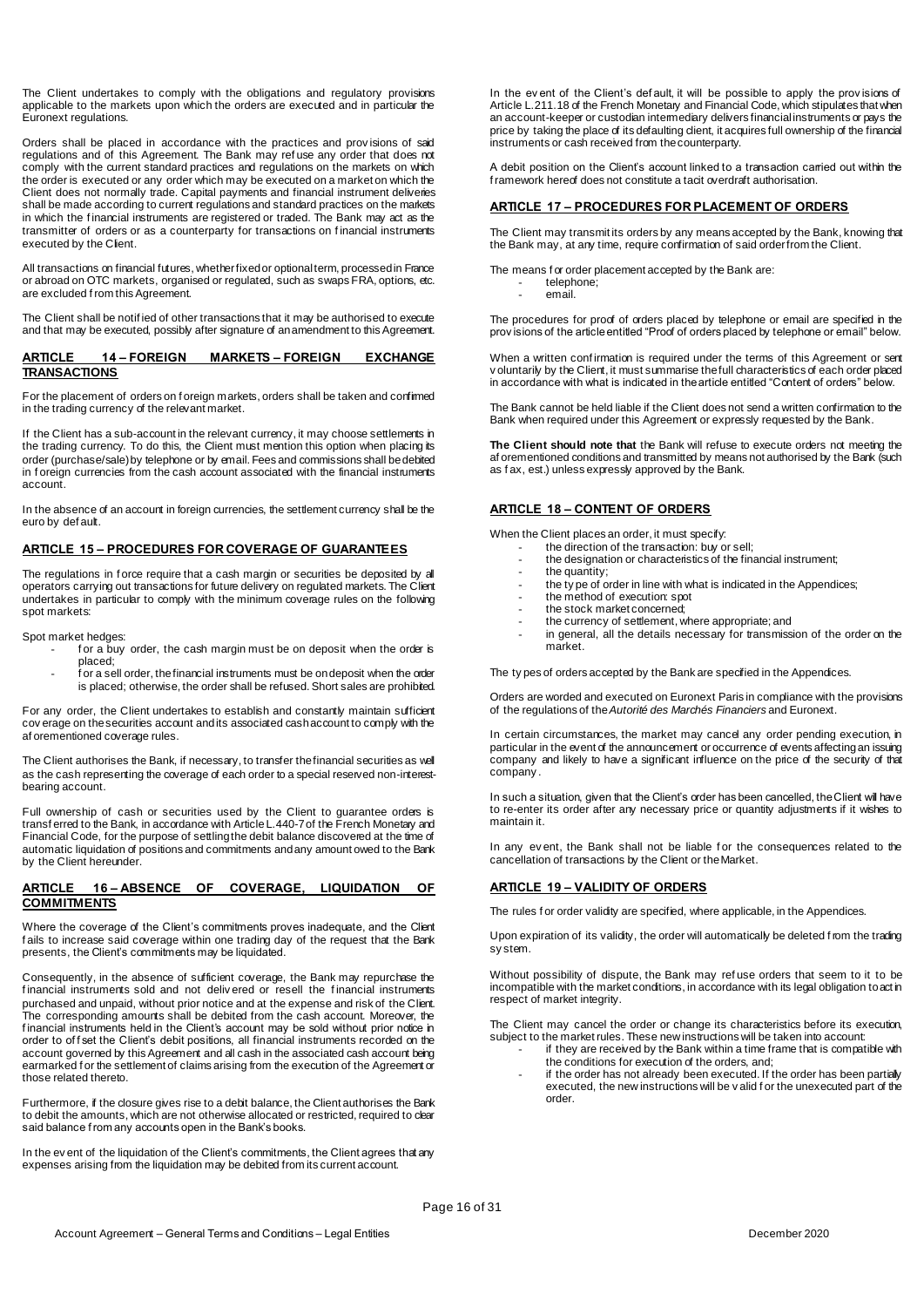#### **ARTICLE 20 – THE EXECUTION OF INSTRUCTIONS**

#### 1. Procedures f or execution of instructions

The Client is hereby reminded that the transmission of an order with a view to its execution does not automatically mean that it has been executed.

The execution of instructions shall be carried out in line with the possibilities resulting f rom instructions in place on the market.

The Bank reserves the right to refuse any order covering any financial security in particular when traded or kept on a foreign market where the Bank does not trade.

The Client's instructions shall be executed by the authorised intermediary chosen by the Bank.

On request, at any time, the Bank will provide an order execution status to the Client.

#### 2. Dif ficulties in execution on a market

The Bank shall keep the Client informed of any eventual difficulties in transmitting and executing an order as soon as it becomes aware of them.

The Bank especially draws the Client's attention to the fact that order execution times may be shorter or longer depending on the placement method used by the Client or the market concerned.

Furthermore, execution of all or some of the orders requested by the Client may be impossible because of conditions on the market concerned, the security concerned or the market conditions.

If the order could not be successfully transmitted, the Bank will make every effort to contact the Client for the purpose of informing it.

Depending on the method used, the proof of this contact will be the duplicate of the letter sent, the copy of the email, or the register kept by the Bank for this purpose and recording the call or attempted call by telephone.

The Bank inf orms the Client of the existence of a time limit for executing any orders on UCITS. When the Client would like to place a subscription or redemption order on a UCITS, the Bank invites the Client, before placing the order, to request any additional inf ormation from it.

Whatev er the circumstances, the Bank's liability can only be incurred if it has not taken the order into account under the terms and conditions set out in this Agreement.

#### 3. Orders related to complex financial instruments and warning

The Bank reserv es the right to ref use any order relating to a complex financial instrument that does not correspond to the Client's level of knowledge and experience as assessed in its Investor Profile.

For orders transmitted by telephone or email, the Bank shall make every effort to contact the Client for the purpose of fulfilling its obligation to warn by any means: telephone or email,

If the Client confirms an order after the Bank has issued the warning message, this order will be transmitted for execution.

Failing confirmation by the Client of its order or in the absence of counter-order from the Client within a period of 24 hours af ter deliv ery or attempted delivery of said warning, the order that the Client has placed shall be transmitted for execution.

Depending on the method used, the proof of the said contact shall be the screenshot deliv ering the warning message and the confirmation by the Client of said order, the register held by the Bank for that purpose and recording the call or attempted call, or a copy of the email.

#### 4. Order pertaining to a CIU

Where the Client wishes to place a CIU subscription or redemption order, the Bank urges the Client, prior to placing the order, to read the French v ersion of the Key Inv estor Inf ormation Document (KIID) and its prospectus or any other regulatory document available from the Bank.

The Client is inf ormed that the Bank may refuse, at its sole discretion, subscription orders relating to a CIU gov erned by foreign law, in particular because of specific constraints and technical deadlines related to the transmission of orders pertaining to these CIUs.

#### **ARTICLE 21 – PROOF OF ORDERS PLACED BY TELEPHONE OR EMAIL**

#### 1. Order placed by telephone

Orders placed by telephone, which do not require the Client to use a conf idential identif ier code, must be confirmed by the Client in writing at the earliest opportunity without the Client being able to plead the absence of confirmation to contest an order placed and executed in this manner.

The Bank draws the Client's attention to the f act that orders transmitted by telephone in addition to telephone conversations and callers' numbers shall be recorded. Such records are stored for a period of five years. They will be used as evidence, particularly in the ev ent of a dispute, which the Client expressly accepts.

#### 2. Order placed by email

It is expressly agreed that since the process of transmitting orders by email is the Client's choice, the Client declares that it is aware of the risks inherent to said operating procedure.

The Bank, when it has lawfully executed orders that bear a signature appearing to match the specimen signatures submitted or originating from the electronic address indicated by the Client, shall be duly released by execution of said orders.

The Client must bear full responsibility for all inherent risks and deal with all transactions executed in this manner, even if said transactions are the result of an improper or f raudulent use of this method of transmission, particularly in the case of a f alsification or forgery that is undetectable for the Bank, or a technical deficiency having altered the content of the message. The Bank's liability can only be involved in the ev ent of an incorrect execution of a clear and complete order.

The Bank reserves the right to defer execution of the order, particularly in case of doubt as to the status of the order transmitted (status of the message, the instructing party, etc.). In which case, the Bank may carry out any check on the lawfulness of orders receiv ed, by means of a call-back or other method, and ask for the order to be f ormulated again. In that case, the Bank shall not under any circumstances be held responsible for delays in execution caused by such checks and the Client shall assume f ull responsibility for any consequences that may arise.

The Client may not hold the Bank liable in the event that it does not carry out such checks, since they are only an option for the Bank.

The email received by the Bank or the photocopy that might be made of it as required by the Bank shall be considered proof between the parties. Similarly, only the dates and times of receipt of the message indicated by the receiving workstation will have contractual validity and not those indicated on the sending workstation.

#### **ARTICLE 22 – REMUNERATION RECEIVED BY THE BANK**

In accordance with the applicable regulations and to the extent that the Bank provides the Client with an RTO serv ice, the Bank reserves the right, for any subscription in a CIU managed by a management company of the HSBC group or outside the HSBC group, to receive retrocessions on the management fees of this CIU.

This remuneration will be collected by the Bank, under the conditions provided for in the pricing leaf let or in any other document provided to the Client prior to its subscription.

The Bank may also receive non-monetary benefits from the aforementioned third parties, considered minor under the regulations in force.

#### **CHAPTER 4 – CUSTODY ACCOUNT-KEEPING SERVICE**

The Bank will prov ide the Client with the custody account-keeping service, which consists in recording the Client's f inancial securities in the securities account opened in its name, holding the Client's corresponding assets and handling events occurring in the lif e of the held financial securities.

#### **ARTICLE 23 – REGISTERED FINANCIAL INSTRUMENTS – MANAGEMENT MANDATE**

Orders inv olving administered financial instruments may be giv en only to the Bank by the Client or its authorised agent(s), in compliance with the current regulatory prov isions.

The Client authorises the Bank, which so accepts, to administer the registered financial instruments entered into the issuer's books and reproduced in the account opened in the Bank's books. Under the terms of this mandate, the Bank will manage these securities on behalf of the Client, notably with regard to the collection of income.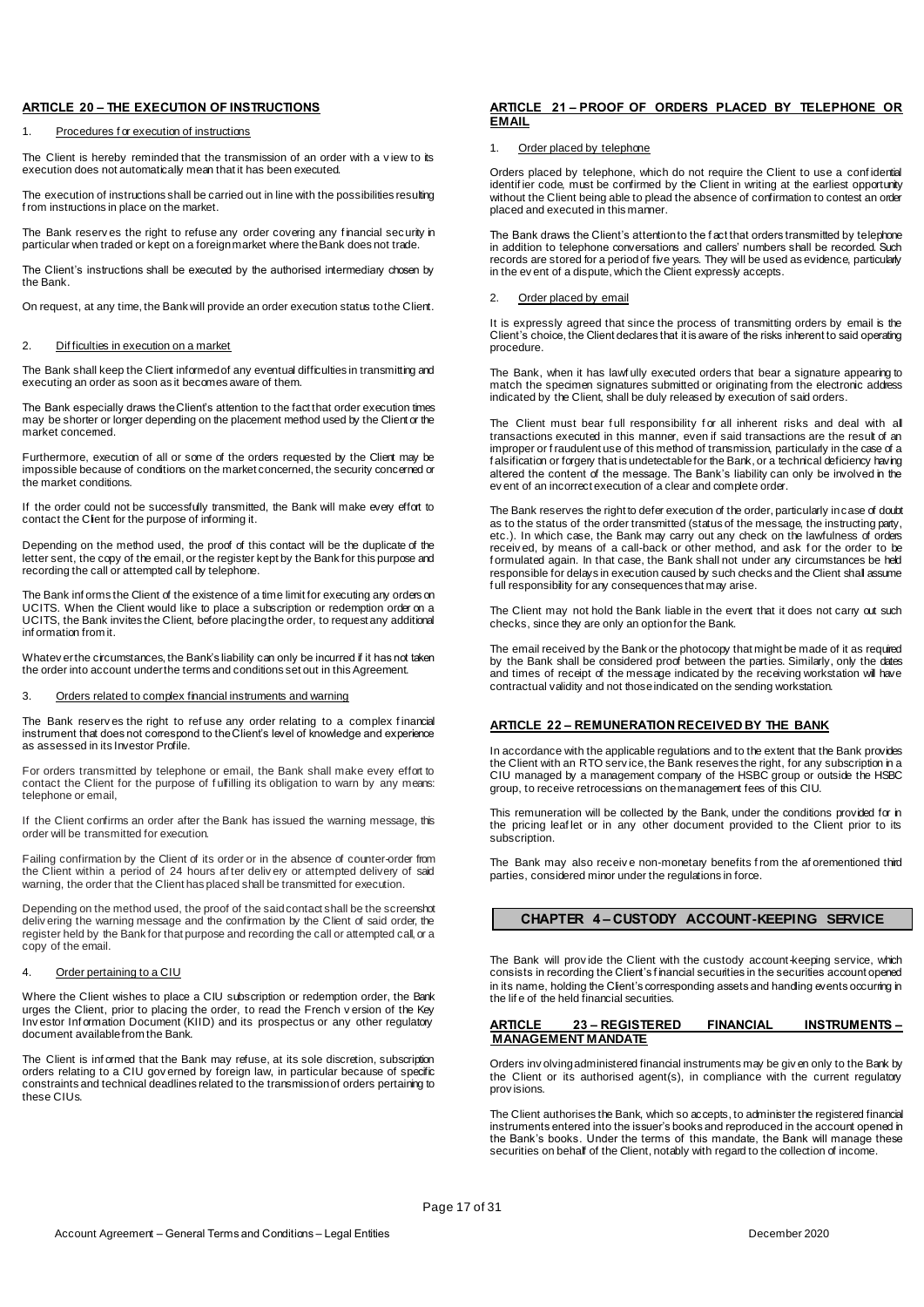Howev er, transactions involving the exercise of rights for capital increases and for the receipt of cash or securities will be carried out in accordance with the Client's instructions.

Nonetheless, and in the interest of the Client, the Bank may claim tacit acceptance by the constituent for some transactions, in accordance with current standard practices.

On instruction in writing from the Client, the Bank shall proceed with changing the form of one or more securities, in particular the switch from bearer share to administered registered share.

In the case of securities recorded in the Bank's books and subject to compulsory liquidation proceedings or equiv alent proceedings under f oreign law, the Client authorises the Bank, when the time comes, to transfer such securities in pure registered form directly to the issuer's books.

The administrative authorisation may be terminated at any time by registered letter with acknowledgement of receipt, without advance notice, if the termination is on the Client's initiativ e or after advance notice of 15 days if the termination is at the Bank's initiative.

Subject to the settlement of transactions in progress, this termination shall close the financial instrument account and terminate this Agreement immediately if the termination is on the Client's initiative and after the notice period if the termination is on the Bank's initiative.

#### **ARTICLE 24 – AVAILABILITY OF FINANCIAL INSTRUMENTS**

The Client may dispose of its financial instruments at any time without prejudice to contractual, judicial, or legal holds to which they may be subject (management mandate, account pledge, seizure of ownership rights and securities, etc.) and the cov erage rules described hereinafter.

The Bank shall ref rain from recording transactions on the Client's account that do not comply with its instructions.

The f inancial instruments held by the Bank will be used in compliance with the rules and standard practices related to the security of financial instruments and their delivery, in particular the rules of the French financial markets authority (AMF) and the French Financial and Banking Regulation Committee (CRBF).

#### **ARTICLE 25 – TRANSACTIONS ON THE FINANCIAL INSTRUMENTS ACCOUNT**

#### **25.1 – Book entry**

The Client may request the entry into its account of any financial instrument liable to be subject to such entry in application of a French or foreign regulation, without prejudice to the restrictions listed hereinafter.

The Bank reserves the right to refuse the book entry of financial instruments, particularly if they are unlisted securities or securities issued and held abroad.

The financial instruments booked in the account may be in bearer or registered form or, at the Client's request, in any other form (subject to acceptance by the Bank and in compliance with laws and regulations in f orce).

With regard more specifically to bearer securities, the Client hereby undertakes to immediately inform the Bank in writing of any change in ownership or issuance of these securities and to provide the Bank with all information that it may require.

For the purposes of this clause, the "Client" means a company having issued or able to issue bearer securities.

The transmission of digital financial instruments is effected by account-to-account credit transf er.

#### **25.2 – Special rules for book entry**

Concerning f inancial instruments:

- not gov erned by French regulations, and/or;
	- not admitted to the transactions of a central depositary and subject to direct entry in the issuer's books.

The Bank draws the Client's attention to the risks incurred with respect to:

- the incorrect execution, by the issuer, of instructions concerning said instruments;
- The difficulties or recognising the Client's rights, for which the Bank may not be held liable, and the same is true for valuation errors concerning these financial instruments, in particular when these valuations are communicated to the Bank by external suppliers.

#### **25.3 – Custody of financial instruments – EUROCLEAR France – Recourse to third parties**

The Bank enters in its books and holds the assets corresponding to the securities of its clients in accordance with the regulations in f orce. The Bank theref ore keeps the registers and accounts required for making it possible, at any time and right away, to distinguish the Client's financial securities from those held by other clients or by the Bank itself.

#### **Securities held with EUROCLEAR France, Central Depositary in France**

As central securities depository, EUROCLEAR France is required to keep records and accounts that enable the Bank to distinguish its own f inancial securities from those belonging to its clients. This may be done according to two modes of segregation:

- **"collective" segregation**, whereby financial securities belonging to all HSBC clients are accounted for separately from financial securities belonging to HSBC in a collective account opened by HSBC with EUROCLEAR France (hereinaf ter "**Collective Segregated Account**");

or

- **"individual" segregation**, whereby f inancial securities belonging to an HSBC client are recorded in an individual account opened by HSBC in the books of EUROCLEAR France and are thus recorded separately from f inancial securities belonging to HSBC and also those belonging to other HSBC clients (hereinafter "**Individual Segregated Account**").

In accordance with the applicable regulations, the Bank, as a participant with the central depositary EUROCLEAR France, is required to offer its Client a choice between these two modes of segregation. By default, the Bank uses "collective" segregation. However, on request, individual segregation may be applied to the Client's securities held with EUROCLEAR France and entered in the Bank's books under this agreement.

In order to enable the Client to make this choice, the Bank has drafted a document describing the levels of protection and the costs associated with the various modes of segregation of fered by the Bank, which can be found on the Bank's website at www.hsbcpriv atebankfrance.fr, under *Regulatory Information, Central Securities Depositories Regulation (CSDR)*. Clients who would like "individual" segregation will opt f or this service through a separate document.

#### **Recourse to third parties**

The Client is inf ormed that the Bank may make use of any third party of its choice to ensure all or part of the custody of the financial instruments both in France and abroad. The Bank chooses the third party under consideration of its expertise and reputation on the market and also of any regulatory restrictions or market practices.

Where the Client's financial securities are kept with a third party, the Bank takes all necessary measures to ensure that the Client's financial securities can be identified separately from the financial securities belonging to the third party or the Bank.

The Client authorises the Bank to inf orm the third-party holder (central depositary, custodian, etc.), at its request, of the Client's name, nationality, date and place of birth, address and, where applicable, email address for carrying out said custodial assignment. The Client is informed that such information may also be communicated to the issuing company, to which the Client agrees.

The Client is informed that its financial securities, in particular foreign securities, may be held by a third party on an account opened in the Bank's name and that, in that situation, the Bank assumes responsibility for any action or omission of said third party or its possible insolvency and the consequences for clients in the conditions in the Appendix (*Fonds de garantie des dépôts*).

The Bank also inf orms the Client, with regard to certain securities kept abroad, that:

- the financial securities may be held by a third party on a global account; the third party may not be in a position to identify the financial securities held by a third party separately from specific financial securities held for said third party or the Bank;
- some of these f inancial securities may, when such securities or the inv estment services associated with them so require, be subject to different law f rom that of a State party to the agreement on the European Economic Area.

In such cases, the Bank draws the Client's attention to the risks associated with these methods of custody abroad, as specified on the Bank's website, www.hsbcpriv atebankfrance.com, in the section *Client Documentation, Custody of Financial Instruments – Use of Third Parties*.

To that end, the Client's attention is drawn in particular to the f act that the third party may , under the law applicable in the country in which the Client's financial instruments are held, hold security interests, liens or rights of set-off on the Client's f inancial securities.

It may be useful for the Client to refer to the Bank's website at www.hsbcpriv atebankfrance.com, in the section *Client Documentation, Custody of Financial Instruments – Recourse to Third Parties*, which lists the countries concerned and the specific risks associated with holding foreign financial securities kept in certain f oreign countries.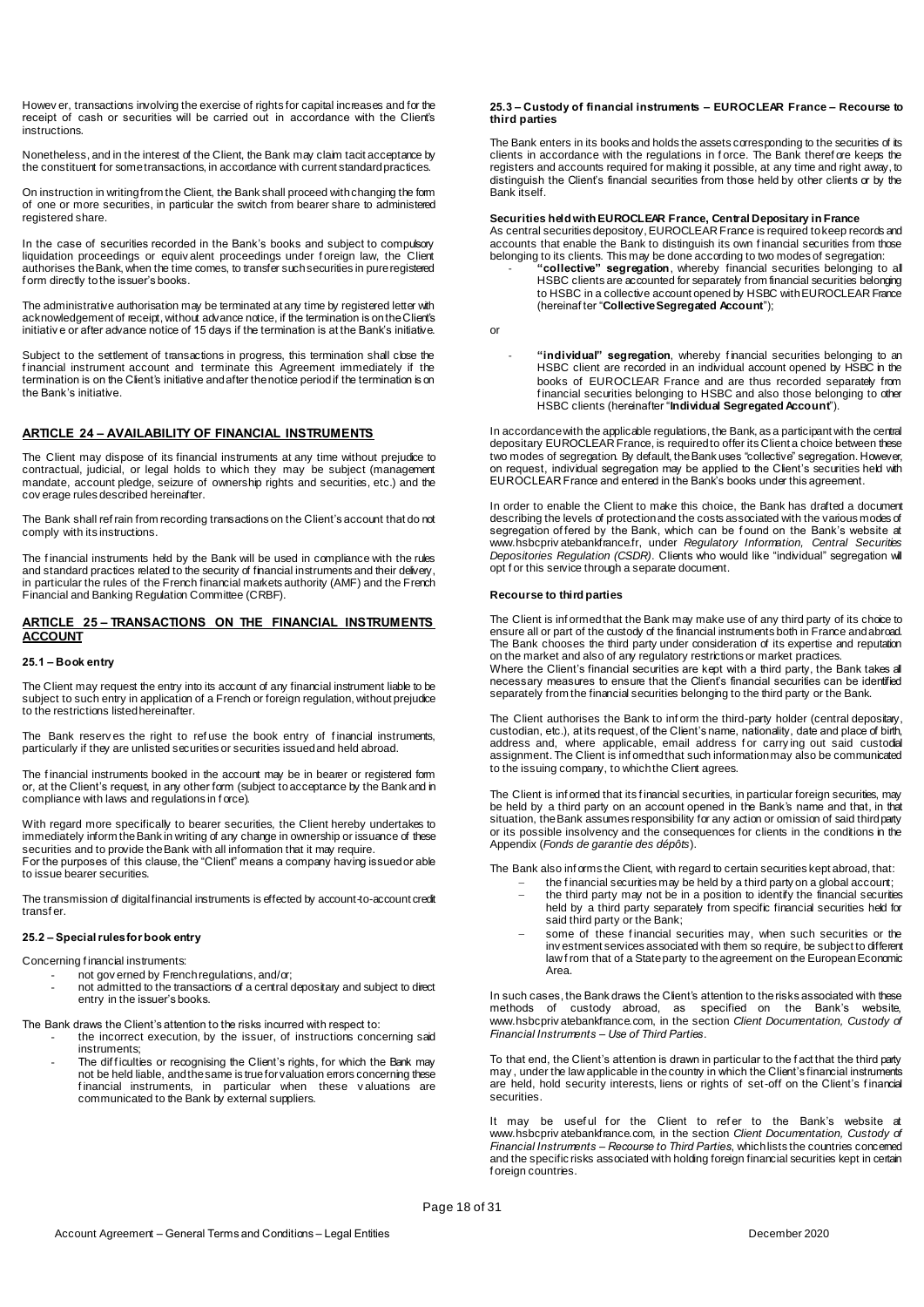The Bank shall inform the Client, as soon as it becomes aware of it, of the establishment of such security interests, liens or rights of set-off on the Client's financial securities.

At its sole discretion, the Bank may refuse the trade or custody of any financial security, in particular f inancial securities issued and/or kept abroad.

#### **25.4 – Execution and book entry**

The Bank draws the Client's attention to the fact that the transmission of an order with a v iew to its execution does not automatically mean that it has been executed.

The book entry date coincides with the date of effective completion of the transaction, unless there is suspense or exemption, three trading days after execution of the order.

The accounting entry of the trade to the buyer's and seller's account is made upon recognition of the transaction. However, this entry shall not equal book entry until the transaction completion date. If not completed, the transaction will be cancelled.

The buy er may carry out disposal actions on the financial instruments acquired starting f rom effective completion of the trade.

#### **Securities of companies in compulsory liquidation**

The Client may hold, in the Bank's books, securities whose issuer is the subject of compulsory liquidation proceedings or equivalent proceedings on the basis of foreign law.

The commencement of compulsory liquidation proceedings against a listed company shall result in the delisting of the securities of the company concerned; shareholders shall be inf ormed of the delisting of the security and the arrangements for such delisting (where applicable, with an indication of the loss of the value of the securities).

In such a situation, the Client authorises the Bank, when the time comes, to transfer in pure registered form, directly to the issuer's books, the securities subject to compulsory liquidation proceedings or equivalent proceedings on the basis of foreign law.

The securities shall remain negotiable after the dissolution of the company and until the closure of the liquidation operations. In addition, until that date, they must be maintained in registered form in order to guarantee the shareholder's subsequent rights (f or example, the right to a possible "boni de liquidation"(liquidation bonus)).

#### **ARTICLE 26 – TRANSACTIONS IN SECURITIES**

#### **26.1 – Transactions in securities not requiring instructions from the Client**

The Bank carries out all routine administrative duties and in particular the collection of prof its and rev enues (coupons, div idends, etc.) pertaining to the Client's f inancial securities in accordance with Market rules and practices.

#### **26.2 – Transactions in securities requiring a prior instruction from the Client**

Certain actions resulting from transactions in securities can only be carried out on specif ic instructions from the Client.

As soon as it knows of this, the Bank informs the Client, by ordinary notice on a durable medium, of the circumstances of the transaction that require a response. The announcement notice is written from information supplied by the Issuing Company or on its behalf , via the communication media that it has chosen or through the central depositories.

The Bank cannot be held liable for the harmful consequences attributable to such sources, caused by the lateness, inaccuracy or omission of the circulation of inf ormation relating to the transaction in securities leading in particular to an inappropriate choice by the Client or the impossibility for the Client to exercise its right to said transaction in securities.

The notice indicates the terms and conditions for the transaction and, where applicable, mentions the restrictions placed by the issuer or relating to the Client's country of residence with which the Client undertakes to comply; the Bank cannot be held liable f or consequences relating to non-compliance by the Client with the restrictions relating to a giv en transaction in securities.

The notice includes a reply slip which will specify the option that will be applied in the ev ent of absence of instruction from the Client within the required time frames

In the absence of a response from the Client, the Bank shall not stand in for the Client f or participation or non-participation in the transaction and cannot be held liable for the transaction in securities not being taken into account.

#### **ARTICLE 27 – GUARANTEES**

#### 1. French financial instrument guarantee fund

The Client acknowledges having been informed of the existence of a financial instrument guarantee system, the mechanism for which is described in the Appendices.

#### 2. Guarantee of fered by the Clearing House

A clearing house is a body responsible for clearing balances between banks. For example, LCH Clearnet SA is the clearing house and sole central counterparty for the Euronext Paris, Brussels, Amsterdam and Lisbon markets.

The guarantee prov ided by LCH.Clearnet SA includes payment, as well as the delivery of f inancial instruments in the ev ent of a def ault by the seller. Therefore, the Clearing House ensures that transactions are recorded and guarantees to its subscribers the proper completion of transactions, as soon as it has taken them into account.

#### **CHAPTER 5 – MISCELLANEOUS PROVISIONS**

#### **ARTICLE 28 – TRANSACTIONS ON PHYSICAL GOLD**

Gold positions are only entered on the Client's financial instruments account to enable it to hav e an overall view of its assets under custody in the Bank's books.

Phy sical gold does not constitute a financial instrument; it is therefore not covered by the guarantee of the French Fonds de Garantie des Dépôts et de Résolution.

#### **ARTICLE 29 – PRICING – CHARGES**

Each order or f raction of an order executed results in the payment of commissions and f ees and, where applicable, the collection of taxes, borne by the Client as mentioned in the general pricing conditions.

Fees are debited after each buy or sell order.

Custody fees are debited twice a year. Billing for the services provided by the Bank, established according to the applicable Main Rates and Terms, shall be debited directly f rom the Client's account, and it accepts this practice.

The pricing and the pay ment method related to the services that the Bank provides are indicated in the Main Rates and Terms leaflet and form an integral part hereof.

The pricing and the pay ment method related to the services that the Bank provides are indicated in the Main Rates and Terms leaflet and form an integral part hereof. The Client will receive one calendar month's advance notice of any amendment to the Main Rates and Terms. Notice will be provided via the modification of the Main Rates and Terms leaf let or by prior written notice on any type of medium and brought to the Client's attention by any available means. If the Client chooses to continue its relationship within the framework hereof, it will be deemed to have accepted the modfications, be they price rev isions or the introduction of a new billing system.

#### **ARTICLE 30 – INFORMATION ON TRANSACTIONS**

#### **30.1 – Request for information**

At any time and at the Client's request, the Bank shall inform it of the status of execution of its order.

#### **30.2 – Transaction notice**

The execution of orders shall be the subject of a contract note that the Bank will, except in the ev ent of technical incident or f orce majeure, send to the Client by letter as soon as possible and in any ev ent within 24 working hours of the time when the Bank was inf ormed of the conditions for execution of the order.

The transaction notice will notably contain the following information:

- identif ication of the Bank;
- corporate name of the Client or any other designation concerning it (e.g. account number);
- day of trading:
- time of trading;
- ty pe of instruction: - identif ication of the place of execution;
- identification of the financial instrument;
- buy/sell indicator;
- ty pe of order if neither a purchase nor a sale;
- v olume;
- unit price.

If the order is executed in stages, the Bank may inform the Client of the price of each stage or the average price. If the Bank informs the Client of the average price, the price per stage may be communicated to it, at its request. the total price:

- the exchange rate obtained when the transaction involves a currency conv ersion;
- total amount of commissions and f ees billed, and if the Client so requests, the Bank may provide it with a breakdown by item;
	- currency ;
- the indication, as applicable, that the Client's counterparty was the inv estment services provider itself, or any member whatsoever of the same group, or another Client of the investment services provider, unless the order was executed through the intermediary of a trading system facilitating anony mous trading.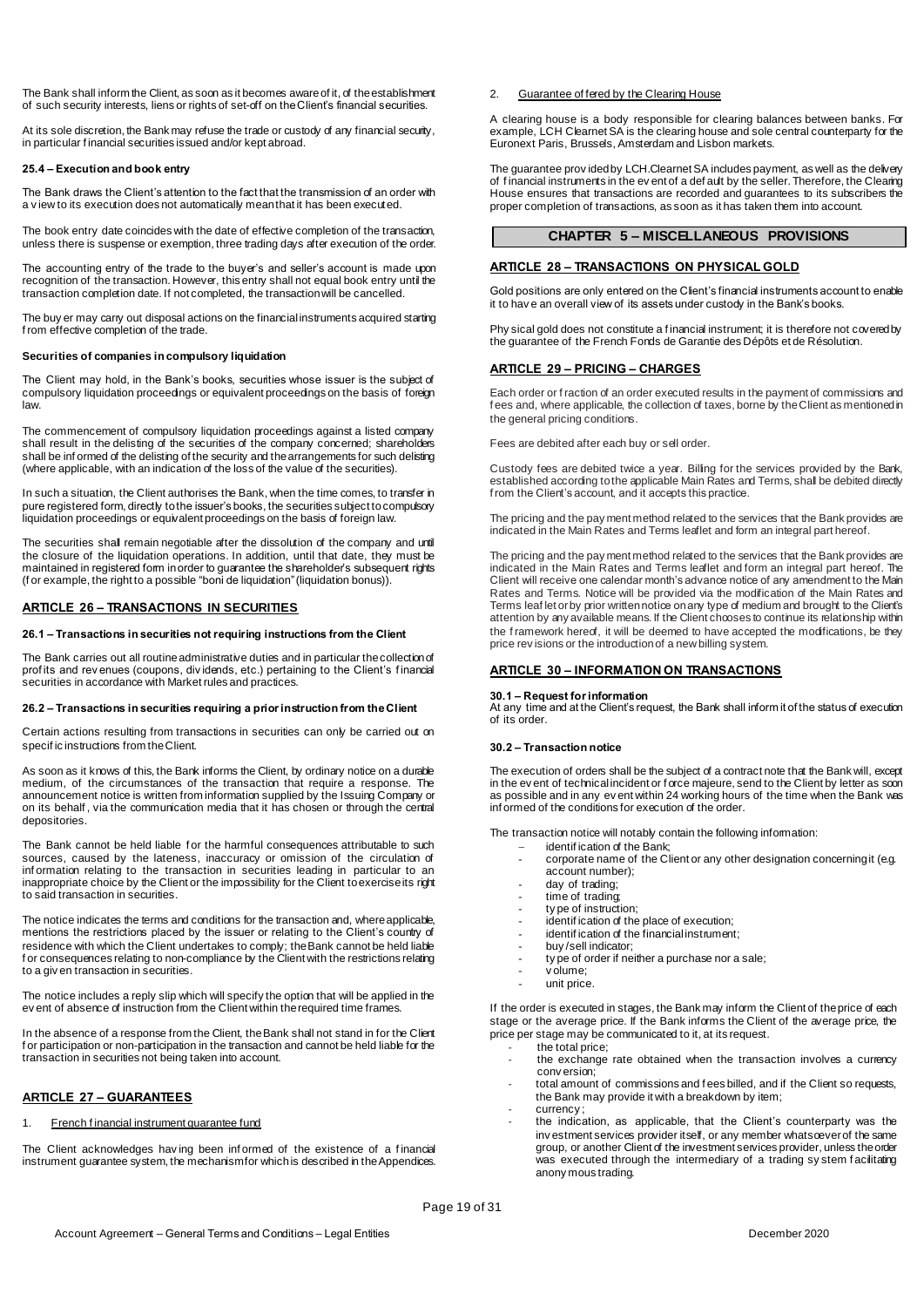Allowing f or the transit times of the transaction notice into account, if this was sent by post, in theory this should reach the Client within two business days in France after the time when the Bank is inf ormed of the conditions for execution of the order. The Client is therefore invited to contact the Bank if no transaction notice is received within a period of three consecutive working day s. The Bank will then send another transaction notice to the Client.

#### **30.3 – Monthly statement**

The Client shall receive a monthly financial instruments account statement indicating the number of f inancial instruments held in the account and their v aluation, provided said v aluation is regularly circulated by official financial information providers. The Client shall be inf ormed, by simple notice, of securities transactions so as to enable them to exercise the rights attached to the financial instruments booked in the account whenev er required. The inf ormation sent will be limited to the events affecting the rights attached to the financial instruments and will exclude events affecting the rights company . The Client will receive this information if the Bank has been made aware of the ev ents.

The Bank may show, in a special section on the financial instruments account statement, the other movable assets deposited with it by the Client, which shall be gov erned by the provisions of articles 1915 et seq. of the French Civil Code.

The Client must inform and justify to the Bank the cost price of the financial securities to be transferred to its financial instruments account, failing which the Bank shall be entitled to consider this cost price to be zero.

#### **30.4 – Disputes**

Any disputes filed by the Client in connection with this article must reach the Bank within 48 hours of receipt of the information that has been sent to the Client. They must be made by post in writing and justified. In the event of any dispute, and without prejudging its v alidity, the Bank may liquidate the Client's position by executing an order in the opposite direction to the disputed order. If the dispute proves unfounded, this liquidation is carried out at the Client's expense.

#### **ARTICLE 31 – IMPRIME FISCAL UNIQUE (IFU) SINGLE TAX RETURN**

In accordance with the tax regulations in f orce and except in special cases, the Bank declares to the tax authorities the receipt of investment income and the execution of transactions in securities on this f inancial instrument account and on any account opened with the Bank.

The Client shall receive an *Imprimé Fiscal Unique* (IFU – Single tax return) each year. This document shall include the elements communicated to the Bank by the Client and shall report all the aforementioned income and gains declared to the tax authorities. Howev er, note that this summary is adapted to the tax regime for natural persons who are French residents according to the tax laws. Legal entities must take into account their own tax regime.

#### **ARTICLE 32 – MEDIUM WITH REGARD TO INFORMATION TRANSMITTED**

All the inf ormation that the Bank sends and, in particular but not limited to, the transaction notices, the annual statement or the single tax f orm in addition to inf ormation related to the products or amendments hereto are included in a letter written in French sent by post or electronically.

#### **ARTICLE 33 – LIABILITY**

The Bank will not be held liable f or the non-performance of its obligations hereunder resulting f rom circumstances beyond its control such as strikes, malfunctions of computer systems or of means of communication, malfunctions of clearing systems, or any cases of force majeure.

Furthermore, the Bank will not be held liable if the order placement sy stem is unav ailable or for delays in executing orders, for whatever reason.

Any general information of an economic, stock market or financial nature that may be prov ided is for indicative purposes only.

The Bank will ensure that this information is precise, clear and not misleading.

The Bank may provide the Client with information supplied by third parties. The Bank will not be held liable where this inf ormation is incomplete or inaccurate or in case of direct or indirect loss resulting from such information where the Bank was unaware that the information was incomplete or inaccurate or did not have the means to check whether it was complete or accurate.

This inf ormation must not be interpreted as a recommendation or incentive to subscribe to the securities or invest on the markets named therein.

### **ARTICLE 34 - DURATION - TERMINATION**

This Agreement is concluded for an indefinite period.

It may be terminated at any time by each of the parties eight calendar days after receipt of a registered letter with advice of receipt.

If the Holder wishes to have its financial securities transferred from another institution, it must inf orm the Bank in writing and communicate to it all the elements necessary to carry out said transfer (name of institution, account reference, etc.).

This transf er shall result in the collection of fees as mentioned in the general pricing conditions in f orce.

Termination leads to closure of the f inancial instruments account(s) and the discontinuance of all transactions carried out on said account(s) with the exception of transactions in progress at the closing date and not definitively finalised. The Bank may retain all or some of the financial instruments in the account(s) until completion of the pending transactions in order to ensure their coverage

In the ev ent of termination, the Client shall advise the Bank, within two weeks of closure, of the name of the institution to which the financial instruments are to be transf erred together with the account number. Failing this, the Bank shall have the option, without prior formal notice to the Client, to transfer bearer financial instruments registered on the Client's account to direct registered form with issuer or to administered form, since the Bank is irrevocably authorised for the purpose of dealing with all documents and formalities necessary for said purpose.

If the Agreement is declared null and void, the parties agree that the Agreement will terminate automatically, without retroactive effect, on the date it became null and void and that, in this situation, the stipulations on termination provided for in this article will apply .

### **ARTICLE 35 – AMENDMENTS TO THE AGREEMENT**

This Agreement is subject to amendment by the Bank.

Without prejudice to the provisions of the "Pricing – Fees" article hereinabove, any amendment shall take effect, in the absence of objection by the Client, two months af ter the Client has been made aware of it.

Should any non-material stipulations hereof be held to be invalid, the other stipulations will nonetheless remain in full f orce and effect and the Agreement will be perf ormed in part.

The Bank's f ailure to exercise any right hereunder will not constitute a waiver of such right.

#### **ARTICLE 36 – TAXATION**

The tax treatment applicable to the income and earnings from financial instrument accounts depends on each client's tax status and, where appropriate, the nature of the f inancial instruments registered on said accounts.

It is the Client's responsibility to meet the tax obligations in force concerning the f unctioning of its financial instrument account.

#### **ARTICLE 37 – APPLICABLE LAW – ASSIGNMENT OF JURISDICTION**

This Agreement is gov erned by French law. Any dispute, in particular from the execution or interpretation of this Agreement, shall fall under the jurisdiction of French Courts.

#### **ARTICLE 38 – COLLECTION OF PROFITS AND REVENUES**

Prof its and revenues that the Bank collects for the Client on the financial instruments appearing in the Client's account shall be credited, according to their nature, to the Client's current cash account or f inancial instruments account on receipt by the Bank of the corresponding amounts or revenues.

# **IV. APPENDICES**

#### **Appendix 1 – List of markets and characteristics of authorised orders**

#### **I. Euronext markets**

Euronext N.V is the leading international stock exchange of Europe. It includes Euronext subsidiaries in Amsterdam, Brussels, Lisbon and Paris. The market rules for each of these subsidiaries are subject to the approval of the Regulators in each of the countries concerned.

**The Eurolist by Euronext** is a single regulated market which meets the European directiv es in terms of admission and financial information of listed companies. It contains three sub-funds that distinguish between the companies depending on their capitalisation.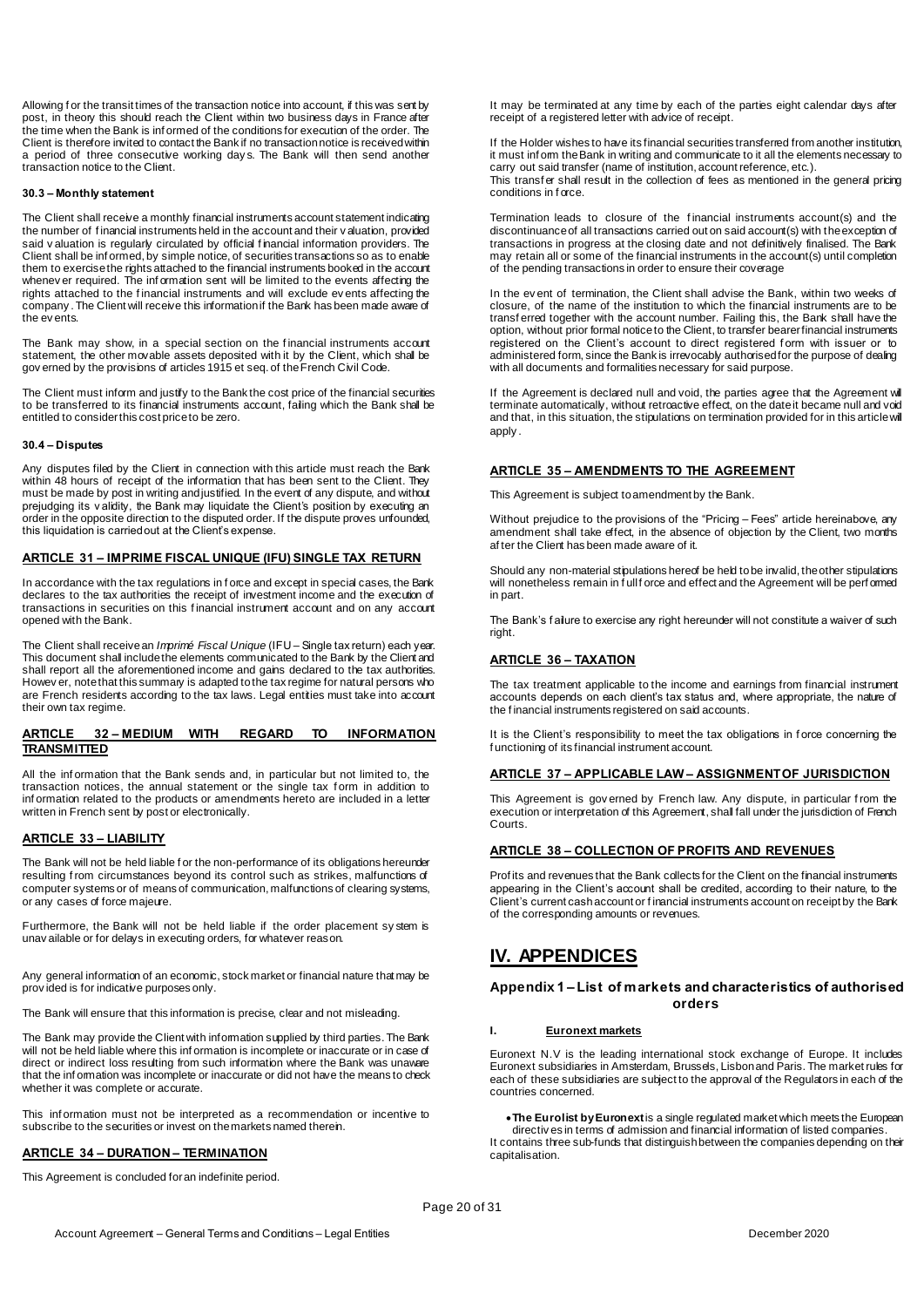Certain of these financial instruments, designated by instruction of NYSE EURONEXT in accordance with criteria approved by the French financial markets authority (AMF), may be eligible f or the French deferred settlement service (SRD). Orders covered by said serv ice benefit from deferred settlement in line with procedures set out in the Agreement.

**■ The Alternext, now named Euronext Growth<sup>™</sup>, is an organised Multilateral** trading f acility. It is not a regulated market within the meaning of the MiFID but is supervised and establishes rules of a nature to ensure the protection of inv estors and maintain liquidity. It aims to offer simplified conditions to small and medium-sized businesses in the euro zone f or access to the market. Particular attention must be paid to private placement transactions at the time of f loatation on this market due to volatility and/or liquidity risks.

#### **Non-regulated markets**

These sub-f unds do not benefit from the status of regulated markets and the securities that are traded on them are not subject to mandatory financial disclosure or clearing house guarantee (the Paris OTC Market now named Euronext Access**TM** for example). Investors on these markets must be warned of the Risks involved (see Information on financial instruments and associated risks hereinafter).

#### **Derivatives markets**

Derivatives markets, which are particularly speculative, carry substantial risks and are intended f or very well-informed investors. In addition, this Agreement in particular does not cover transactions on MATIF (French financial futures market) or MONEP (Paris options market) which require the signature of Agreements specific to those markets.

#### **II. Operation of orders on the Euronext Markets**

#### **II. 1 Rating**

Securities on the spot market (equities, bonds, trackers, certificates and warrants) are traded in line with the same rules:

- Liquid securities are listed on a continuous basis (from 9 am to 5:30 pm CET)
- Securities with lower liquidity are listed on a fixing basis twice a day at
- 11:30 am and 4:30 pm CET - On the OTC Market now named Euronext Access**TM**, the matching of orders
- on the market takes place once a day at 15:00 CET.

#### **II. 2 Characteristics of stock exchange orders on Euronext**

The execution of orders is carried out by application of 2 priority rules:

- by price
- by time (rule of first in, first out)

#### *1. Stipulations common to all orders*

#### a) Ty pes of orders

#### - *Market orders*

The "market" order has no price limit and takes priority over all other orders. The risk of this type of order is linked to non-control of the price.

In f ixing mode, any market orders not yet or only partially executed during a fixing period will be part of the next fixing. They will have priority over other orders.

In continuous mode, if the market orders have not all been executed at the opening f ixing, a "deferral of volatility" takes place: the opening price is not fixed, and a new preopening phase starts in order to give rise to one and only one new opening fixing.

*Example: The Client places an order to purchase 100 shares. In the order book, the market-to-limits of the sellers are: - 30 financial securities at EUR 10; - 70 securities at EUR 12.*

*The order will be executed, and the Client will buy its 100 securities: 30 at EUR 10 and 70 at EUR 12. Securities that had a price of EUR 10 then increase to a price of EUR 12.*

#### - *Market-to-limit orders:*

The "market-to-limit" order is admissible before market opening (when it is known as "opening price order") and during the trading session. It may also be entered for f inancial instruments quoted on either a f ixing or a continuous basis.

In fixing mode, when determining the fixing price, orders expressed at best limit are transf ormed into orders limited to the fixing price. They are therefore executed as limit orders but af ter "market" orders and limit orders at better prices. Any balance is kept in the order book at the opening price.

In continuous mode, the "market-to-limit" order is transformed into an order limited to the price of the best offer if a buy order, or the best demand if a sell order. The presence of a limit order in the opposite direction is therefore essential in this scenario, failing which it is ref used.

*Example: the Client places an order at market price at 10 a.m. If the best offer is 15 euros: the order is executed at 15 euros.*

#### - *Limit orders:*

A "limit" order is the way in which the buyer fixes the maximum price that it is prepared to pay and the seller, the minimum price at which it is prepared to sell its securities. This is the order used most frequently by investors since it allows perfect control of the price.

During the trading session, the entry of a limit order triggers either a full or a partial execution of the order, depending on market conditions. Failing this, it is positioned on the order book in descending order in terms of buy price or ascending order in terms of sell price (price priority ) and at the end of the queue of orders at the same limit (time priority ).

*Example: the Client places a limit buy order of 10 euros: for as long as the price of the share is above 10 euros, it will not be executed. Provided the security is quoted 10 euros or less, the buy order will be executed, subject to the queue.*

#### - *Stop orders*

*Orders denominated as "on-stop or trailing stop"* (or just "stop") orders are buy or sell orders for which the instructing party wishes to intervene on the market once a trigger price that it has selected beforehand, has been reached.

The on-stop order: the investor only fixes a single limit (or threshold) and it transforms itself into a market order as soon as the condition for execution has been reached.

The trailing stop order: the investor fixes a threshold and a limit. The order becomes a limit order as soon as the condition for execution is reached.

#### *Example: use of a "stop order" to make a purchase.*

*A security listed at 9 euros. Analysis shows that if it exceeds 10 euros, the upwards movement should be strong. While waiting for it to reach 10 euros, the Client may action an on-stop order at 10 euros. For as long as the security is less than 10 euros, the order is not placed.*

#### *Example: use of a "stop order" for a "protection sale".*

*The Client acquired the shares at EUR 10 in the hope that the analysis showing a sharp increase will prove correct. However, should this scenario be invalidated, it is sometimes preferable to limit the loss, especially if the price of the security is expected to crash.*

*The loss is fixed at 2% and in this case the Client places a triggered stop order at EUR 9.80. If the price decreases to EUR 9.80, the securities are sold (subject to the queue). If the price does not decrease to EUR 9.80, the securities are not sold. This is what is called a "protection stop".*

#### *Example: Use of a "stop order" to protect a capital gain:*

*The Client purchased shares at EUR 10, and they are now worth EUR 15. To avoid the effects of a turnaround, the Client places an order at EUR 13. If the shares decrease to EUR 13, they are sold (subject to the queue).*

- *Variable stop buy order*

The Client wishes to guard against a rapid increase in the stock price, while at the same time benef iting from any decrease.

It def ines its threshold by a percentage variance in relation to the current stock price. The threshold changes only if the stock price drops, which will allow the client to benefit f rom a bearish trend and buy at a lower price in the event of an upswing in price.

Ev ery evening, if and only if the stock price has closed lower, then the threshold is automatically updated by applying the percentage initially defined for the closing rate for the day, rounded, as applicable, to the price tick\*, which then allows the client to see their threshold level fall.

If the stock price then closed higher, the threshold will not change. The buy order will only be triggered if the stock price reaches the last threshold.

*Example: the Client wishes to buy a stock listed today at €40; it fixes a threshold at 5% (therefore an acquisition price at €42). The stock closes at 38.5, the threshold is updated for the next day at €40.42 (38.5 X 5%). If the stock price rises the next day, the order will be triggered at the last threshold €40.42.*

- *Variable stop sell order*

The Client wishes to secure their capital gain and guard against trend reversals. It def ines its threshold by a percentage variance in relation to the current stock price. The threshold changes only if the stock price rises, which will allow the client to benefit from a bullish trend and sell at a higher price while at the same time securing their capital gain if the trend reverses.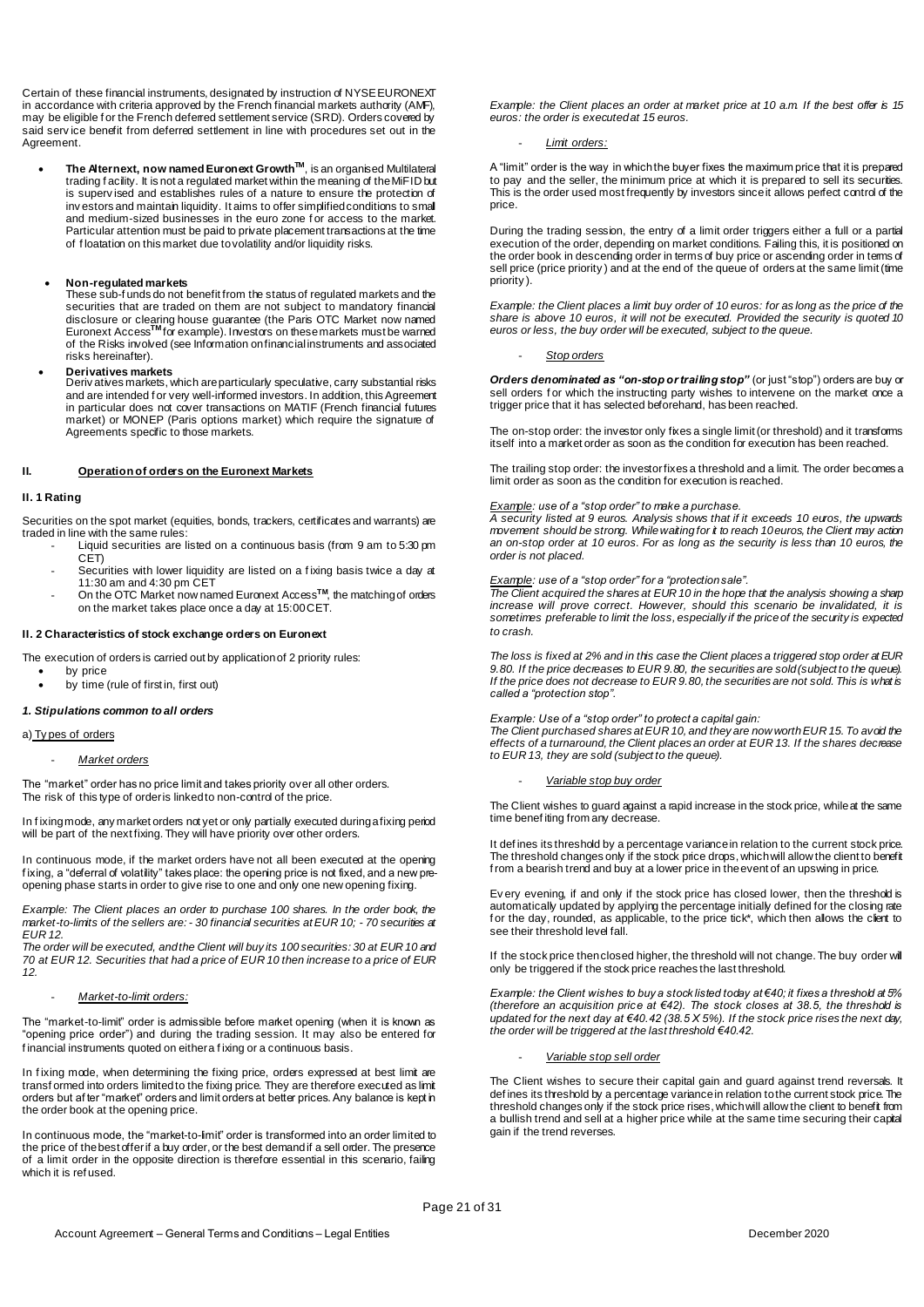Ev ery evening, if and only if the stock price has closed higher, then the threshold is automatically updated by applying the percentage initially defined for the closing rate<br>for the day rounded as applicable, to the price fick\* which then alows the client to for the day, rounded, as applicable, to the price tick\*, which then allows the client see their threshold level rise. If the stock price closed lower, then the threshold will not change. The sell order will only be triggered if the stock price reaches the last threshold.

*Example:* the stock price is at €20; the Client fixes their threshold to sell at 5 %, i.e. a <u>possible sale at €19.</u> The stock price closes down at €19.47. The new threshold for the *next day remains unchanged, it will still be €19. So, if the price drops, the order will be executed at €19.*

*(\*)* The "tick" constitutes the minimum variance allowed between two consecutive prices f or the same stock. It is fixed by Euronext and can vary from €0.001 to 0.05 in line with the stock in question and its valuation.

#### b) The v alidity of orders

- "Day" order: an order that is only valid during the trading day in progress and will be rejected from the market in the ev ent of non-execution at closure. This is the default validity on the Euronext Trading Platform.
- "Month" order: the order is v alid until it is either executed, cancelled by the Client or withdrawn by the system when it reaches the end of its validity, either at the end of the calendar month (unless otherwise indicated by the Bank or otherwise instructed by the Client and duly accepted by the Bank), or if the order is stipulated for deferred settlement/delivery, at the date of liquidation (4<sup>th</sup> trading session before the end of the month).
- "Fixed-date" ("dated") order: The order is valid until a specific date fixed by the Client, within the limit of 365 days. The order remains valid until it is either executed, cancelled by the Client or withdrawn by the system when it reaches the end of its validity. The attention of investors is drawn to the long v alidity of such orders which remain in the order book and are liable to be executed well af ter their input. The Bank cannot be held responsible for the client f orgetting having left an order in the book that may be executed at an unf avourable time for them.

#### **III. FOREIGN MARKETS**

#### **III. 1 Foreign marketplaces**

With regard to accessible foreign marketplaces, it is incumbent upon the Client to refer to the Execution and Best Selection Policy available on the Bank's website.

#### **III. 2 Characteristics of orders**

*1. Types of orders*  - Market order ("at best") Limit orders

#### *2. Validity and placement of orders*

Orders are subject to the rules of v alidity applicable to the markets on which they are placed. The Client may, in theory, place the following orders:

- "Day" order: the order can only be executed during the current day and will be rejected f rom the market in the event of non-execution.
- "Rev ocation" order: The order is v alid until a specific date fixed by the Client, within the limit of 90 days. the orders can be executed until the date f ixed by the Client, unless otherwise indicated by the Bank or instruction to the contrary from the Client duly accepted by the Bank.

The Bank inv ites the Client to consult its branch or the Client Relations Centre for inf ormation on the rules of validity applicable to the market in question.

*NB: due to the opening hours of foreign markets and the different time zones, it is incumbent on the Client to find out from the Bank about the conditions for placing orders on the markets concerned.*

#### **APPENDIX 2**

#### **Information on financial securities, their performances and associated risks**

The main f inancial securities, their performances and associated risks shown below and, in general, the main risks inherent to stock exchange transactions are presented f or inf ormation purposes only.

**The Bank draws the Client's attention to the need, prior to any transaction envisaged on a financial security, to refer to any presentation or information document drawn up by the issuer, and detailing the operation of the security in question, its associated performances and risks (such as KID, PRIIPS, KIID, etc.).**

#### **I - FINANCIAL SECURITIES**

#### - **Capital securities issued by joint stock companies**

A share is a f inancial security which represents a fraction of the capital in the company that has issued it and the possession of which confers rights over the company that issued said securities (voting rights in annual general meeting; right to receive every y ear the share of profit distributed by the company (dividend); preferential subscription right as applicable). There are other categories of shares such as preference shares which enjoy a priority dividend over other types of shares but which do not confer any v oting right, as well as investment certificates which include entitlement to profit and div idends but no voting right.

The v alue of a share may be affected by the status of the issuing company itself hence the importance for investors to take cognisance of information published periodically by the company. Shares may be listed on so-called regulated or unregulated markets *(the latter do not offer the same guarantees in terms of information, liquidity or security).* A listed share may see its value impacted by market fluctuations; its price may therefore v ary upwards as well as downwards, by a substantial amount; equity inv estment presents a risk of capital loss. Investors may also be faced with liquidity problems (i.e. the absence of counterparties on the market) that will not allow them to sell or buy the desired quantity of securities at the desired price.

The share's perf ormance is dependent on the development of the market price and, as applicable, the amount of dividends distributed.

#### - **Debt securities**

#### **Bonds**

Bonds are debt securities representing a portion of a loan issued by a Govemment, local authority, Bank, public or private business.

They are characterised by a nominal amount (issue v alue), an interest rate and conditions for issuance and reimbursement.

A bond is usually reimbursed at maturity. However, in the ev ent of major f inancial dif f iculties, a private issuer may be unable to repay its loan. It should be noted that Gov ernment bonds, as for Treasury bonds issued by the French State are guaranteed f or reimbursement. A bondholder periodically receives interest calculated in relation to the f ace value of the bond.

If it is a f ixed-interest bond, the issuer pays out a regular income; if it is a f loating rate note, the issuer will pay out an income which will depend on market fluctuations.

#### **Short-term (NEU CP** *Negotiable EUropean Commercial Paper***) or medium-term (NEU MTN –** *Negotiable EUropean Medium Term Note***) marketable securities**

Short-term and medium-term marketable securities may be issued by credit institutions, gov ernments, local authorities, securitisation undertakings, etc. Their term is less than or equal to 1 year and the minimum amount is 150,000 euros or its equivalent in another currency . They may be issued at a different price than par and carry a redemption premium. If the issue does not guarantee reimbursement of the entire capital, a disclaimer shall be carried in the f inancial presentation dossier. Remuneration is unrestricted, it may, for example, be indexed on a market rate (interbank market rate). Such securities present the same risks as those mentioned previously for bonds. Inv estors will need to refer to the issuance programme and the issuer's presentation that can be accessed on the Banque de France website bef ore any inv estment decision.

The perf ormance of a fixed-interest bond is determined from the time of issuance and throughout its term by the rate of return.

The perf ormance of a f bating rate note is dependent on market fluctuations.

- **CIUs** 

Collective Investment Undertakings (CIUs) are savings products that, when authorised for commercialisation in France, are approved, authorised or declared with the French f inancial markets authority (AMF). Before investing in a CIU under French or foreign law, the Client must without fail take careful cognisance of the French version of the Key Investor Information Document (KIID) and its prospectus, where appropriate. For CIUs marketed by the Bank, these regulatory documents are available at the Client's branch or on www.hsbc.fr. Prior to any investment decision, it is incumbent on the Client to ensure that the CIU or CIUs under consideration correspond to its financial situation, it inv estment goals, its sensitivity to risk and also to the legislation under which it falls. Investments that are subject to market fluctuations may vary both upwards and downwards, and present a risk of capital loss

The AMF has set out a classification of CIUs into 6 families depending on the nature of exposure to risks with an indicator making it possible to check if the CIU is in line with the inv estor's goals and requirements. This classification is summarised in the KIID.

#### **II – RISKS RELATING TO STOCK MARKET TRANSACTIONS**

**1. Risk relating to the issuing company:** the price of a share is affected by the issuing company 's situation.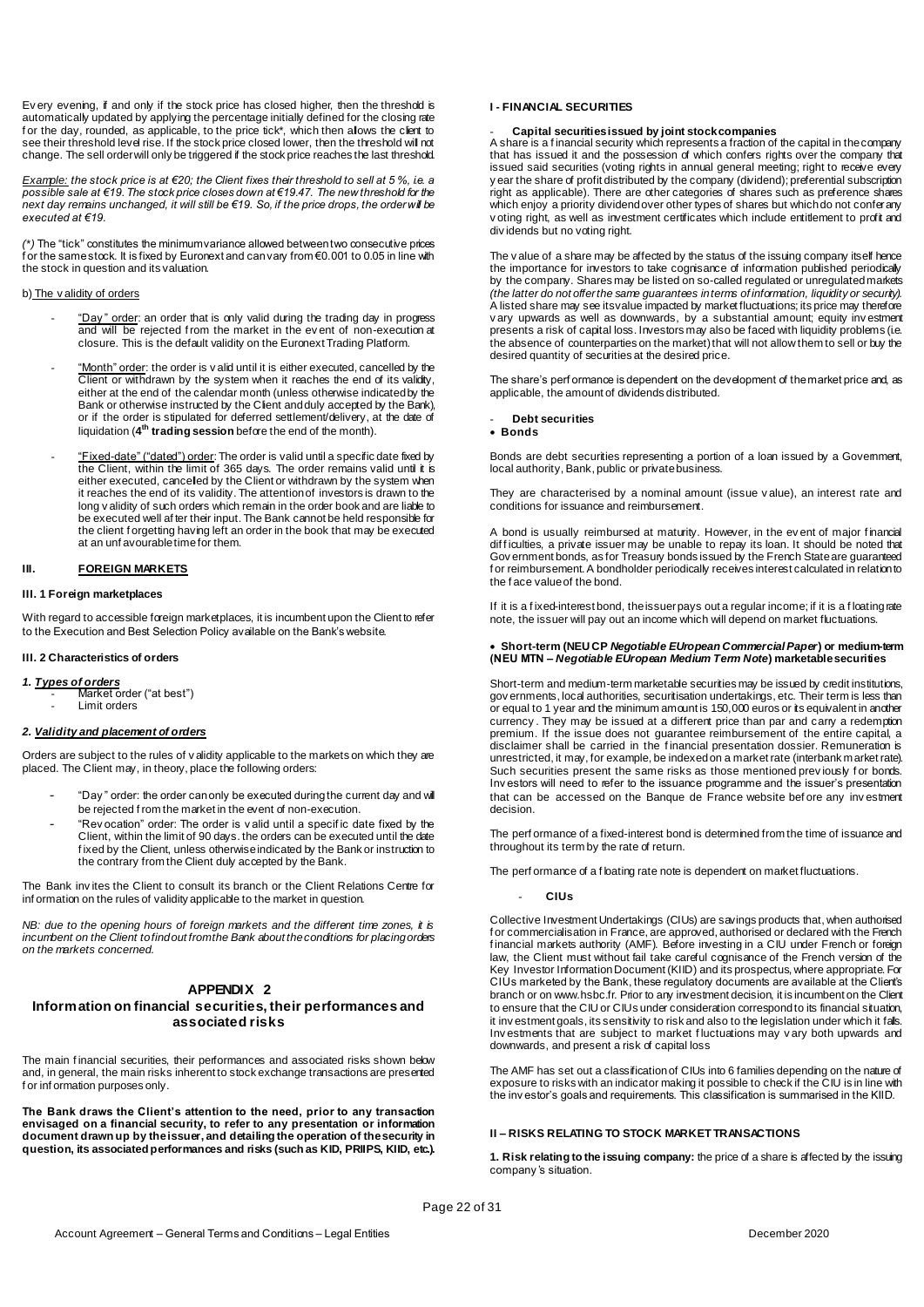Besides the risk related to the price, shareholder remuneration, which is carried out through the pay ment of a dividend, is directly linked to the company's results.

Note that companies listed on the stock exchange draw up annual leaflets that present their results for the year and for the previous three years.

Furthermore, with regard to bonds, there is the risk that the issuing company cannot adhere to the time limit for payment of interest or for redemption. This risk is regarded as non-existent for loans issued by the state or benefiting from a state guarantee.

**2. Risk relating to the market:** This is the risk of fluctuation upwards or downwards in the price. Investments are subject to market fluctuations and can vary both upwards and downwards and potentially result in loss of capital. Thus, the price of a share may drop by 20%, or more, in a single trading session.

#### **3. Particular risks relating to certain types of financial instrument:** - **Complex Financial Instruments**

The Complex Financial Instrument (CFI) is known as an instrument the value of which does not result directly from the confrontation between supply and demand on the market at a given moment, as well as other factors that investors need to take into account when deciding to sell or buy said instrument.

CFIs can generate high risks for investors and in particular the risk of financial losses. Knowledge is needed on their nature and on the mechanisms of f inancial markets so as to make their decisions on the opportunity of carrying out a transaction on an inf ormed basis.

# - **Equities admitted for listing on an unregulated market (e.g. Euronext AccessTM)**

Issuing companies are not subject to the same disclosure obligations as those of regulated markets, and their securities are not subject to listing procedures. Transactions on the exchange, withdrawal or redemption of securities are carried out outside of the control of the Market authorities. This type of market does not offer the same lev el of liquidity, information and security as a regulated market. These equities require caution and are intended more for well-informed investors.

#### - **Share subscription warrants and rights**

Subscription warrants are warrants attached to a share or a bond entitling its owner to subscribe to one or more shares or to one or more bonds, at a price set in advance and until a f ixed date. The issuance of subscription warrants may be linked to the creation of new shares (unlike stock purchase warrants) or may be autonomous. Subscription warrants are listed separately. They are accompanied by a maturity date beyond which they lose any value if they are not exercised. Share subscription warrants and rights amplif y the variations in price of the shares to which they relate (leverage effect). They present a strong v olatility and therefore a high risk. Find out about the characteristics of the transaction.

#### - **Bonds and other debt securities containing a derivative instrument**  (example: Convertible bonds):

The price of such instruments varies in line with the ev olution of rates and in accordance with the price of the underlying share. They also present a high volatility risk.

#### **EMTN** (Euro Medium Term Note)

EMTNs are negotiable debt securities. They are based on combinations of other f inancial instruments, transferable securities (equities, bonds) and derivatives (options, swaps, etc.) so as to offer a level of return defined in advance and sometimes including the protection of all or part of the investor's capital at maturity.

EMTNs present significant risks with regard to their method of assessment which can sometimes be difficult to grasp. Investors need to consider the narrowness of the secondary market usually handled by the instrument's issuer. The issuer's status is theref ore crucial for benefiting from a market with the necessary liquidity. Lastly, the capital guarantee is, for the most part, only authorised at the product's maturity; with inv estors exposing themselves to market risk during the period under consideration.

#### - **Trackers/ETF (Exchange Trade Funds)**

Trackers are listed index f unds. Their change in price f ollows the change in their ref erence stock exchange index and their underlying assets. The risk is a risk of capital loss similar to an investment in the set of equities that are included in the tracker's ref erence index, even several times the loss on the basket of underlying equities in the case of ETF with leverage effect.

#### - **Derivatives**

They are somewhat speculative and high risk due to being allocated a maturity date at the end of which they lose any v alue and their optional nature exposes them to substantial fluctuations that may result in the total loss of the capital invested. These deriv ative products include:

warrants

These are warrants issued by financial institutions allowing their holder to trade an underly ing asset at a strike price established at the start during a def ined period. Warrants have a significant leverage effect and are instruments presenting considerable volatility and therefore a high risk. You can lose your entire investment.

#### indexed certificates.

These are financial instruments, issued for a fixed period, which make it possible to inv est on an index, a share, a basket of shares (or any other underlying) and where the procedures for redemption are defined in advance by the issuer. On the due date, indexed certificates are redeemed in line with the change in the underlying.

In accordance with the redemption clauses and the achievement or otherwise of the inv estor's expectations, the risk of capital loss may be limited to that of an investment directly on the underly ing but may also represent the total amounts inv ested (nil redemption).

#### - **CIUs and alternative investment funds** (hedge fund, FCIMT)

Alternative CIUs are CIUs that invest all or part of their assets in alternative funds for which perf ormance is not correlated with market indexes and management is based on strategies and tools that are both diversified and complex and, in particular, futures markets and other financial instruments making it possible to alternate or combine long positions and short positions.

Such CIUs present a specific risk profile and are intended for investors who are particularly well informed on the nature of the risks that they carry. In fact, using the lev erage ef fect can signif icantly expose alternative f unds, sometimes bey ond the amount of the assets.

#### - **Venture capital products:**

Venture Capital inv estment consists in, by means of f unds, acquiring participating interests in recently created companies and/or intervening on high-tech sectors.

#### We f ind:

- Venture capital funds (FCPR) Innov ation investment funds (FCPI).
- 
- Local inv estment funds (FIP).

This ty pe of investment presents a liquidity risk, due to the funds being for the most part inv ested in transferable securities not admitted to trading on a regulated market (unlisted companies).

4. Foreign exchange risk: when this involves financial instruments not denominated in euros, since the foreign exchange transaction is generally carried out on the date of settlement/clearance, foreign exchange risk must also be taken into account, with said risk being borne by the investor.

**5. Liquidity risk:** The risk is linked to the difficulty in finding a counterparty likely to sell or buy a giv en quantity of a f inancial instrument. Because of this, for instruments with low liquidity , between the date of placement of orders and the date of execution, the v alue of the instruments may drop significantly.

**6. Interest rate risk**: Uncertainty relating to the fluctuation of interest rates means that the buy er of a fixed rate financial instrument is subject to a risk of falling prices, if interest rates increase. The sensitivity of bonds to a fluctuation in interest rates depends in particular on the term remaining to run and the nominal level of interest.

**7. Capital risk:**Capital risk means that for any investment, an inv estor may be faced with the loss of their capital. It is therefore possible for the capital invested not to be f ully returned to an investor.

**8. Settlement-clearance risk:** This is the risk that a transaction has not been finalised at the scheduled delivery date. The risk concerns the difference in the asset's price between the theoretical delivery date and the effective delivery date.

**9. Risk relating to foreign legislations:** Certain f inancial instruments traded on f oreign markets are subject to the risks of the foreign market in question (for example, absence of supervision by a supervisory authority intended to provide protection for inv estors).

#### **Appendix 3 –** *Fonds de garantie des dépôts* **(French deposit guarantee scheme)**

Cash deposited by the Client with the account holder institution, f inancial instruments kept by it, and certain sureties that it issues to y ou are covered by guarantee mechanisms managed by the Fonds de Garantie des Dépôts et de Résolution (French deposit guarantee scheme) under the terms and conditions defined by the French Monetary and Financial Code.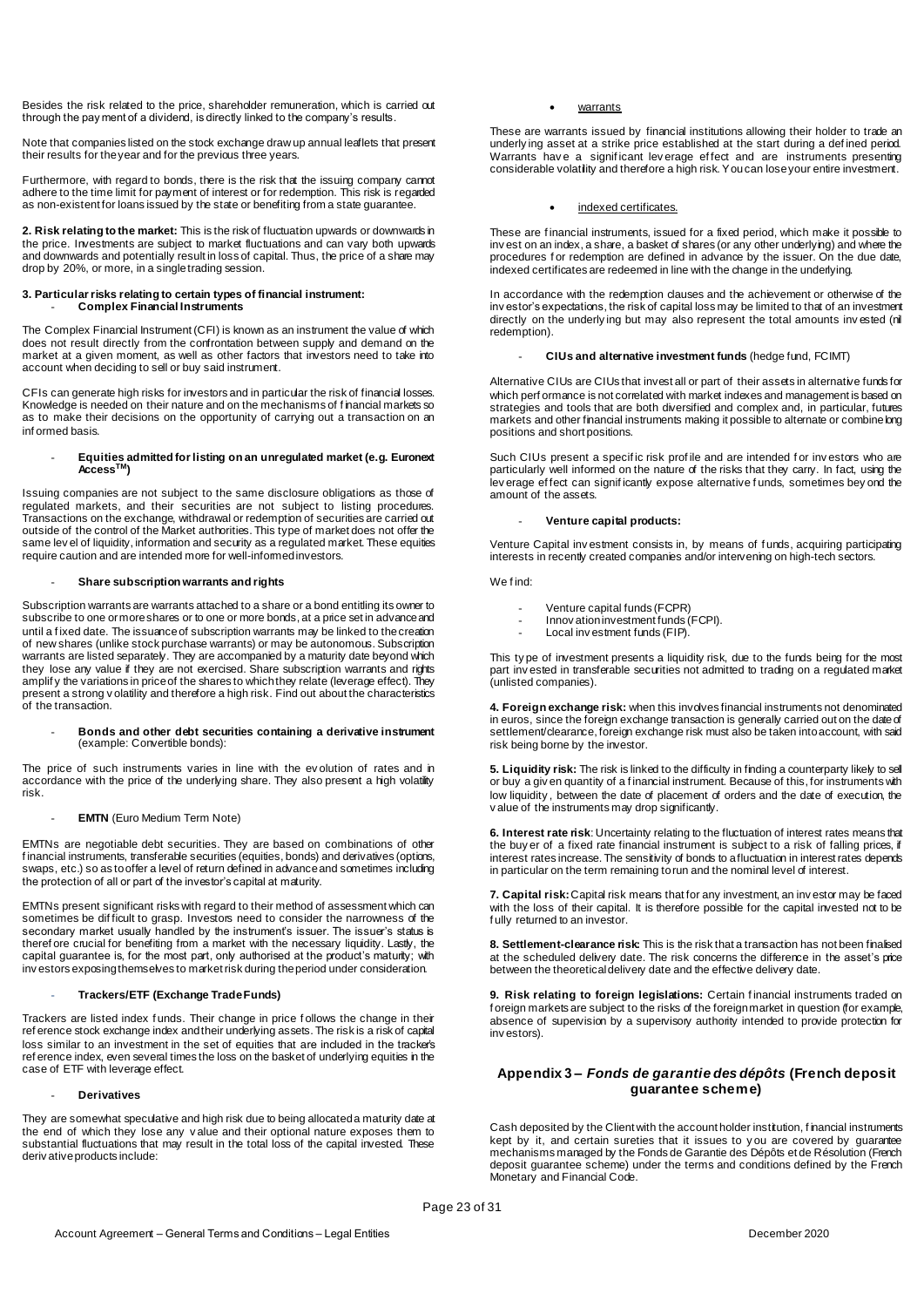#### I - Financial instrument guarantee

#### **Amount guaranteed**

You benef it from a guarantee for a maximum amount of 70,000 euros per depositor and per credit institution or investment firm belonging to the *Fonds de Garantie des Dépôts et de Résolution* (regardless of its location within the European Economic Area).

Cash deposited in f inancial instruments accounts is also covered by the *Fonds de Garantie des Dépôts et de Résolution* up to a limit of €100,000.

Financial instruments deposited by financial companies such as insurance companies or credit institutions are also excluded.

#### **Implementation**

On ascertainment of the unavailability of financial instruments by the ACPR (French prudential and resolution supervisory authority) and after notification from the AMF (French f inancial markets authority) or in the ev ent of receivership or compulsory liquidation proceedings being opened, the *Fonds de Garantie des Dépôts et de Résolution* shall advise depositors of the terms and conditions for compensation as quickly as possible.

Ev en if they are not available when the compensation procedure is launched, you nev ertheless remain the owner of the financial instruments recorded in the account. The Fonds de Garantie des Dépôts et de Résolution does not therefore guarantee the v alue of financial instruments: It compensates the Client on the basis of their market v alue at the date of unavailability.

#### II - Surety guarantee

#### **Purpose**

You benef it from a guarantee ensuring, within the aforementioned limits, the proper perf ormance of the surety commitments offered in favour of natural persons or privatelaw legal entities by credit institutions belonging to the Fonds de Garantie des Dépôts et de Résolution, when said commitments are made mandatory by a legal or regulatory prov ision.

**Amount guaranteed**<br>The guarantee cov ers 90 % of the cost that the credit institution would have incurred in . carry ing out its commitment. There is, however, a EUR 3,000 excess.

#### Sureties concerned

These are surety guarantees in particular relating to:

priv ate works contracts referred to in Article 1799-1 of the French Civil Code;

- trav el agencies;
- real estate agents and building managers;
- temporary employment agencies;
- brokers and insurance brokerage companies;
- construction of detached houses;
- construction of buildings (completion guarantee);
- bar associations (money-back guarantee);
- intermediaries in banking transactions to which funds are entrusted.

**Implementation** The guarantee is implemented at the request of the French prudential and resolution superv isory authority (ACPR) when it finds that the institution is no longer able to honour its commitments.

The Fonds de Garantie des Dépôts et de Résolution shall advise those concerned of the terms and conditions for compensation as quickly as possible.

#### III - Cash deposit guarantee

Please ref er to the standard form in the appendix below.

#### **Additional information**

Additional inf ormation on the terms and conditions (in particular exclusions) or time f rames for compensation together with the formalities to be completed for receiving compensation can be requested from the Fonds de garantie des dépôts et de résolution (65, rue de la Victoire 75009 Paris).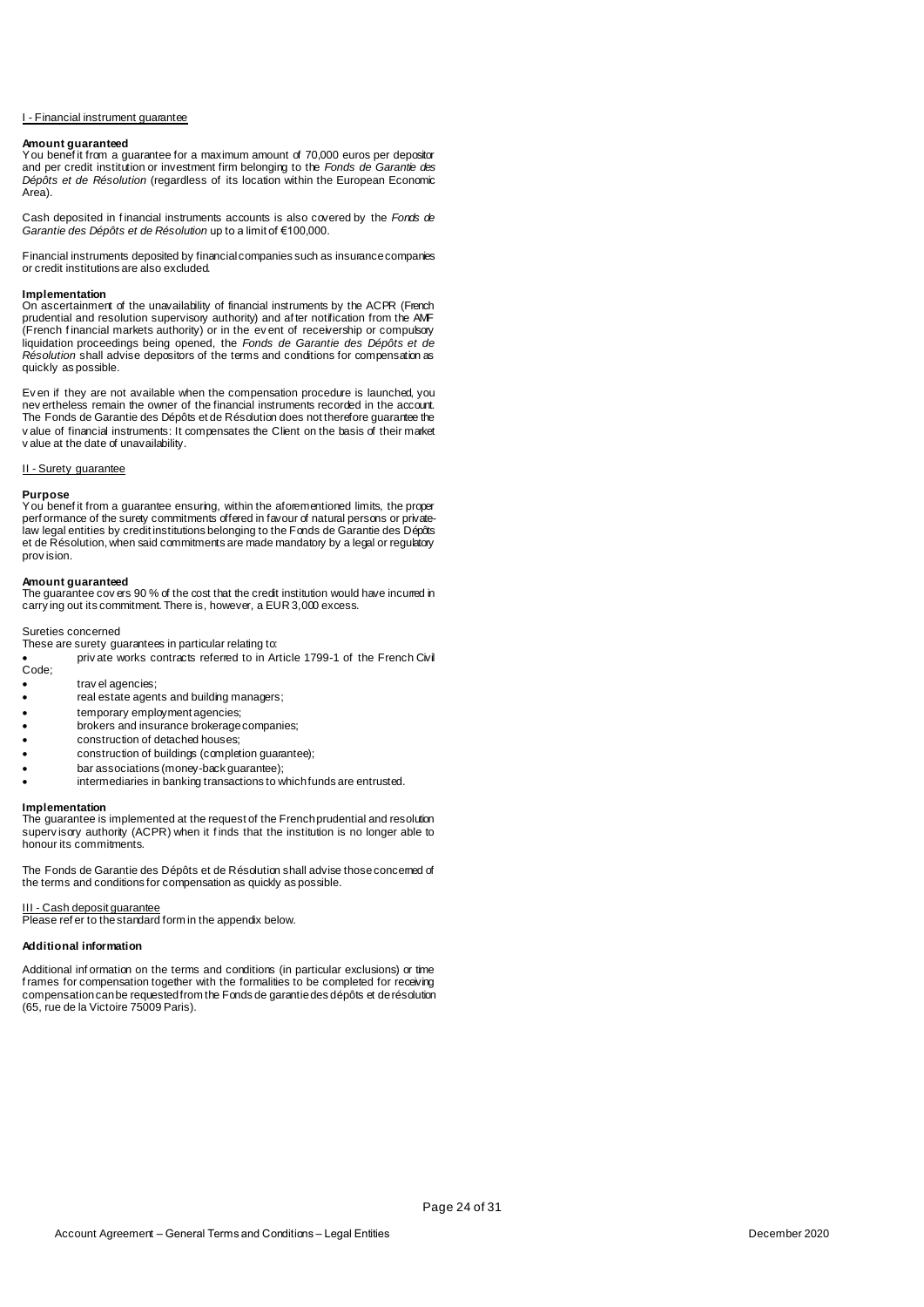#### GENERAL INFORMA TION ON DEPOSIT PROTECTION

| protection of deposits made with HSBC<br>The<br>Continental Europe is covered by | Fonds de garantie des dépôts et de résolution (FGDR)                                                                                                                                                                                                                                                                      |
|----------------------------------------------------------------------------------|---------------------------------------------------------------------------------------------------------------------------------------------------------------------------------------------------------------------------------------------------------------------------------------------------------------------------|
| <b>Protection ceiling</b>                                                        | $\epsilon$ 100,000 per depositor and per credit institution (1)<br>The business names hereinafter are part of your credit institution: HSBC Continental Europe, HSBC<br>Private Banking.                                                                                                                                  |
| If you have several accounts with the same credit institution                    | All y our deposits registered on y our accounts opened with the same credit institution and entering into<br>the scope of the guarantee are added together in order to determine the amount eligible for the<br>guarantee; the amount of compensation is capped at $(100, 000)$ or its equivalent in foreign currency (1) |
| If you hold a joint account with one or more other persons                       | The ceiling of $\epsilon$ 100,000 applies to each depositor separately. The balance on the joint account is divided<br>between its co-holders; each co-holder's share is added to their own holdings for calculating the<br>quarantee ceiling that applies to this (2)                                                    |
| Other special cases                                                              | See note (2)                                                                                                                                                                                                                                                                                                              |
| Compensation time frame in the event of the credit<br>institution's default      | Seven business days (3)                                                                                                                                                                                                                                                                                                   |
| Currency of compensation                                                         | Euro                                                                                                                                                                                                                                                                                                                      |
| Correspondent                                                                    | Fonds de garantie des dépôts et de résolution (FGDR)<br>65, rue de la Victoire - 75009 Paris<br>Telephone: 01-58-18-38-08<br>Email: contact@garantiedesdepots.fr                                                                                                                                                          |
| For further information                                                          | Refer to the FGDR website: http://www.garantiedesdepots.fr/                                                                                                                                                                                                                                                               |

#### Additional inf ormation:

#### (1) Ov erall protection limit

If a deposit is unavailable because a credit institution is unable to honour its f inancial obligations, depositors are compensated through a deposit guarantee system. The compensation is capped at €100,000 per person and per credit institution. This means that all accounts payable with the same credit institution are added together so as to determine the amount eligible for the guarantee (subject to application of the legal or contractual provisions relating to the compensation with its accounts receivable). The compensation ceiling is applied to this total. The deposits and persons eligible for this guarantee are indicated in Article L. 312-4-1 of the French Monetary and Financial Code (f or any clarification on this point, see the Fonds de garantie des dépôts et de résolution website).

For example, if a client holds an eligible savings account (excluding Livret A, Livret de Dév eloppement Durable and Livret d'Epargne Populaire) with a balance of €90,000 and a current account with a balance of  $\epsilon$ 20,000, the compensation will be capped at €100,000.

This method also applies when a credit institution operates under several business brand names. HSBC Continental Europe also operates under the f ollowing corporate name: HSBC, HSBC Private Banking. This means that all deposits by the same person accepted under said business brand names benefit from a maximum of €100,000 in compensation.

#### (2) Principal special cases

Joint accounts are allocated between co-holders in equal shares, unless there is a contractual stipulation setting out a different allocation key. The share reverting to each of them is added to their own accounts or deposits and this total benefits from the guarantee up to €100,000.

Accounts on which at least two persons have rights in their capacity as co-owner in indiv ision, partner in a company, member of an association or any similar grouping, without legal personality, are grouped together and handled as having been effected by a single depositor distinct from co-owners in indivision or partners.

Accounts belonging to a Sole Trader with limited liability (Entrepreneur Individuel à Responsabilité Limite / EIRL), opened for allocation of the asset base and bank deposits of its business activity, are grouped together and handled as having been ef f ected by a single depositor distinct from that person's other accounts.

Amounts entered on Livrets A, Livrets de Développement Durable / LDD (sustainable dev elopment savings accounts) and Liv rets d'Épargne Populaire / LEP (people's sav ings accounts) are guaranteed independently of the cumulative ceiling of €100,000 applicable to other accounts. This guarantee covers the amounts deposited on all of these savings accounts for the same holder as well as the interest pertaining to said amounts limited to €100,000 (for any clarification, see the Fonds de garantie des dépôts et de résolution website). For example, if a client holds a Liv ret A and an LDD with a total balance amounting to €30,000 as well as a current account with a balance of €90,000, said client will be compensated up to €30,000 for their savings accounts and, additionally , up to €90,000 for their current account.

Certain deposits of an exceptional nature (amount resulting from a property transaction carried out on a residential property belonging to the depositor; amount comprising the lump-sum compensation for damage suffered by the depositor; amount comprising the lump-sum payment of a pension benefit or an inheritance) benefit from an upgrade of the guarantee above €100,000, for a limited period following their collection (for any clarif ication on this point, see the Fonds de garantie des dépôts et de résolution website).

#### (3) Compensation

The Fonds de garantie des dépôts et de résolution makes compensation available to depositors and beneficiaries of the guarantee, for deposits covered by it, for seven business days starting from the date at which the French prudential and resolution superv isory authority observes the unavailability of the member institution's deposits in application of the f irst paragraph of Article L.312-5(I) of the French Monetary and Financial Code. Said period of seven business days shall be applicable as of 1 June 2016; until that date, the period is twenty business days.

Said period concerns compensation payments that do not involve any special treatment or any additional inf ormation necessary for calculation of the compensable amount or for identification of the depositor. If special treatment or additional information is necessary, the compensation payment shall be made as soon as possible. The f unds are made av ailable on decision of the Fonds de garantie des dépôts et de résolution:

- either by sending a cheque by registered letter with acknowledgement of receipt,
- or by placing the necessary information online in a secure Internet area, opened especially for that purpose by the Fonds and accessible from its of f icial website (see below), so as to allow the payee to indicate the new bank account on which the compensation payment is to be made by bank transf er.

#### (4) Other important information:

The general rule is that all clients, whether private individuals or businesses, whether their accounts are opened for personal or business use, are covered by the FGDR. Exceptions applicable to certain deposits or certain products are indicated on the FGDR website.

Your credit institution informs you on request if its products are guaranteed or not. If a deposit is guaranteed, the credit institution also confirms this on the account statement sent periodically and at least once a year.

In that respect, a US Person Client will need to provide the Bank with a W9 form prior to opening its account while a non-US Person Client will need to provide the Bank with a W8-BEN f orm when purchasing US transferable securities.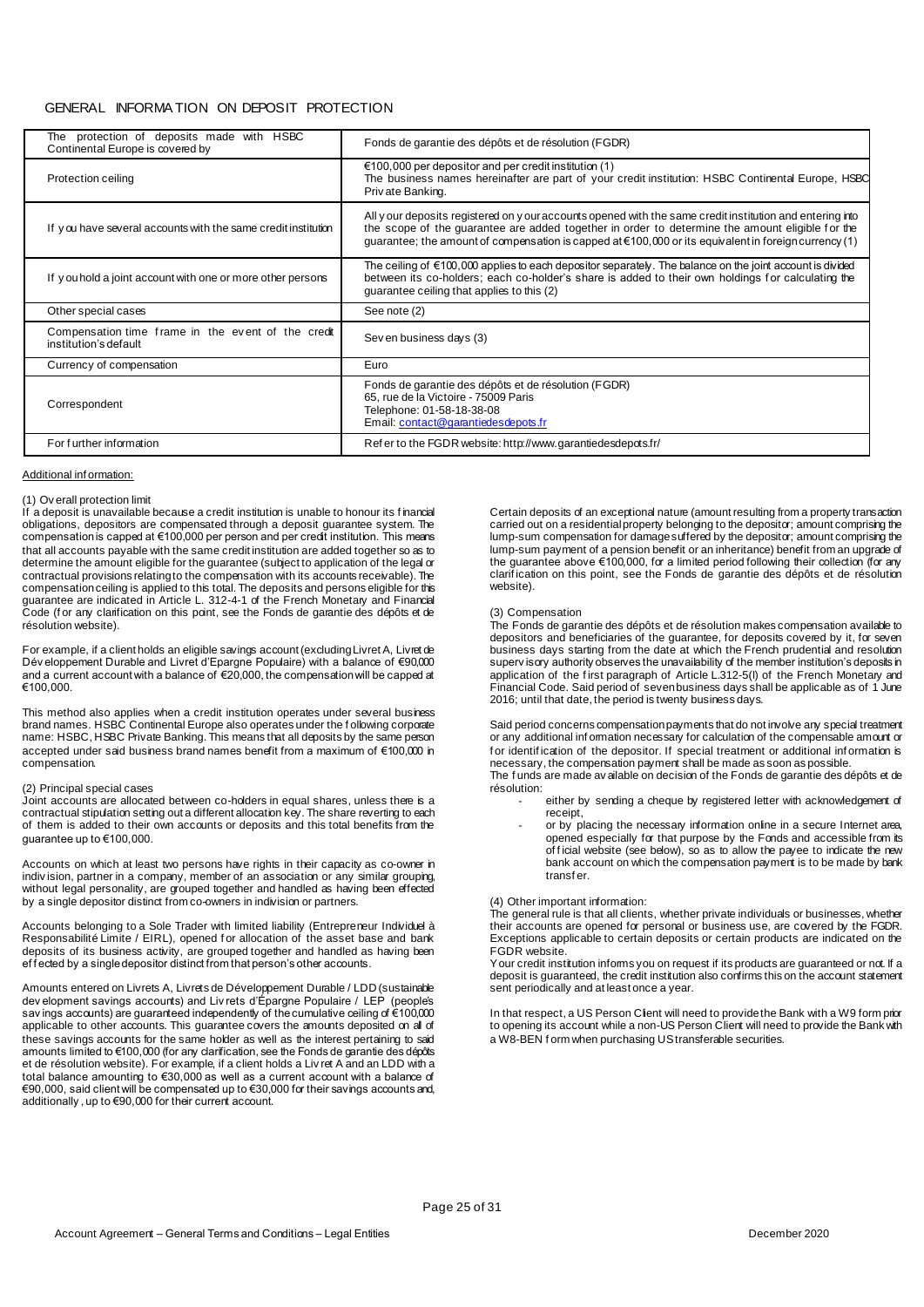#### **Appendix 4 – Best selection and execution policy**

In accordance with the applicable regulation, HSBC Priv ate Banking France (the "Bank") has put in place a policy on execution of orders on financial instruments and a policy on best selection of intermediaries enabling it to obtain the best possible result f or its clients.

#### Scope:

This policy applies to the clients of HSBC Private Banking in France, whether business or non-business, in accordance with MIFID II.

It applies as much to orders initiated in the context of the reception-transmission of orders on financial instruments originating from clients, as to orders initiated by managers in charge of discretionary asset management (delegated management) and also to the execution of orders that the Bank executes for its clients (execution on behalf of third parties).

#### **Financial instruments concerned**

The best execution principle applies to orders on f inancial instruments covered by MIFID II (DIRECTIVE 2014/65/EU OF THE EUROPEAN PARLIAMENT AND OF THE COUNCIL of 15 May 2014 concerning financial instrument markets) and accessible to trading through the intermediary of the Bank. For financial instruments that are not cov ered, HSBC Private Banking in France nonetheless complies with the principles of general duty to act honestly, fairly and professionally in the interest of clients and with respect f or market integrity.

**1 - Best selection and execution policy** The Bank's selection policy makes provision for entrusting orders on behalf of third parties solely to intermediaries whose expertise is proven and allowing it to meet its obligations in terms of best execution.

#### **1.1 – Selection criteria**

Intermediaries are selected on the basis of the following criteria:

- an adequate structure, organisation and internal control mechanism,
- a solid reputation a solid f inancial situation
- their "best execution of orders" procedure and their commitment to comply ing with the obligations in effect,
- the status of order execution and post-trade management, while taking into account the order's transmission speed, f orms of execution responses, of settlement/clearance security, etc.
- the cost of executing orders (pricing), while taking into account the pricing applicable to each class of instruments, the settlement/clearance costs incurred, the cost of processing small-sized orders, etc.

In addition to the selection process outlined above, the Bank subjects all of its authorised brokers to an annual rev iew. Such analysis makes it possible in particular to assess services for the past year in terms of best execution.

#### **1.2. Factors and criteria in terms of execution of orders**

In order to obtain the best possible result at the time of executing orders for its clients, HSBC Priv ate Banking in France takes the following factors into account:

- total cost paid following execution of the order (price of the financial instrument concerned, costs associated with execution including commissions, fees specific to the place of execution, settlement/clearance f ees and any other fees that might be paid to third parties having been inv olved in executing the order),
- price at which the order may be executed,
- speed and probability of execution and settlement of the order,
- size and nature of the order, or any other consideration relating to execution of the order.

The rate and the total price will generally have high significance when the Bank

assesses the weight of the criteria referred to above for obtaining the best possible result for the client. This total price includes the price of the financial instrument and costs relating to execution, including f ees incurred by the client which are directly associated with the execution.

At the time of the assessment of this price by the Bank, three categories of costs are taken into account:

- implicit costs: these fees are variable and unknown in nature prior to the transaction. They include the spread, the impact of an order on the market and an order's opportunity costs (costs associated with operational constraints, with the problematic of market timing and with faulty orders). These f ees are fundamentally dependent on an order's characteristics, the market conditions and also the speed of execution;
- explicit external costs, which include commissions, fees, taxes, stock exchange f ees, costs of settlement/clearance, or any other cost passed on to the client by intermediaries who are stakeholders in the transaction;
- explicit internal costs which represent the Bank's compensation via a commission or a price adjustment.

When executing orders for its clients, the Bank shall take all necessary precautions to minimise such implicit costs and explicit external costs.

The Bank also focuses on prior communication to the client of all internal costs inv olved.

While the rate and total price will generally have great importance in obtaining the best possible result for the client, there may be circumstances in which other factors will hav e more weight, such as:

- the specific characteristics of the financial instrument that are the subject of the order;
- the characteristics of the order relating to the financial instrument, such as the size of the order with regard to existing orders in the market relating to the same f inancial instrument and the need to limit any impact from the transaction on the market;
- the characteristics of the places of execution on which the order may be processed.

#### **The Bank draws the attention of its clients to the fact that if the securities account is pledged, the execution of orders may be affected (in particular, by an extension of the order execution period due to the need to lift the block) and that this may have an impact on the transaction price of financial instruments.**

#### **1.3 – Processing of specific instructions**

In the context of a specific instruction given by the client, such as that of executing the order on a particular market or relating to any other characteristic of the order (price, etc.), the Bank complies with the instruction that is given by transmitting it to its intermediaries or by executing it as appropriate.

The Bank cannot guarantee the application of its policy aiming to obtain the best possible result and the order's execution will therefore need to be considered as having f ulf illed its obligations of best selection and/or best execution for the part or aspect of the order cov ered by the specific instruction.

The Bank shall nonetheless comply with the principles of general duty to act honestly, f airly and professionally in the interest of clients and with respect for market integrity.

#### **1.4 Transactions outside regulated markets or outside MTFs**

When execution on a regulated market or a multilateral trading facility (MTF) is impossible such as when it involves financial instruments with low liquidity or mainly processed over-the-counter, orders may be traded outside of a regulated market or MTF through intermediaries selected by the Bank.

When none of said intermediaries is in a position to proceed with trading and with the client's agreement, the Bank shall do its best to execute the client's order through its negotiating table. Said order shall be processed under the terms and conditions of a specif ic instruction.

Transactions executed over-the-counter present different risks than those executed on regulated markets mainly connected with the risk of the counterparty's default in the absence of a public order book.

#### **2 - Information intended for clients**

#### **2.1 – Prior consent from clients**

The Bank draws the attention of its clients to the f act that its policy on execution incorporates the possibility of proceeding with the execution of their orders outside of regulated markets or multilateral trading facility with their prior express consent.

The consent from clients to this provision and also the overall policy is deemed to have been obtained at the time of opening the securities account.

#### **2.2 – Information on the execution of orders**

The client sy stematically receives a transaction notice after execution of its order, summarising the characteristics of the order that was executed. On request, the Bank shall prov ide the Client with useful items of information substantiating the order's status of execution in accordance with the Bank's policy.

Orders traded on a domestic market are routed electronically towards selected intermediaries in accordance with the policy on execution. It is possible that the processing of orders on non-domestic markets is not fully automated which is liable to af f ect the routing time frame of orders.

#### **3 - Control and modification of the Policy on Selection of Intermediaries**

The Bank carries out continual supervision of the quality of execution services provided by selected intermediaries.

The Bank rev iews its Policy on best selection of Intermediaries at least once a year but also ev ery time that a substantial modification is made to the chosen environment.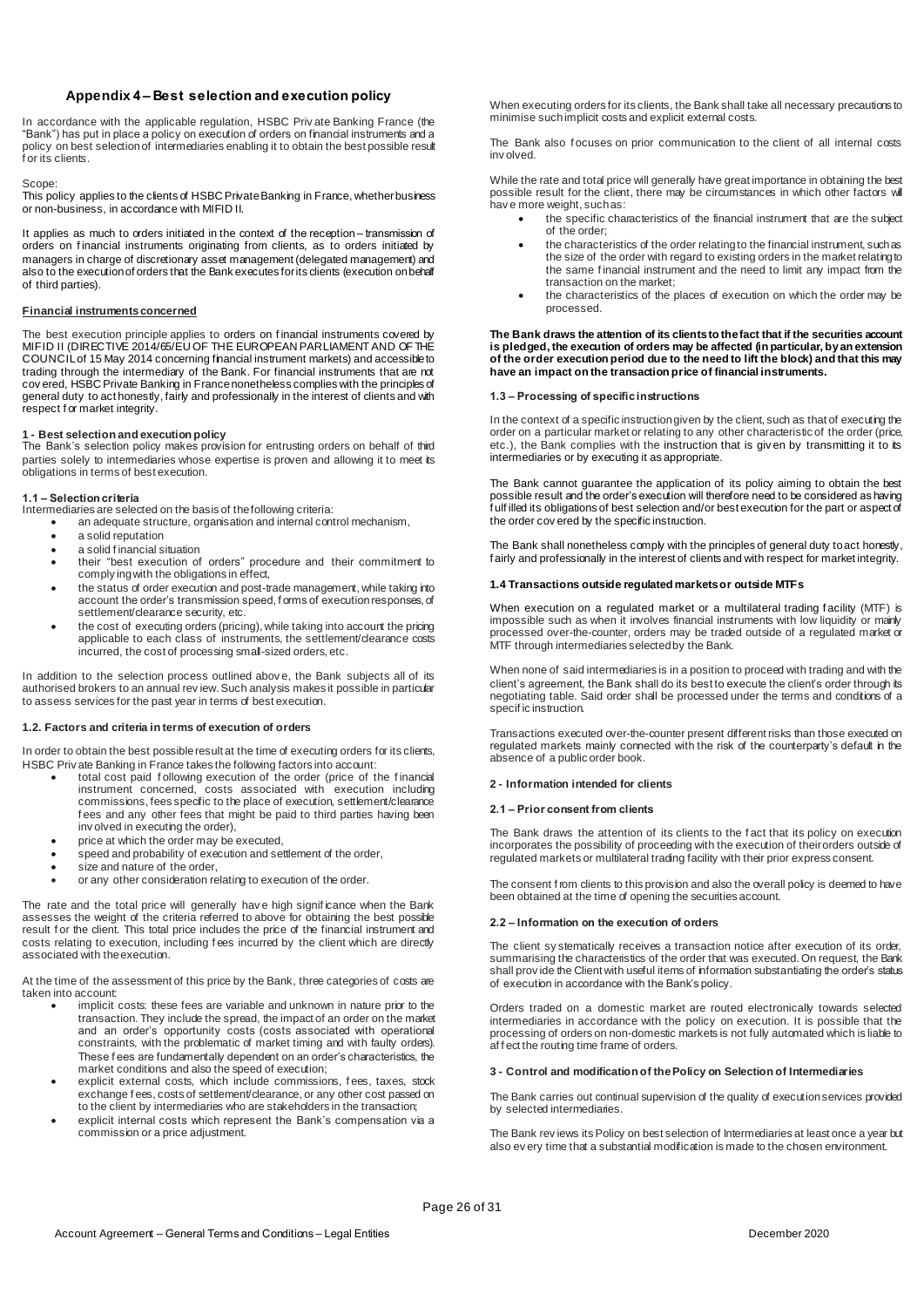In the ev ent of amending its policy, the Bank informs its clients via its website [www.hsbcpriv atebankfrance.com](http://www.privatebank.hsbc.fr/)

#### **4- Best execution report (RTS 28)**

Markets in Financial Instruments Directive (MiFID2) provides that the Bank publishes an annual report about the data relating to the execution quality standards. This report indicates for each category of financial instruments and by typology of clients the inf ormation related to the first five execution platform used. In order to justify the best execution, data and ev aluation f actors such as price, costs, speed and execution probability will f eature on that report. This report is published once a year on HSBC.fr website.

#### **5 - Table of intermediaries**

List of intermediaries and execution venues currently selected by the Bank.

| Ty pe of financial instruments                      | Execution venues or brokers                                                                                                                                                                                                                                                                                                 |
|-----------------------------------------------------|-----------------------------------------------------------------------------------------------------------------------------------------------------------------------------------------------------------------------------------------------------------------------------------------------------------------------------|
| Equities (including ETFs) and<br>derivatives listed | <b>HSBC Continental Europe</b><br>CIC Securities                                                                                                                                                                                                                                                                            |
| Fixed-income instruments                            | <b>HSBC BANK PLC</b><br><b>HSBC Continental Europe</b><br>CREDIT AGRICOLE-CIB<br>Oddo BHF<br><b>BNP PARIBAS SA</b><br>JP Morgan Securities Plc<br>Deutsche Bank AG London<br>Barclay s Bank PLC London<br>Société Générale Paris<br>Goldman Sachs International London<br>RBC EUROPE LIMITED<br>Roy al Bank of Scotland PLC |
| Foreign exchange transaction                        | <b>HSBC GBM</b>                                                                                                                                                                                                                                                                                                             |
| Structured products                                 | <b>HSBC Continental Europe</b><br><b>BNP Paribas SA</b><br>Barclay s Bank PLC Deutsche Bank<br>UBS AG<br><b>JP</b> Morgan<br>Crédit Suisse AG<br>Société Générale SA Standard<br>Crédit Agricole SA<br><b>Natixis</b><br>Goldman Sachs<br>R <sub>BC</sub><br>Morgan Stanley                                                 |
| Money market instruments.                           | <b>HSBC GBM</b>                                                                                                                                                                                                                                                                                                             |

#### **Appendix 5 – Summary of the conflicts of interest policy**

In terms of identification and management of conflicts of interest, HSBC Private Banking France undertakes to respect the highest standards in order to safeguard the interests of its clients. This policy is in compliance with the requirements of MIFID 2.

So as to identify and manage the types of conflict of interests that may arise, in the context of providing the Group's inv estment services, related services and other activ ities that might jeopardise the interests of its clients, HSBC Private Banking pays particular attention specifically to the following situations:

- HSBC Private Banking is likely to make a financial gain or avoid a financial loss at the client's expense;
- HSBC Private Banking has a stake in the result of a service provided to the client or of a transaction carried out on their behalf which is different from the client's stake in the result;
- HSBC Priv ate Banking has an incentive, for financial or other reasons, to giv e priority to the interests of another client or group of clients as opposed to the interests of the client to whom the service is provided;
- HSBC Priv ate Banking carries out the same professional activity as the client;
- HSBC Priv ate Banking receives or will receive a benefit from a person other than the client in relation with the service provided to the client, in any f orm whatsoever, other than the commission or fees usually invoiced f or said service.

Particular attention is also paid to conflicts of interest that may arise from the coexistence of activities within a multi-capability bank such as HSBC Continental Europe and in particular from the collaboration of several business lines at the time of prov iding a service to a client.

#### How does HSBC Private Banking manage conflicts of interest?

Appropriate management of conflicts of interest is a priority for HSBC Private Banking. It is the responsibility of the general management and department managers of HSBC Priv ate Banking (hereinafter referred to as "Management") to identify and assess the v arious risks to which HSBC Private Banking is exposed and to draw up and supervise the corresponding procedures in order to be able to ensure the primacy of our clients' interests in all circumstances.

The "Compliance" function, reporting to general management, monitors compliance with high ethical standards and compliance with the rules of good conduct.

Policies and procedures for management of conflicts of interest

The company culture at HSBC Private Banking contributes to the good management of conflicts of interest.

HSBC Priv ate Banking maintains a central register and the mapping of possible conf licts of interest carrying a significant risk of jeopardising the interests of one or more of its clients.

HSBC Priv ate Banking relies on internal procedures, operating procedures and policies intended to identify and manage conflicts in the same business line as well as cross-functional conf licts. This mechanism is in particular supplemented by organisation of activities that safeguard the interests of its clients. Lastly, these procedures summarise the typologies of conflicts of interest and provide for the setting up of an annual rev iew of the mechanism.

HSBC Priv ate Banking ensures that the Bank's General Management is periodically kept inf ormed concerning the mechanism for the prev ention and management of conf licts of interest.

In the ev ent that the provisions made by HSBC Private Banking are not sufficient to guarantee with any reasonable certainty that the risk of jeopardising the interests of clients will be av oided, HSBC Private Banking may consider it appropriate to use one of the f ollowing procedures for management of conflicts:

inf orming the client(s) on a durable medium of the nature and/or source of the conf lict so as to obtain its (their) formal agreement prior to any action in its (their) name; the information takes the client's categorisation into account and is suf ficiently detailed to enable the client to reach an inf ormed decision; or in certain circumstances, ref use the env isaged transaction, prior or subsequent to the client's information.

#### **Appendix 6 – Inactive accounts and safe-deposit boxes**

#### **Eckert Law**

#### **Legislation on inactive bank accounts and consequences on your assets held in account**

Law no. 2014-617 of 13 June 2014, known as the "Eckert Law", strengthens the legal superv ision of inactive bank accounts. This new legislation establishes a definition of inactiv e accounts and makes the financial institutions responsible for a certain number of obligations that have consequences on your assets.

At the end of a period of inactivity lasting 10 years (3 years for deceased holders). The law stipulates that an inactive account must be transferred to the Caisse des Dépôts et Consignations.

#### **Definition of an inactive account**

A bank account is considered to be inactive when the two following conditions are met at the end of a period of 12 months:

 The account has not been the subject of any transaction, aside from entry of interest and debit by the institution holding the account for fees and commissions of all kinds or pay ment of revenues or redemption of capital or debt securities.

 The account holder, their legal representative or the person authorised by them has not been seen in any form whatsoever by the institution for said account or for another account opened in their name.

The time frame is raised to 5 years for securities accounts, passbook savings accounts, term accounts and accounts opened in the context of savings products.

When amounts deposited on these types of account are unavailable during a certain period of time by virtue of legal or contractual provisions (company savings plan and term accounts for example), the 5-year period starts to run at the end of the period of unav ailability.

In the ev ent of the holder's death, inactivity is ascertained when, at the end of a period of 12 months af ter the death, no heir or benef iciary has made themselves known to the institution.

#### **Information of the holders of inactive accounts**

The f inancial institution must inform the account holder (or their beneficiaries in the ev ent of a deceased holder) if the inactivity of an account is ascertained at the end of the period, so as to enable them to reactivate it.

This inf ormation takes place for the first time when the inactivity is ascertained. It is then renewed annually . Without the holder's appearance at the end of a period of inactiv ity lasting 10 years (3 y ears for deceased holders). The account is transferred to the Caisse des Dépôts et Consignations.

Inf ormation is sent for the last time 6 months before expiry of this period.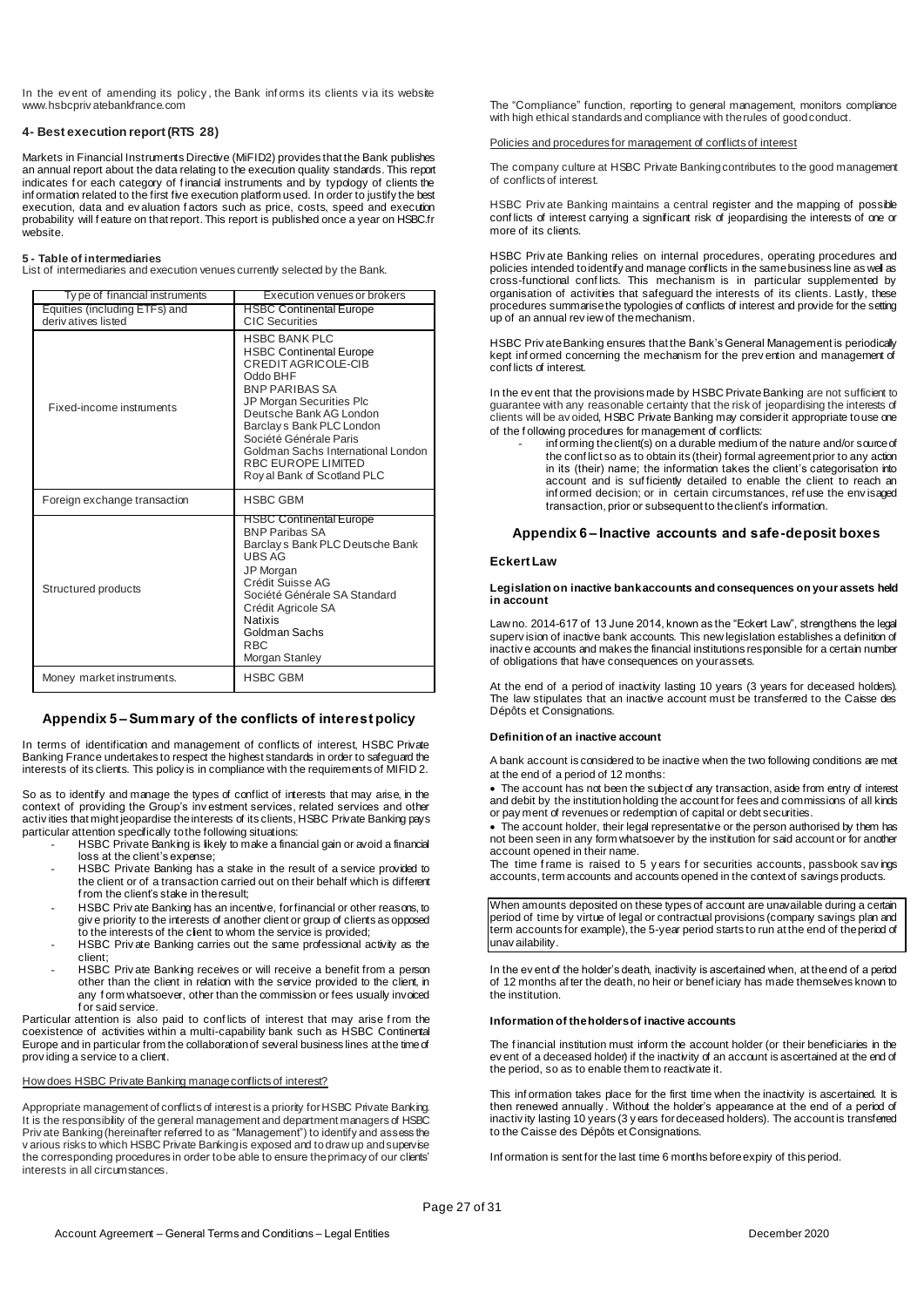#### Transf er of funds to the Caisse des dépôts et consignations

Let's stay in touch! Your account is not deemed to be inactive if, at least once during the y ear, you have contacted HSBC Continental Europe by telephone, by letter or by email. or if you have connected to your accounts via the Internet or mobile phone application.

Assets are held by the financial institution for 10 y ears (3 y ears for holders who are deceased) starting from the date of the last transaction (other than interest payments) or the holder's last contact.

If they have not been reclaimed during this period, inactive accounts held by the f inancial institution are closed and assets are transferred to the Caisse des Dépôts et Consignations.

The Caisse des Dépôts et Consignations keeps these assets for 20 years (27 y ears f or deceased holders). Beyond this deadline, if they are not reclaimed, they become def initively acquired by the State.

In the case of securities accounts or share savings plans, the bank has the task of selling the securities before transferring the revenue from liquidation (in euros) to the Caisse des Dépôts et Consignations. The institution is not liable in the event to any capital loss generated by the liquidation transaction.

The Caisse des Dépôts et Consignations is an independent institution at the service of the public good. It ensures the saf ekeeping of funds entrusted to it and guarantees the return of the capital to the final beneficiary or beneficiaries. Explore the Caisse des Dépôts et Consignatio[ns http://www.caissedesdepots.fr/.](http://www.caissedesdepots.fr/)

#### **Case of inactive safe-deposit boxes**

A saf e-deposit box is deemed to be inactive if there has been no appearance of the holder (or benef iciaries for a deceased holder) or of a transaction on an account opened in their name for 10 years and if, at the end of said period, the rental fees have not been paid at least once.

During the 20 y ears that follow the declaration of the safe-deposit box's inactivity, the institution informs the holder (or their known heirs or beneficiaries as applicable) every 5 y ears of the consequences relating to the safe-deposit box's inactivity.

At the end of 20 years from the date of the first outstanding payment, the institution is authorised to proceed with opening the safe-deposit box. The holder is informed of the implementation of said procedure 6 months before expiry of this period.

The securities are liquidated, and the goods are sold at public auction. The proceeds f rom the sale are paid to the State, af ter deduction of outstanding annual rental charges, costs of opening the safe-deposit box and selling expenses. No transfer is made to the Caisse des Dépôts et Consignations.

#### **On the subject of accounts that have been inactive for more than 30 years as of 1 January 2016**

As of 1 January 2016, date when the law came into effect, and after informing the client, accounts that have been effectively inactive for more than 30 years shall be liquidated and transferred to the Government.

#### **Appendix 7 – Personal Data Protection Policy**

**How are your personal data collected, stored and processed? Preamble**: this Policy applies to all personal data processed by HSBC Group entities in France acting as data controllers in the context of products and services provided to professional and corporate clients.

It explains what data we may collect about you or related persons, how we use this data, with whom we are likely to share it, and what steps we take to ensure their privacy and security.

This Policy covers all the personal data processing of which the controller is HSBC Continental Europe (including HSBC Private Banking), HSBC Assurance Vie (France), HSBC Factoring (France) or HSBC REIM. If you are in contact with other HSBC entities, specific information will be prov ided to you if necessary.

Some of the links on our websites may redirect you to non-HSBC websites. They have their own policies or priv acy or data protection charters that may differ from ours: it is y our responsibility to read them.

All indiv iduals whose data you transmit to us must be informed, including through this Policy how we are likely to collect and process their data. These people must be inf ormed of their rights.

When we use the terms "you" or "your", it means you, your company or any person who may carry out your banking, factoring, insurance or financial instrument transactions with our serv ices and any other person within your company (including your agents and signing of ficers, spouses, contacts, subscribers or holders of lif e insurance or capitalisation contracts or their representatives, etc.).

The term "Related Person" means any individual related to your business, including an of f icer, guarantor, legal representative, partner, owner, benef icial owner, pay ment recipient or any other person related to HSBC.

Similarly , when we use the terms "HSBC", "we" or "our", this includes all HSBC entities in France and other HSBC Group companies. HSBC Group refers to all companies owned and/or controlled directly or indirectly by HSBC Holdings Plc as control is understood within the meaning of Article L.233-3 of the French commercial code.

#### **What data do we collect?**

The data we collect or hold about you may come from a variety of sources. Some have been collected directly from you or others such as Related Persons, others may have been collected in accordance with applicable regulations in the past or by other companies of the HSBC Group. We may also collect information about you when you interact with us, f or example when y ou visit our websites or when y ou use our mobile applications, when you call us or visit one of our branches.

Some may even come from publicly available sources (for example, creditors' registers, the press and Internet sites) or from external companies (credit control agencies, for example). We may also collect data by combining datasets (for example, location data if y ou have a mobile application provided that geolocation is enabled).

- The data that you provide to us (including those of Related Persons) may for example relate to:
	- inf ormation about your identity such as your name, gender, date and place of birth, and information on your credentials;
	- y our contact information such as your mailing address, email address, and telephone numbers;
	- inf ormation y ou prov ide to us by completing forms or contacting us by phone, in person, by email or by any other means of online communication or by responding to questionnaires or satisfaction surveys.
- The data we collect or generate may include:
	- inf ormation about our business relationship, y our transactions and instructions (including information about your accounts or assets held with other f inancial institutions), the channels of communication you use with us, y our ability to repay your bans, your solvency, your transaction histories, the transactions generated on your accounts, your claims;
	- the inf ormation we use to identif y and authenticate y ou such as your signature sample, your biometric information such as your voice and any other inf ormation we may receive f rom external sources to ensure our identity ;
	- geographic location data (about the branches you visit or ATMs you use); any information contained in the client documentation or forms that you
	- could complete as a prospect; any information of a commercial nature, such as the details of the products
	- or serv ices you benefit from;
	- data collected through "cookies". We use "cookies" and similar technologies on our websites and in email messages to recognize you, remember your preferences and present you with content that may be of interest to you.<br>Consult your co

kie policy for more details on how we use "cookies";

- inf ormation about y our risk rating, such as y our credit risk rating or transactional behaviour;
- data related to our internal investigations, in particular the controls relating to the pre-contact checks or throughout our commercial relationship, the controls relating to the application of the rules on sanctions, the freezing of assets, the fight against money laundering and the financing of terrorism and all inf ormation related to controls on our means of communication;
- records of all correspondence and communications between us, including phone calls, email messages, instant messaging, social media communications or any other type of communications and exchanges;
- any inf ormation we need to comply with our legal and regulatory obligations, including y our f inancial transaction data, the inf ormation necessary to detect any suspicious or abnormal activity concerning you or the persons with whom you are in contact.
- The data we obtain f rom other sources may include:
	- communication information (for example, information contained in email messages, third-party inf ormation, chat inf ormation, instant messages, media inf ormation, disputes or minutes); and
	- inf ormation that you have asked us to collect for you (information about y our accounts or assets held with other financial institutions).

#### **How do we use your data?**

We will only use y our personal data if you have consented to it or if it is based on one of the legal grounds laid down by law:

- The protection of our legitimate interests;
- The perf ormance of a contract or commitment for which you are and/or we are engaged;
- Compliance with a legal or regulatory obligation;
- The preserv ation of the public interest, such as the prevention or detection of f raud or financial crimes.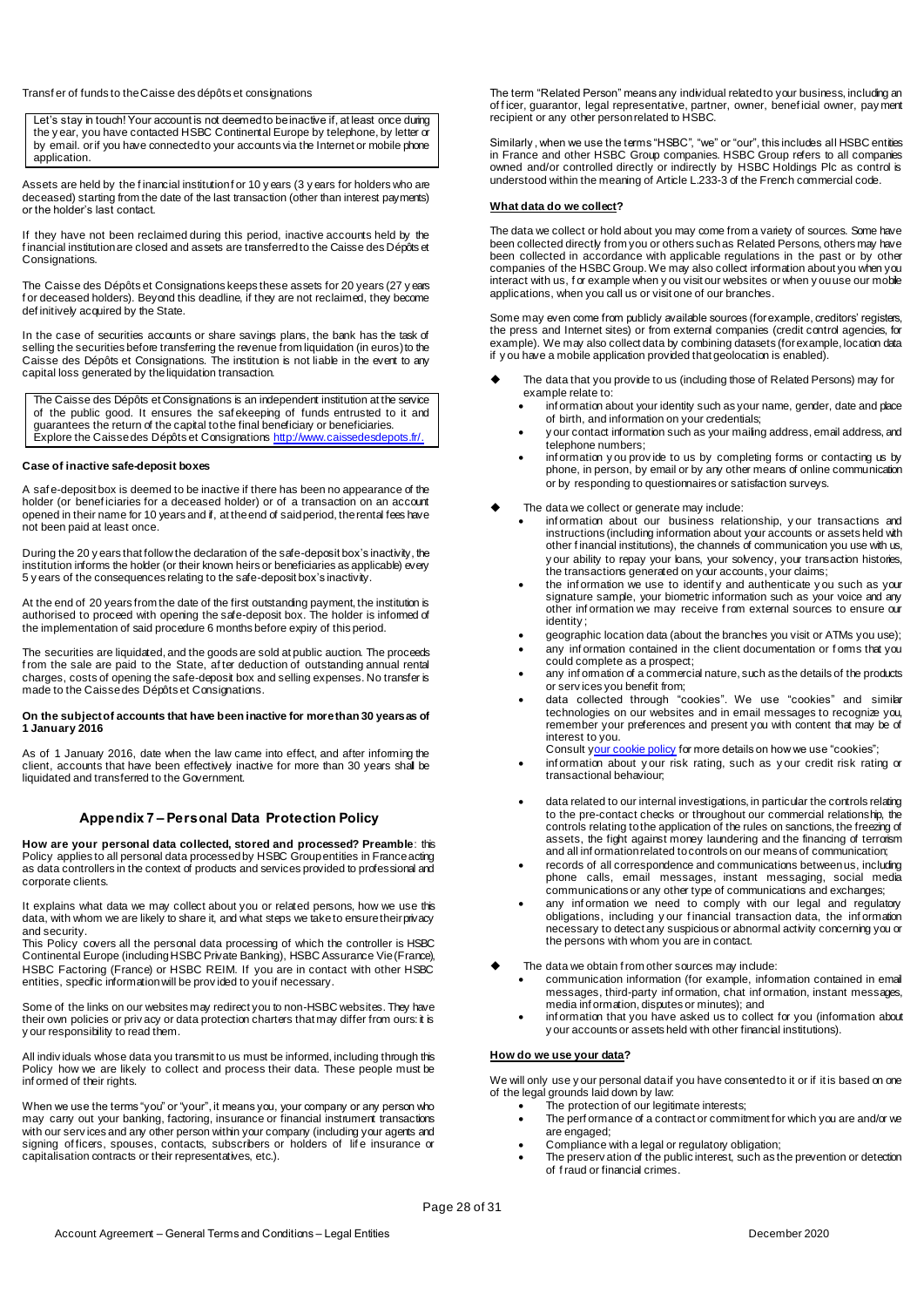We collect and process information about you for a variety of reasons, including:

- prov iding y ou with products and serv ices and v alidating any instructions or transactions that you request or authorise;
- meeting all of our legal, regulatory or tax obligations and, in particular, ensure HSBC's compliance with applicable laws and regulations;
- prev enting or detecting any risk of fraud or financial crime;
- def ending our rights and respecting our legal, regulatory or tax obligations;
- managing our internal operational needs in terms of credit and risk management, development and planning of computer systems or products, insurance contracts, SCPI shares or auditing.

#### **Automated decisions**

We are likely to use automated systems to assist decision-making, for example when y ou want to subscribe to a product or a service, when you are seeking a loan or during controls aiming to prevent the risk of fraud, money laundering or financing of terrorism. We may use such processes to help us determine whether the activity of a client or account involves a risk (credit, fraud or financial crime). For example, we can use this process to determine if your credit card is used fraudulently.

You are entitled to inf ormation about how a decision is made, to request human interv ention and to challenge any decision made through an automated system. Please see the "Your Rights" section below for more information.

#### **Compliance with our legal and regulatory obligations**

We use y our personal data to comply with our obligations, comply with any applicable law or regulation and, where appropriate, share it with a regulator or a competent authority in strict compliance with applicable law. The purpose of this use is to detect or prev ent any risk of financial crime/offence (including terrorist financing, money laundering) and is based on a legal obligation or on our legitimate interest.

**Marketing and market research** Branches in charge of carrying out market research may contact you (by post, telephone, email or any other means of communication) to invite you to take part in a study .

#### **Follow-up and recording of our exchanges**

We may record and retain conversations that you (or a Related Person) have with us – including phone calls, face-to-face meetings, letters, email messages, live chats, video chats and any other ty pe of messaging – to check your instructions. We may also ev aluate, analyse and improve our services, train our employees, manage risks or prev ent and detect fraud and other financial crimes from these data.

We use a video surveillance system in and around our branches and offices for security purposes, so we may collect images, photos, or videos from you, or record your voice through this process.

#### **With whom are we likely to share them?**

We may transfer and disclose your data to:

- other HSBC Group companies, subcontractors, agents, partners or service prov iders who work for us or other HSBC Group companies (including their employ ees, directors and officers);
- Co-holders of accounts, persons who carry out your banking transactions f or y ou, y our benef iciaries, intermediary banks, correspondents or depositories, clearing houses, payment systems, payment card schemes (EIG of CB Credit Cards, MasterCard, Visa, etc.), any market participant or counterparty, stock exchanges or any company in which you hold financial instruments through us (for example, stocks or bonds);
- other f inancial institutions, tax authorities, professional associations, credit control agencies and debt collection agencies;
- fund managers who provide you with asset management services and all distributor intermediaries and brokers who put you in touch with us or deal with us on y our behalf;
- any person, company or other person who has an interest in or assumes a risk with respect to or in connection with the products or services we provide to y ou;
- any company (new or potential) of the HSBC Group (for example, if we restructure or acquire other companies or merge with other companies) or any company that acquires all or part of an HSBC group company;
- auditors, regulators, the TRACFIN unit, Banque de France (in the event of registration in the Central Register of Checks – FCC or the Central Bank Card Withdrawal File), the Caisse des Dépôts et Consignations, independent administrative authorities or dispute resolution bodies to comply with their requests;
- companies that conduct business or market studies for us;
- any other person involved in litigation with respect to a transaction;
- the French gov ernment, the judicial or administrative jurisdictions/authorities.

#### **International data transfers**

Your data are likely to be transferred to, hosted in or accessed from a country located outside the European Union where the data protection laws are not equivalent to those of France or the European Union. We will only make such transfers of data to perform a contract between y ou and HSBC, perf orm a legal obligation, protect the public interest, or defend our legitimate interests.

When data about y ou is transferred to a country outside the European Union, we will alway s make sure that it is protected. To this end, we submit all transfers of your data to appropriate and relev ant saf eguards (such as encry ption and contractual commitments, including standard contractual clauses approved by the European Union).

You can obtain f urther information on how we transf er your personal data outside the European Union by contacting us directly: see the section "More details about your data".

#### **Sharing aggregated or anonymised data**

If we hav e made your data anonymous, we may share it outside the HSBC Group with partners such as research groups, universities, adv ertisers or related sites. For example, we may publicly share information to present trends in the overall use of our serv ices. These data do not allow y ou to identify yourself.

#### **How long do we keep them?**

We will retain y our data as long as you use our services and platforms (e.g. our website or our mobile apps). We may also retain them even if you choose not to use our serv ices or platforms, including to comply with applicable law, to defend our interests, or to enf orce our rights. We will not keep them f or longer than necessary and, in accordance with the applicable legislation, when we no longer need them, we will destroy them safely in accordance with our internal policy or we will make them completely anonymous.

Certain data may be retained for an additional period of time for the purposes of managing claims and/or litigation or to meet our legal or regulatory obligations or to respond to requests from authorised authorities.

#### **Your rights**

You hav e rights to your personal data:

- the right to obtain information about the data we hold about you and the processing used;
- in certain circumstances, the right to receive data in electronic form and/or to request us to transmit such information to a third party where technically possible (please note that this right only applies to the data y ou have prov ided to us);
- the right to modify or correct your data;
- the right to request the deletion of y our data in certain circumstances (please note that legal or regulatory provisions or legitimate reasons may require us to retain y our data);
- the right to ask us to restrict or oppose the processing of your data in certain circumstances (please note that we may continue to process your personal data if we hav e a legitimate reason to do so).

You can exercise your rights by contacting us. For this, please refer to the "More details about y our data" section.

You can find more information about your rights on the CNIL website: <https://www.cnil.fr/>.

You also hav e the right to file a complaint with the National Data Protection Authority (pleas[e click here](https://www.cnil.fr/fr/agir) or send a letter to the following address: CNIL - 3 Place de Fontenoy - TSA 80715 - 75334 Paris - Cedex 07).

#### **What do we expect from you?**

You must ensure that the information that you have sent us is relevant and up to date. You must also inform us, without delay, of any significant change in your situation. If y ou provide us with information about a third party, you must make sure that they have authorised it.

#### **How do we ensure the security of your data?**

We implement technical and organisational measures to protect your data, including encry ption, anonymisation and the implementation of physical security procedures. We require our staff and all third parties working for HSBC to adhere to high standards of security and information protection, including contractual obligations under which they undertake to protect all data and to enforce strict data transfer measures.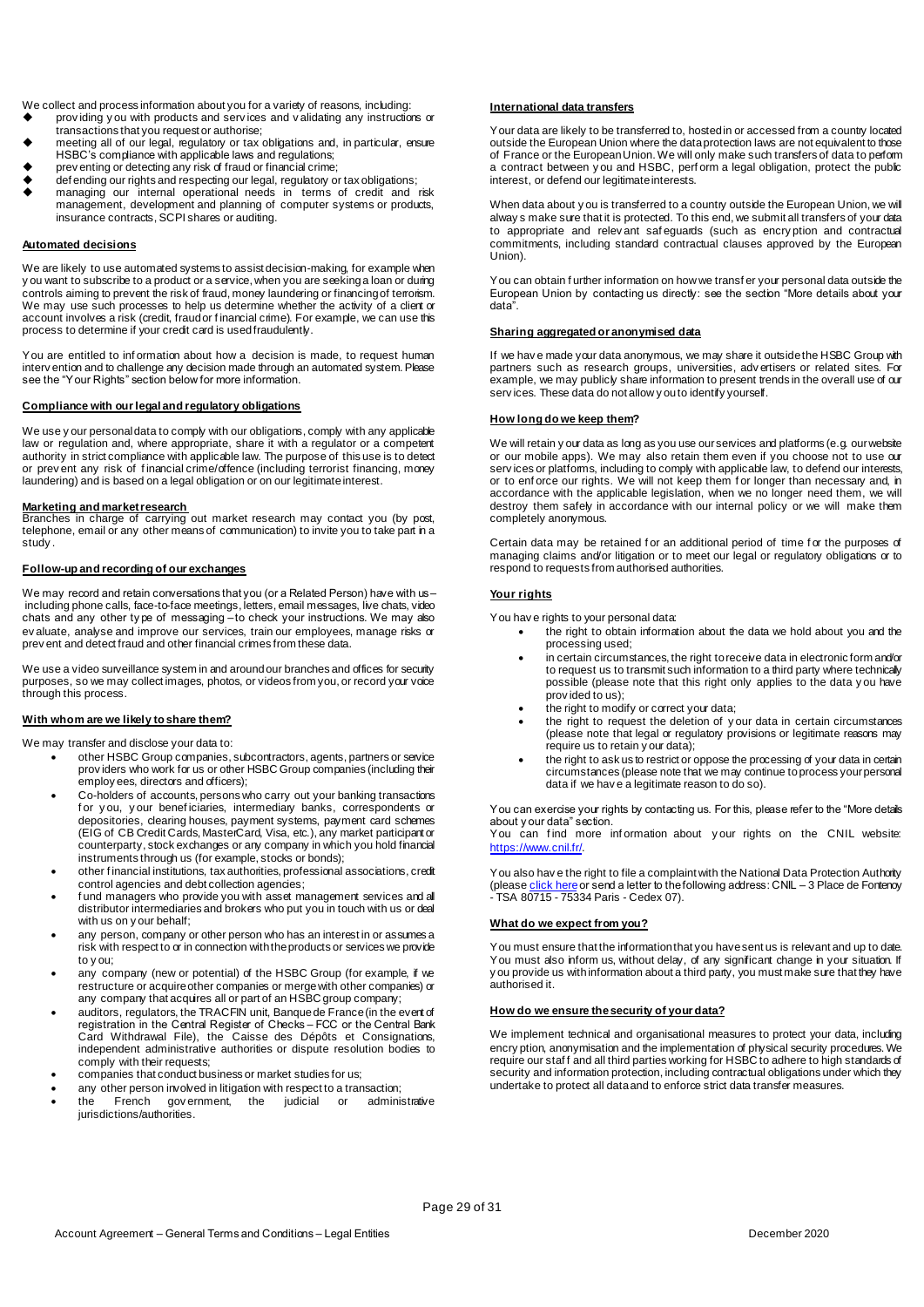#### **Learn more about your data**

If you would like to know more about the provisions of this Data Protection Policy or contact our Data Protection Officer, you can write to us at the following address:

#### **HSBC Continental Europe – Data Protection Officer 38 avenue Kléber – 75116 Paris**

#### **You can exercise your rights by writing to the following addresses:**

**HSBC** Continental Europe (including HSBC Private Banking) Client Experience Department 38 av enue Kléber 75116 Paris

#### **HSBC REIM France**

Immeuble Cœur Défense 110 Esplanade du Général de Gaulle 92400 Courbev oie

# **HSBC Assurances Vie (France)** Immeuble Cœur Défense

110 Esplanade du Général de Gaulle 92400 Courbev oie

#### **HSBC Factoring (France)**

This Data Protection Policy is subject to change, and the latest applicable version is av ailable at the <code>following</code> address: <u>https://www.hsbc.fr/1/2/hsbc-france/charte-de</u> [protection-des-donnees](https://www.hsbc.fr/1/2/hsbc-france/charte-de-protection-des-donnees).

#### **APPENDIX: FOR WHAT PURPOSES DO WE USE YOUR DATA?**

- **1. Security and continuation of our activities:** we take steps to f acilitate the continuation of our activities and to ensure the security of the data we hold (including phy sical security measures) in order to f ulfil our legal obligations and to def ine and put into practice our internal risk strategy in line with our legitimate interest. We also put in place security measures to protect our staff and premises (including a v ideo surveillance device and tracking any incivilities).
- **2. Risk management:** we use your personal data to measure, detect and reduce the likelihood (i) of the occurrence of a f inancial loss, (ii) harm to our reputation, (iii) the commission of an offence, (iv) a compliance problem or (v) loss problem for a client. This includes credit, commercial, operational and insurance risks (inv olving the collection and use of health data). Depending on the products and serv ices you receive, your data may be used to detect any risk of market abuse.

We also use them to fulfil our legal obligations and if we have a legitimate interest.

**3. Online banking, mobile applications and other online product platforms:**  when y ou use HSBC's online platforms and mobile applications, we use your data to make them av ailable to you. These platforms may also allow you to communicate with HSBC.

The legal basis for the use of your personal data for this purpose is contractual.

**4. Improvement of products and services:** we will use the analy sis of your data to identify possible improvements to our products and services (in particular, their ef f iciency and profitability).

The legal basis for processing your data for this purpose is our legitimate interest.

**5. Data analysis:** we may use your data for analysis to identify opportunities to promote our products and services to current or potential customers. This may include analy sing a client's transaction history to provide tailored and customised products and services.

This use of the data is based on our legitimate interest.

- **6. Marketing:** we use your data to provide information about HSBC products and services and the products and services of our partners and other third parties. This use of y our data is based on our legitimate interest.
- **7. Protection of our rights:** we may use your data to protect our rights, including in the def ence or protection of legal rights and interests (by recovering amounts owed, assigning receivables, defending our rights intellectual property), lawsuits, claims management or litigation, corporate restructuring or other mergers or acquisitions. We will use them on the basis of our legitimate interests.
- **8. Assistance in banking operations:** we use your data to enable and simplify the prov ision of our banking products and services in accordance with applicable laws and regulations and the rights and interests of our clients. We use them in the prov ision of administrative services, accounting, business management and IT infrastructure and to evaluate the effectiveness of these services in accordance with applicable regulations and laws and the rights and interests of our clients.

This processing may be based on our legitimate interest, a legal obligation and/or the perf ormance of any contract with you.

- **9.** Compliance with laws and regulations: we ensure compliance with all applicable laws and regulations. This processing may be based on the respect of a legal obligation, the public interest or our legitimate interest.
- **10. Prevention and detection of crime:** we use your personal data to take action to prev ent crimes and other of fences, including monitoring and fraud risk management, client controls, name and transaction filtering, and potential risk presented by a client. This risk assessment processing is based on complance with our legal obligations, the public interest and/or our legitimate interest. We may also share your data with the relevant judicial authorities and any other third parties if expressly permitted by law f or the purposes of crime prevention or detection. In addition, we may, in conjunction with other financial institutions, take steps to facilitate the prevention of financial crime and risk management if the public interest so requires or if HSBC has a legitimate interest in doing so.

We remain liable to use your personal data for the purposes described above ev en if you exercise your right to restriction or opposition. This could include:

- Filtering, blocking and analysing payments, instructions or communications that y ou send or receive;
- The control of the payee of a payment or the issuer of a payment to you; The cross-ref erencing of your personal data that we hold with data held by
- other HSBC entities;
- The v erification that the identity of the persons or companies to whom you make pay ments or who makes payments to you is accurate and that these persons or companies are not subject to sanctions.
- **11. Cookies:** when you use online applications, we will ask you to consent to the use of "cookies". The legal basis for processing your data for this purpose is your consent.